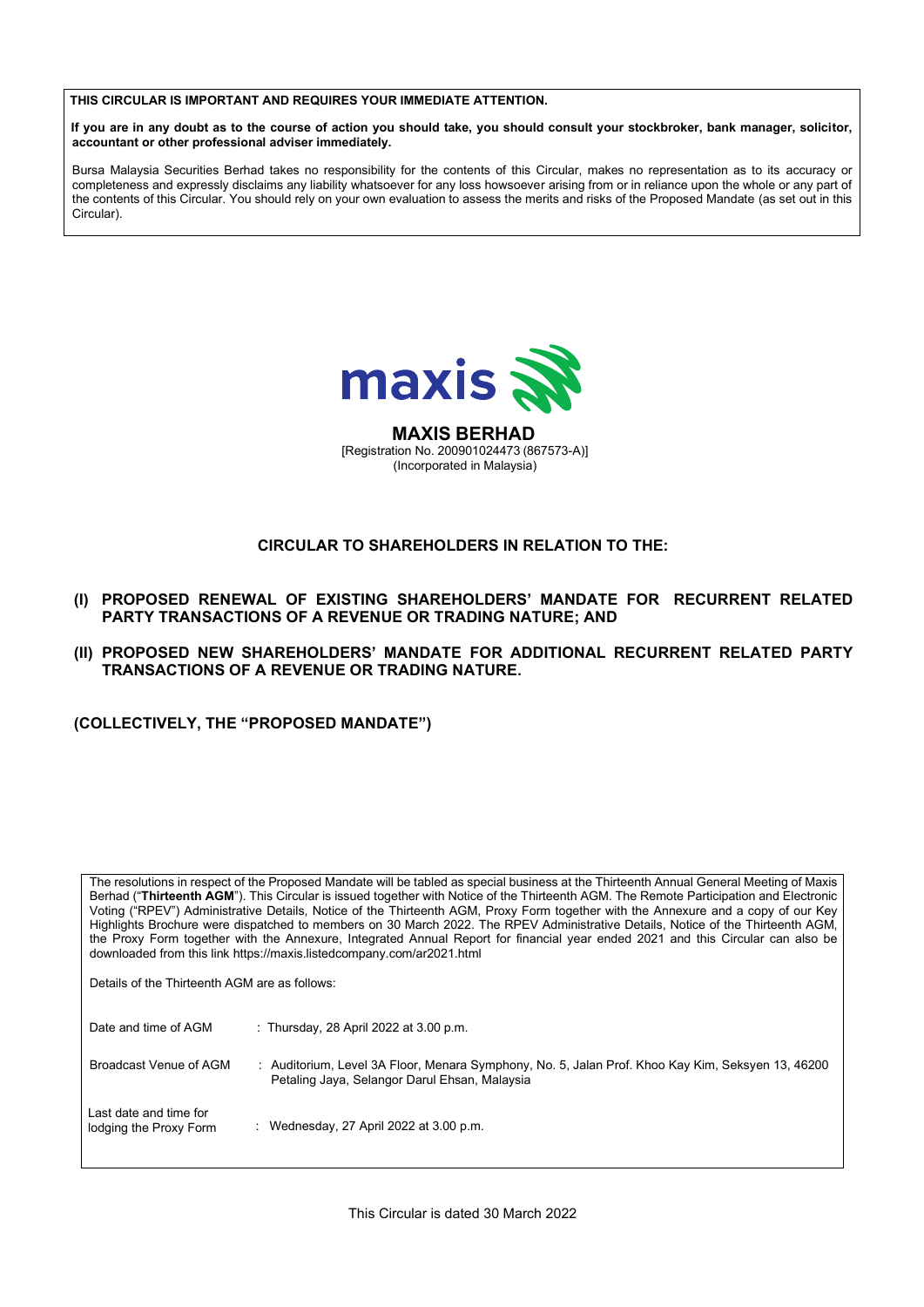|                                | LETTER TO SHAREHOLDERS IN RELATION TO THE PROPOSED<br><b>MANDATE CONTAINING:</b>                                                                                                                                                      |                |
|--------------------------------|---------------------------------------------------------------------------------------------------------------------------------------------------------------------------------------------------------------------------------------|----------------|
| 1.                             | <b>INTRODUCTION</b>                                                                                                                                                                                                                   | 1              |
| 2 <sub>1</sub>                 | BACKGROUND INFORMATION IN RESPECT OF THE<br>PROPOSED MANDATE                                                                                                                                                                          | $\overline{2}$ |
| 3.                             | DETAILS OF THE PROPOSED MANDATE                                                                                                                                                                                                       | $\overline{2}$ |
| 4.                             | RATIONALE FOR THE PROPOSED MANDATE                                                                                                                                                                                                    | 8              |
| 5.                             | EFFECTS OF THE PROPOSED MANDATE                                                                                                                                                                                                       | 8              |
| 6.                             | APPROVAL REQUIRED                                                                                                                                                                                                                     | 8              |
| $7_{\scriptscriptstyle{\sim}}$ | INTERESTS OF DIRECTORS AND MAJOR SHAREHOLDERS<br>AND/OR PERSONS CONNECTED                                                                                                                                                             | 8              |
| 8.                             | DIRECTORS' RECOMMENDATION                                                                                                                                                                                                             | 9              |
| 9.                             | AGM                                                                                                                                                                                                                                   | 9              |
|                                | 10. FURTHER INFORMATION                                                                                                                                                                                                               | 9              |
|                                | <b>APPENDICES</b>                                                                                                                                                                                                                     |                |
| L.                             | NATURE OF THE RRPTS                                                                                                                                                                                                                   | 10             |
| II.                            | DETAILS OF THE OUTSTANDING RRPTS RECEIVABLES                                                                                                                                                                                          | 22             |
| III.                           | DETAILS OF THE SHAREHOLDINGS OF THE DIRECTORS<br>AND MAJOR SHAREHOLDERS IN OUR COMPANY AND<br>PERSONS CONNECTED TO THEM WHO ARE INTERESTED<br>IN THE PROPOSED MANDATE                                                                 | 23             |
| IV.                            | <b>ABSTENTION FROM VOTING</b>                                                                                                                                                                                                         | 25             |
| V.                             | ADDITIONAL INFORMATION                                                                                                                                                                                                                | 32             |
| VI.                            | THE FULL TEXT OF ORDINARY RESOLUTION 11 TO<br>ORDINARY RESOLUTION 18 REFERRED TO IN THE<br>COMPANY'S NOTICE OF ITS THIRTEENTH ANNUAL<br>GENERAL MEETING TO BE TABLED AS SPECIAL BUSINESS<br>AT THE FORTHCOMING ANNUAL GENERAL MEETING | 34             |

**PAGE**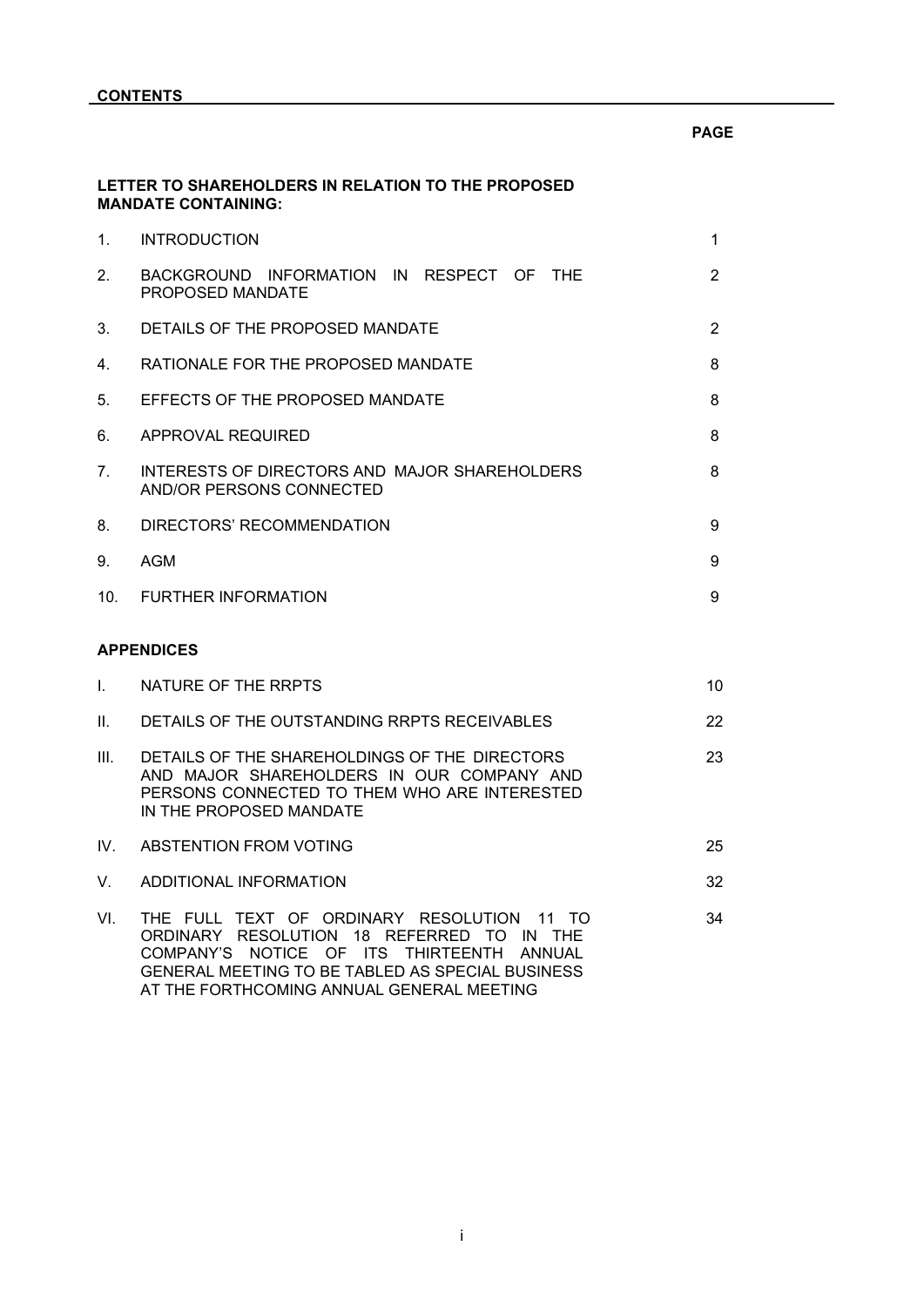### **DEFINITIONS**

|                                    | Except where the context otherwise requires, the following definitions shall apply throughout this Circular: |                                                                                                                                                                                                                                                                                                                                                                                                                                     |  |  |  |  |  |
|------------------------------------|--------------------------------------------------------------------------------------------------------------|-------------------------------------------------------------------------------------------------------------------------------------------------------------------------------------------------------------------------------------------------------------------------------------------------------------------------------------------------------------------------------------------------------------------------------------|--|--|--|--|--|
| 2021 Annual Report                 |                                                                                                              | Integrated Annual Report of our Company for the financial year ended 31<br>December 2021                                                                                                                                                                                                                                                                                                                                            |  |  |  |  |  |
| Act                                |                                                                                                              | Companies Act 2016, as amended, supplemented or modified from time to<br>time                                                                                                                                                                                                                                                                                                                                                       |  |  |  |  |  |
| AD5SB                              |                                                                                                              | Astro Digital 5 Sdn Bhd [Registration No. 199901013431 (488331-D)], a<br>wholly-owned subsidiary of AMH which is a Person Connected to Major<br>Shareholders of our Company                                                                                                                                                                                                                                                         |  |  |  |  |  |
| <b>AGM</b>                         |                                                                                                              | <b>Annual General Meeting</b>                                                                                                                                                                                                                                                                                                                                                                                                       |  |  |  |  |  |
| <b>AMH</b>                         |                                                                                                              | Astro Malaysia Holdings Berhad [Registration No. 201101004392 (932533-<br>V)], a Person Connected to Major Shareholders of our Company                                                                                                                                                                                                                                                                                              |  |  |  |  |  |
| <b>AMH Group</b>                   |                                                                                                              | AMH and any body corporate where AMH has equity interests of 10% or more                                                                                                                                                                                                                                                                                                                                                            |  |  |  |  |  |
| <b>Audit and Risk</b><br>Committee |                                                                                                              | Our audit and risk committee, presently comprising Alvin Michael Hew Thai<br>Kheam, Dato' Hamidah Naziadin, Mohammed Abdullah K. Alharbi, Robert<br>Alan Nason and Mazen Ahmed M. AlJubeir                                                                                                                                                                                                                                          |  |  |  |  |  |
| <b>Board</b>                       |                                                                                                              | Board of Directors of our Company                                                                                                                                                                                                                                                                                                                                                                                                   |  |  |  |  |  |
| <b>Bursa Securities</b>            |                                                                                                              | Bursa Malaysia Securities Berhad [Registration No. 200301033577 (635998-<br>W)]                                                                                                                                                                                                                                                                                                                                                     |  |  |  |  |  |
| <b>CMSA</b>                        |                                                                                                              | Capital Markets and Services Act 2007, as amended, supplemented or<br>modified from time to time                                                                                                                                                                                                                                                                                                                                    |  |  |  |  |  |
| Director                           |                                                                                                              | Shall have the same meaning given in Section 2(1) of the CMSA and for the<br>purpose of the Proposed Mandate, includes any person who is or was within<br>the preceding 6 months of the date on which the terms of the transaction were<br>agreed upon, a director or a chief executive of our Company, our subsidiary<br>or holding company, in accordance with the definition in Chapter 10 of the<br><b>Listing Requirements</b> |  |  |  |  |  |
| Excorp                             |                                                                                                              | Excorp Holdings N.V. (76431), a Major Shareholder of our Company                                                                                                                                                                                                                                                                                                                                                                    |  |  |  |  |  |
| Listing<br>Requirements            |                                                                                                              | Main Market Listing Requirements of Bursa Securities, as amended from time<br>to time                                                                                                                                                                                                                                                                                                                                               |  |  |  |  |  |
| <b>LPD</b>                         |                                                                                                              | 28 February 2022, being the latest practicable date prior to the issuance of<br>this Circular                                                                                                                                                                                                                                                                                                                                       |  |  |  |  |  |
| Major Shareholder                  | ÷.                                                                                                           | A person who has an interest or interests in one or more voting shares in a<br>corporation and the number or aggregate number of those shares, is:                                                                                                                                                                                                                                                                                  |  |  |  |  |  |
|                                    |                                                                                                              | 10% or more of the total number of voting shares in the corporation;<br>(a)<br>or                                                                                                                                                                                                                                                                                                                                                   |  |  |  |  |  |
|                                    |                                                                                                              | 5% or more of the total number of voting shares in the corporation<br>(b)<br>where such person is the largest shareholder of the corporation.                                                                                                                                                                                                                                                                                       |  |  |  |  |  |

For the purpose of this definition, "interest in shares" has the meaning given in Section 8 of the Act.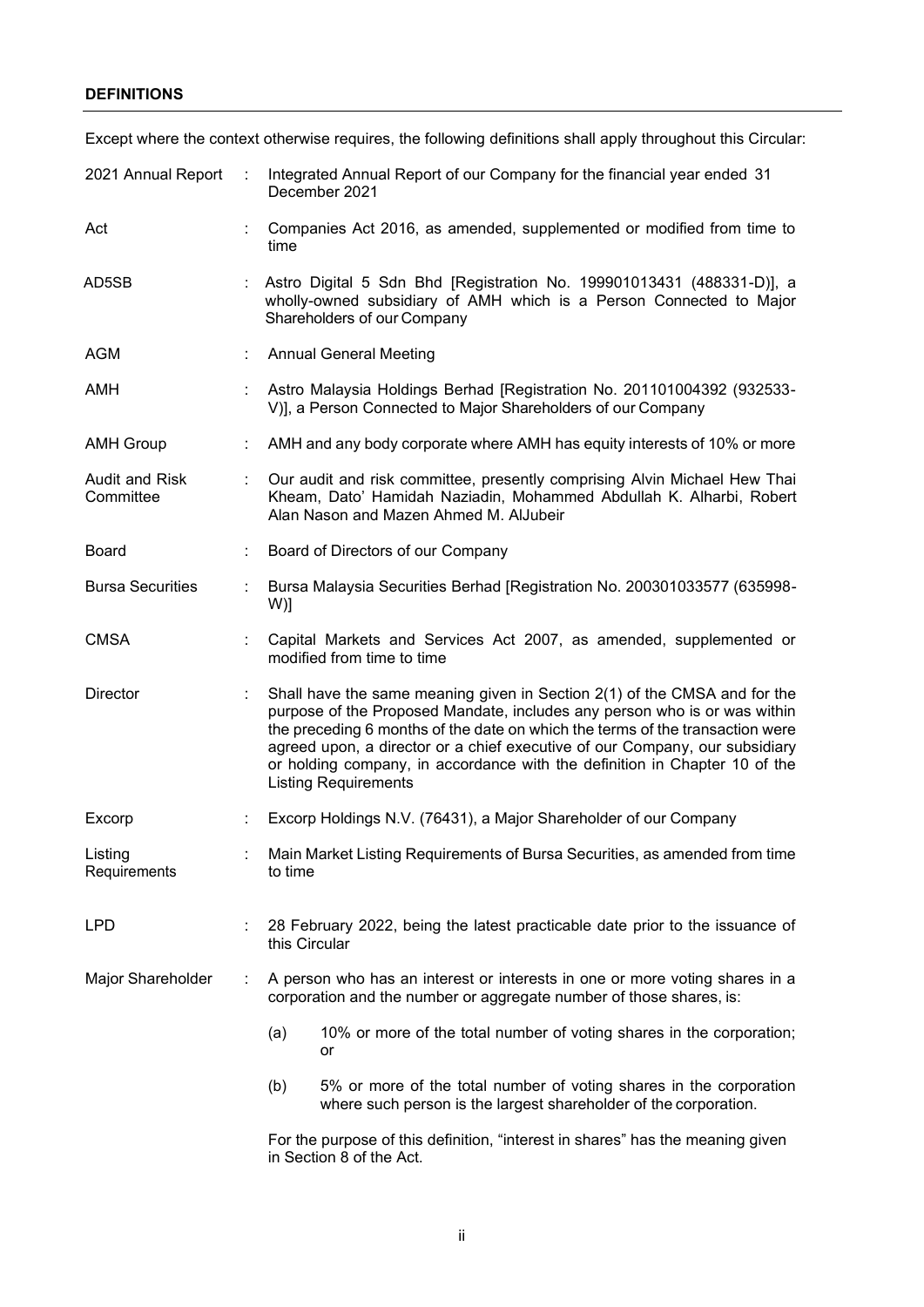| Shareholder<br>Major<br>(cont'd)      | ÷ | For the purpose of the Proposed Mandate, Major Shareholder (as defined<br>above) includes any person who is or was within the preceding 6 months of<br>the date on which the terms of the transaction were agreed upon, a Major<br>Shareholder of our Company or any other corporation which is our Company's<br>subsidiary or holding company, in accordance with the definition in Chapter<br>10 of the Listing Requirements |
|---------------------------------------|---|--------------------------------------------------------------------------------------------------------------------------------------------------------------------------------------------------------------------------------------------------------------------------------------------------------------------------------------------------------------------------------------------------------------------------------|
| Maxis or our<br>Company               |   | Maxis Berhad [Registration No. 200901024473 (867573-A)]                                                                                                                                                                                                                                                                                                                                                                        |
| Maxis Group or our<br>Group           |   | Collectively, Maxis and its subsidiaries                                                                                                                                                                                                                                                                                                                                                                                       |
| <b>MBNS</b>                           |   | MEASAT Broadcast Network Systems Sdn. Bhd. [Registration No.<br>199201008561 (240064-A)], a wholly-owned subsidiary of AMH which is a<br>Person Connected to Major Shareholders of our Company                                                                                                                                                                                                                                 |
| <b>MBSB</b>                           |   | Maxis Broadband Sdn. Bhd. [Registration No. 199201002549 (234053-D)],<br>our wholly-owned subsidiary                                                                                                                                                                                                                                                                                                                           |
| <b>MCB</b>                            |   | Maxis Communications Berhad [Registration No. 198601009159 (158400-<br>V)], a Person Connected to Major Shareholders of our Company                                                                                                                                                                                                                                                                                            |
| MGB                                   |   | MEASAT Global Berhad [Registration No. 195601000151 (2866-T)], a Person<br>Connected to Major Shareholders of our Company                                                                                                                                                                                                                                                                                                      |
| <b>MGB Group</b>                      |   | MGB and any body corporate where MGB has equity interests of 10% or more                                                                                                                                                                                                                                                                                                                                                       |
| <b>MSS</b>                            |   | MEASAT Satellite Systems Sdn. Bhd. [Registration No. 199201016342<br>(247846-X)], a wholly-owned subsidiary of MGB which is a Person Connected<br>to Major Shareholders of our Company                                                                                                                                                                                                                                         |
| PanOcean                              | ÷ | PanOcean Management Limited (70421), a Major Shareholder of our<br>Company                                                                                                                                                                                                                                                                                                                                                     |
| Person(s)<br>Connected                |   | Shall have the same meaning as in Paragraph 1.01, Chapter 1 of the Listing<br>Requirements                                                                                                                                                                                                                                                                                                                                     |
| <b>Proposed Mandate</b>               | ÷ | Collectively, the Proposed Renewal of Mandate and Proposed New Mandate                                                                                                                                                                                                                                                                                                                                                         |
| Proposed New<br>Mandate               |   | Proposed new shareholders' mandate to be obtained for additional RRPTs,<br>as set out in Part B of Appendix I of this Circular                                                                                                                                                                                                                                                                                                 |
| <b>Proposed Renewal</b><br>of Mandate |   | Proposed renewal of the existing shareholders' mandate for RRPTs obtained<br>on 22 April 2021, as set out in Part A of Appendix I of this Circular                                                                                                                                                                                                                                                                             |
| <b>PSIL</b>                           |   | Pacific States Investment Limited (39120), a Major Shareholder of our<br>Company                                                                                                                                                                                                                                                                                                                                               |
| Related Party(ies)                    | t | Our Directors, Major Shareholders and/or Person(s) Connected to any of our<br>Directors and/or Major Shareholders                                                                                                                                                                                                                                                                                                              |
| <b>RRPTs</b>                          |   | Transactions entered into or proposed to be entered into by our Group which<br>involve the interest, direct or indirect, of our Related Parties and which are<br>recurrent, of a revenue or trading nature and which are necessary for the day-<br>to-day operations of our Group                                                                                                                                              |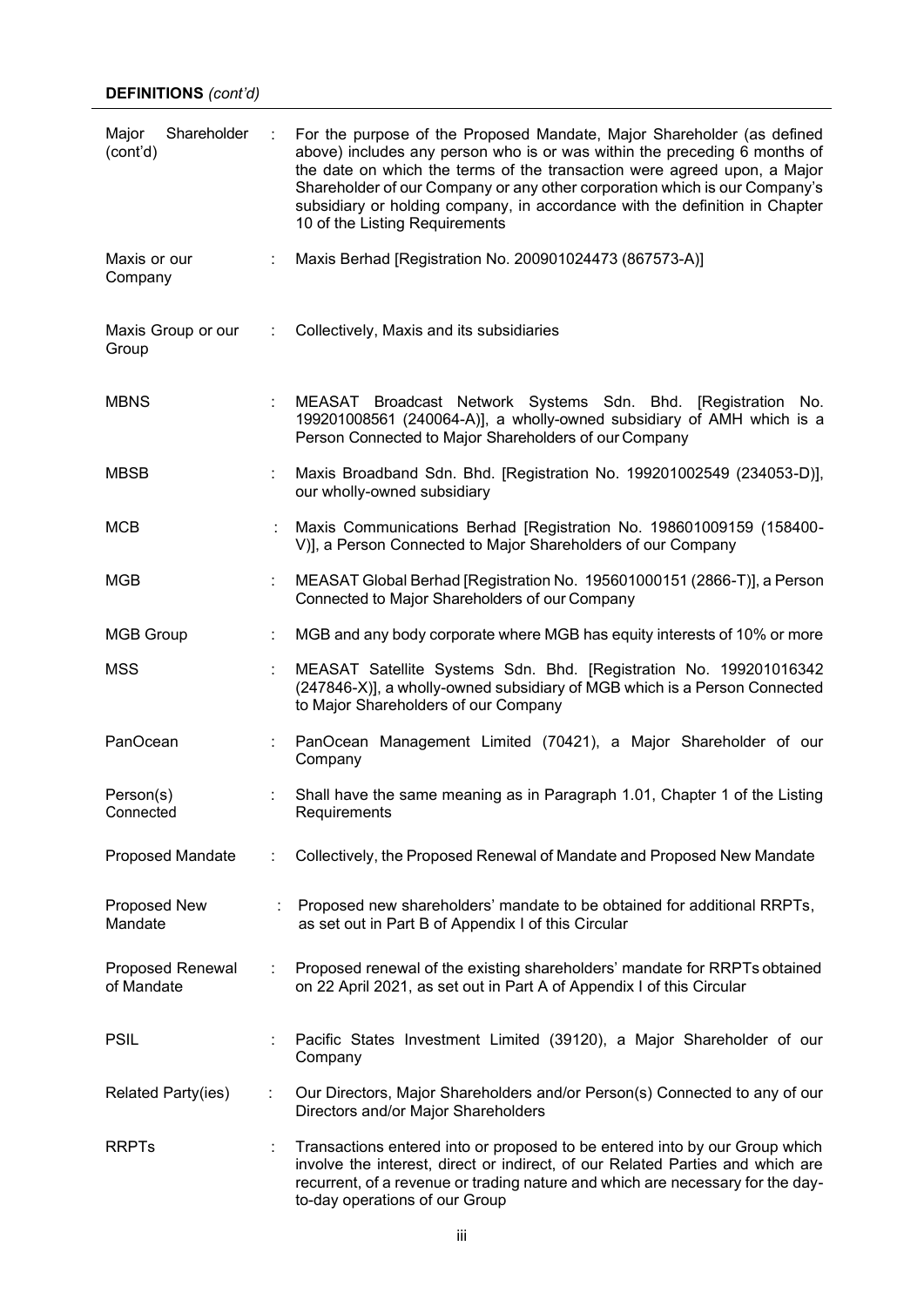| Shares                   |   | Ordinary shares in our Company                                                                                                                                                                                                                                                                                                            |
|--------------------------|---|-------------------------------------------------------------------------------------------------------------------------------------------------------------------------------------------------------------------------------------------------------------------------------------------------------------------------------------------|
| <b>SRGAP</b>             |   | SRG Asia Pacific Sdn. Bhd. [Registration No. 199601013501 (385851-P)], a<br>Person Connected to TAK                                                                                                                                                                                                                                       |
| <b>STC</b>               |   | Saudi Telecom Company (1010150269), a Major Shareholder of our<br>Company                                                                                                                                                                                                                                                                 |
| <b>STC Group</b>         |   | STC and any body corporate where STC has equity interests of 10% or more                                                                                                                                                                                                                                                                  |
| <b>TAK</b>               |   | Ananda Krishnan Tatparanandam, a Major Shareholder of our Company                                                                                                                                                                                                                                                                         |
| Tanjong                  |   | Tanjong Public Limited Company, a Person Connected to Major<br>Shareholders of our Company and a company incorporated in England<br>[Registration No. 210874] and registered as a foreign company in Malaysia<br>[Registration No.194602000013 (990903-V)]                                                                                |
| <b>TCCPM</b>             |   | Tanjong City Centre Property Management Sdn. Bhd. [Registration No.<br>199501027927 (357133-T)], a wholly-owned subsidiary of Tanjong Asset<br>Holdings Sdn. Bhd. [Registration No. 199501030573 (359779-A)] which in<br>turn is a wholly-owned subsidiary of Tanjong which is a Person Connected to<br>Major Shareholders of our Company |
| <b>TGV</b>               | ÷ | TGV Cinemas Sdn. Bhd. [Registration No. 199401019919 (305598-W)], a<br>wholly-owned subsidiary of Tanjong Entertainment Sdn. Bhd. [Registration<br>No. 199101010259 (220571-U)] which in turn is a wholly-owned subsidiary of<br>Tanjong which is a Person Connected to Major Shareholders of our Company                                 |
| <b>Transacting Party</b> |   | A party with which our Company or any of our subsidiaries has entered, or<br>may or intend to enter, into a RRPT under the Proposed Mandate                                                                                                                                                                                               |
| <b>UT Group</b>          |   | UTSB and any body corporate where UTSB has equity interests of 10% or<br>more                                                                                                                                                                                                                                                             |
| <b>UTES</b>              | ÷ | Usaha Tegas Equity Sdn. Bhd. [Registration No. 199001018175 (209844-K)],<br>a Major Shareholder of our Company                                                                                                                                                                                                                            |
| <b>UTSB</b>              |   | Usaha Tegas Sdn. Bhd. [Registration No. 198401008544 (121062-M)], a<br>Major Shareholder of our Company                                                                                                                                                                                                                                   |
| <b>UTSBM</b>             |   | UTSB Management Sdn. Bhd. [Registration No. 199001000798 (192357-<br>M)], a wholly-owned subsidiary of UTSB which is a Person Connected to Major<br>Shareholders of our Company                                                                                                                                                           |
| <b>CURRENCY</b>          |   |                                                                                                                                                                                                                                                                                                                                           |
| RM and sen               |   | Ringgit Malaysia and sen, the lawful currency of Malaysia                                                                                                                                                                                                                                                                                 |

Unless otherwise stated, the information set out above in relation to the Major Shareholders, Directors and Persons Connected is as at the LPD.

All references to "our Company" in this Circular mean Maxis, references to "our Group" and "Maxis Group" mean our Company and our subsidiaries. References to "we", "us", "our" and "ourselves" mean our Company, or where the context otherwise requires, our Group. All references to "you" in this Circular mean the shareholders of our Company, unless the context otherwise requires.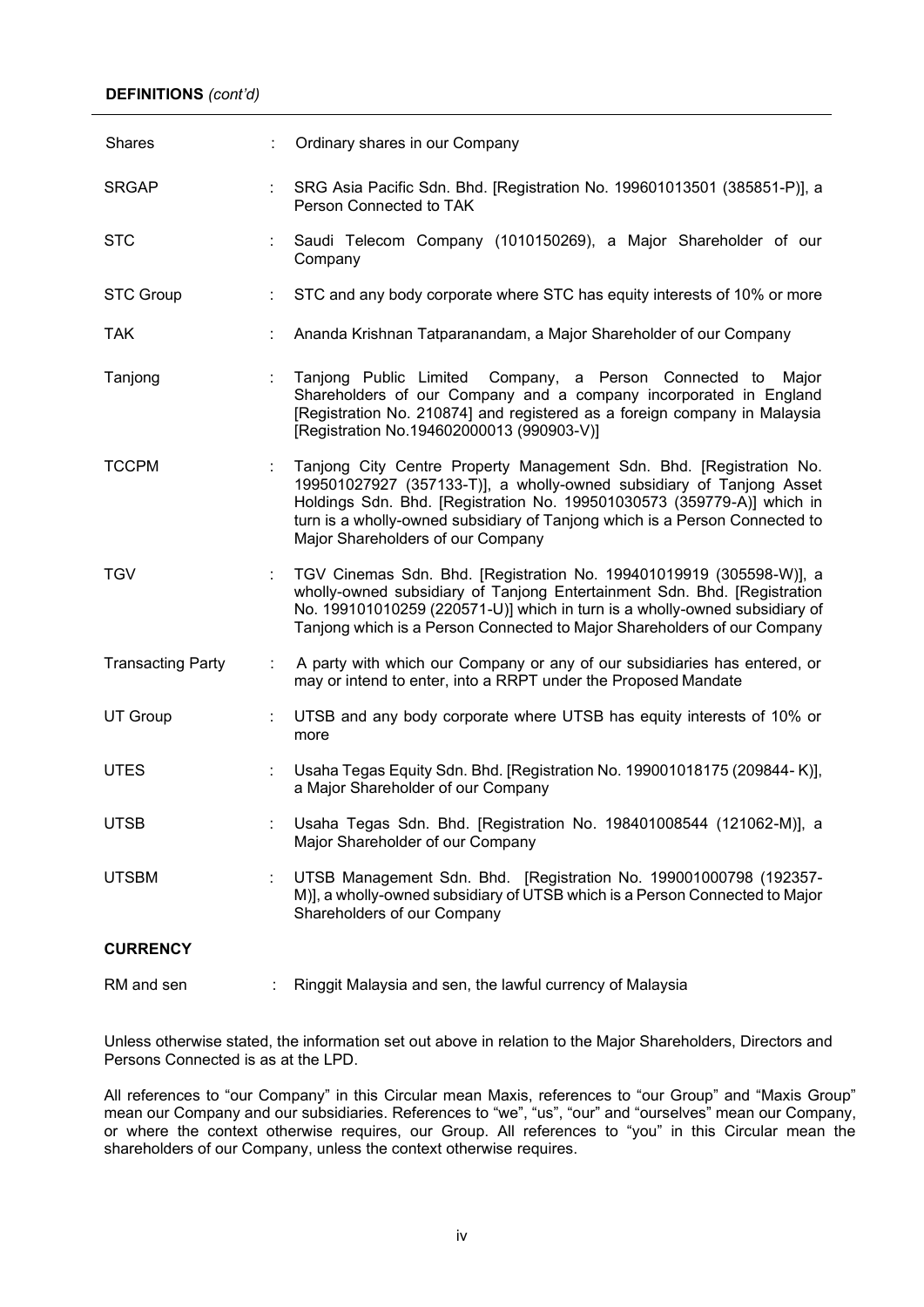Words denoting the singular shall include the plural and vice versa, and words denoting the masculine gender Words denoting the singular shall include the plural and vice versa, and words denoting the masculine gender shall, where applicable, include the feminine and/or neuter genders, and vice versa. References to persons shall, where applicable, include the feminine and/or neuter genders, and vice versa. References to persons shall include corporations. shall include corporations.

Any reference to any enactment in this Circular is a reference to that enactment as for the time being amended Any reference to any enactment in this Circular is a reference to that enactment as for the time being amended or re-enacted. or re-enacted.

Any discrepancies in the tables included in this Circular between the amounts listed, actual figures and the Any discrepancies in the tables included in this Circular between the amounts listed, actual figures and the totals thereof are due to rounding. totals thereof are due to rounding.

Any reference to time of day in this Circular is a reference to Malaysian time, unless otherwise stated. Any reference to time of day in this Circular is a reference to Malaysian time, unless otherwise stated.

(The rest of this page has been intentionally left blank) (The rest of this page has been intentionally left blank)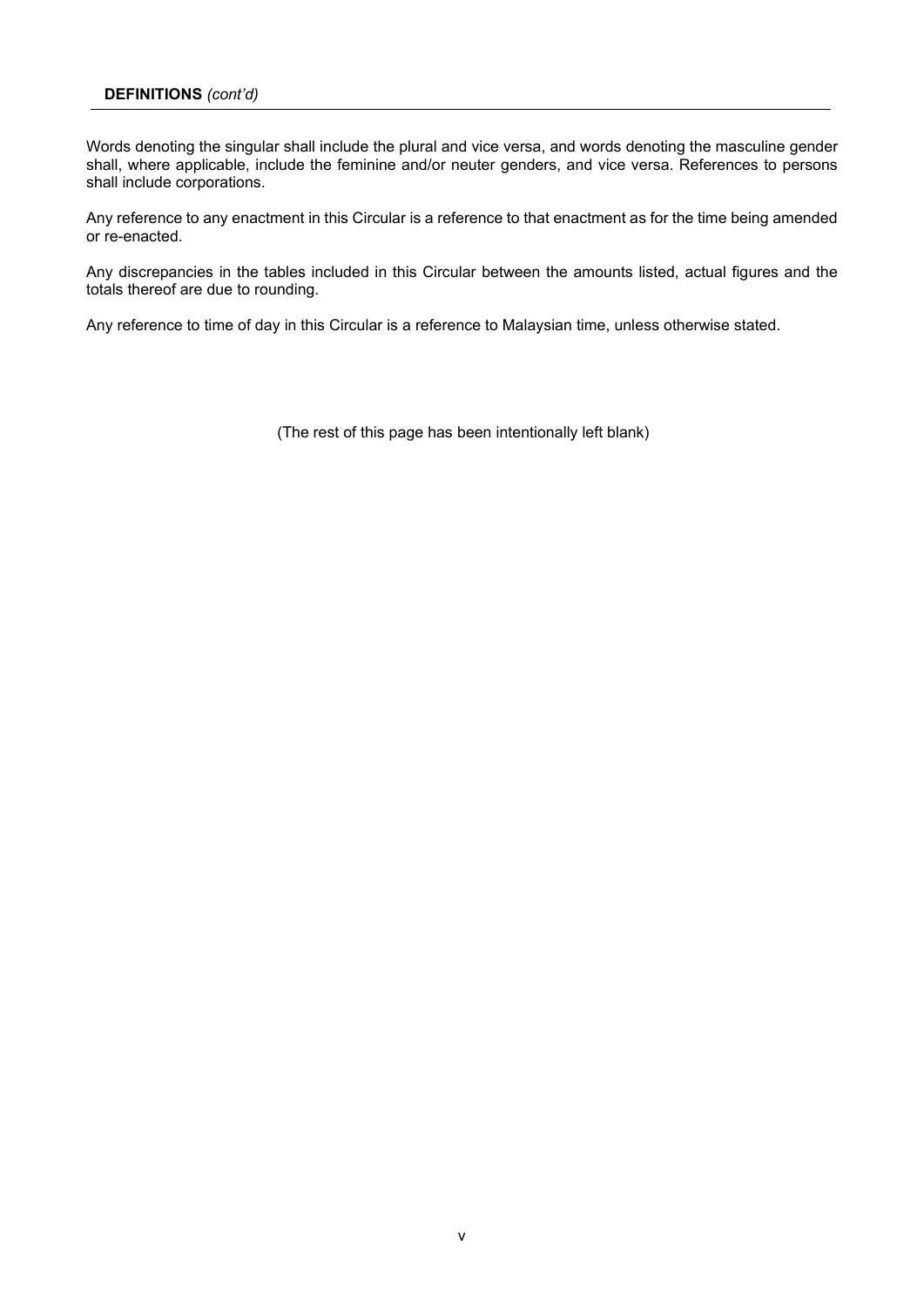### **GLOSSARY OF TECHNICAL TERMS**

| bandwidth    | t. | The information carrying capacity of a communications channel expressed in<br>the form of rate of data transfer (bits per second or multiples of it)                                                          |
|--------------|----|---------------------------------------------------------------------------------------------------------------------------------------------------------------------------------------------------------------|
| base station | ÷  | A transceiver/receiver station used for communication between mobile<br>devices and the wider telephone network or internet                                                                                   |
| broadband    | ÷  | Transmission capacity that capable of high-speed data transmission                                                                                                                                            |
| <b>BTS</b>   |    | Base Transceiver Station; radio equipment contained in a base station that<br>is used for transmitting and receiving signals to and from mobile devices                                                       |
| Internet     | ÷  | The interconnection of servers worldwide that provides communications and<br>application services to an international base of business, consumers,<br>education, research, government and other organisations |
| <b>IPTV</b>  | ÷  | Internet Protocol Television; delivery of television content over Internet<br>Protocol (IP) network                                                                                                           |
| ΙT           |    | Information Technology                                                                                                                                                                                        |
| kbps         |    | 1 thousand bits per second                                                                                                                                                                                    |
| LAN          |    | Local Area Network; a short distance data communications network (usually<br>within a building)                                                                                                               |
| network      |    | A group of 2 or more computer systems or telecommunications elements<br>linked together                                                                                                                       |
| roaming      | ÷  | When mobile subscribers leave their own mobile carrier's home network and<br>move on to other mobile operators' networks                                                                                      |
| server       | ÷. | A physical computer or computer program which provides resource, data,<br>services, or programs to other computers (known as clients), over a network                                                         |

(The rest of this page has been intentionally left blank)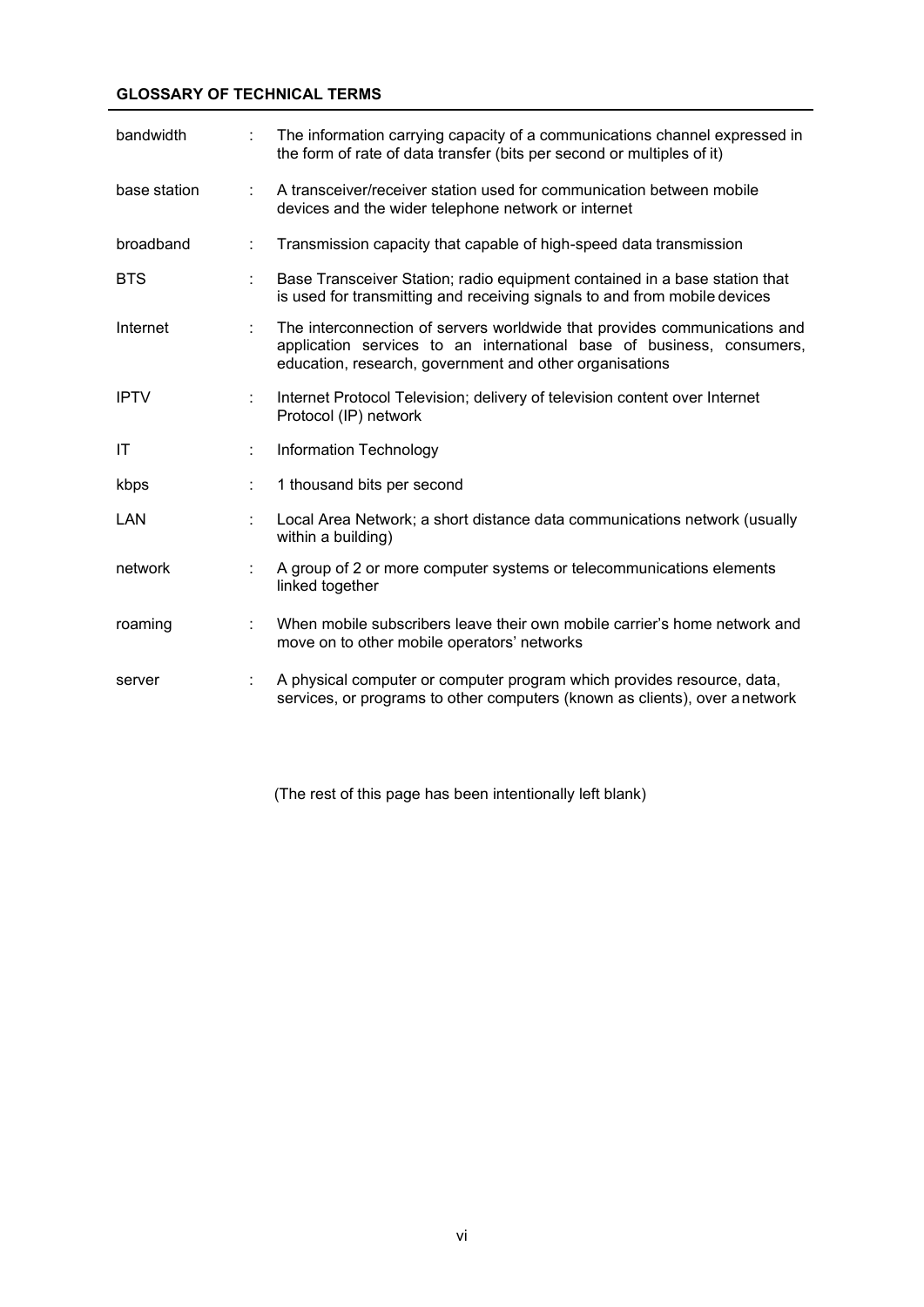

**wo. 20090 I**UZ4473 (86<br>Irnorated in Malavsia) (Incorporated in Malaysia) **Maxis Berhad** [Registration No. 200901024473 (867573-A)] **Maxis Berhad** [Registration No. 200901024473 (867573-A)] **Maxis Berhad** [Registration No. 200901024473 (867573-A)] **Maxis Berhad Maxis Berhad**

(Incorporated in Malaysia)

**Registered Office: Registered Office: Registered Office:**

**Registered Office:** Level 21, Menara Maxis **Registered Office:** Level 21, Menara Maxis **Registered Office:** Level 21, Menara Maxis Kuala Lumpur City Centre<br>Off Jalan Ampang Off Jalan Ampang 50088 Kuala Lumpur 50088 Kuala Lumpur Malaysia 50088 Kuala Lumpur Malaysia 50088 Kuala Lumpur Malaysia Malaysia Malaysia

30 March 2022 30 March 2022 30 March 2022

### **Board of Directors: Board of Directors: Board of Directors:**

Raja Tan Sri Dato' Seri Arshad bin Raja Tun Uda (Non-Executive Director) Dato' Hamidah Naziadin (Independent Non-Executive Director) Alvin Michael Hew Thai Kheam (Independent Non-Executive Director) Mazen Ahmed M. AlJubeir (Independent Non-Executive Director) Ooi Huey Tyng (Independent Non-Executive Director) Andrew Are Uthaya Kumar A/L Vivekananda (Independent Non-Executive Director) Robert Alan Nason (Non-Executive Director) Mohammed Abdullah K. Alharbi (Non-Executive Director) Abdulaziz Abdullah M. Alghamdi (Non-Executive Director) Tan Sri Mokhzani bin Mahathir (Chairman/ Non-Executive Director) Tan Sri Mokhzani bin Mahathir (Chairman/ Non-Executive Director) Tan Sri Mokhzani bin Mahathir (Chairman/ Non-Executive Director) Lim Ghee Keong (Non-Executive Director) Lim Ghee Keong (Non-Executive Director) Lim Ghee Keong (Non-Executive Director)

### To: Our Shareholders **To: Our Shareholders** Por Sur Sirum **To: Our Shareholders**

Dear Sir/Madam Dear Sir/Madam Dear Sir/Madam **(I) PROPOSED RENEWAL OF EXISTING SHAREHOLDERS' MANDATE FOR RECURRENT (I) PROPOSED RENEWAL OF EXISTING SHAREHOLDERS' MANDATE FOR RECURRENT**

(I) PROPOSED RENEWAL OF EXISTING SHAREHOLDERS' MANDATE FOR RECURRENT (II) PROPOSED NEW SHAREHOLDERS' MANDATE FOR ADDITIONAL RECURRENT RELATED PARTY TRANSACTIONS OF A REVENUE OR TRADING NATURE. **RELATED PARTY TRANSACTIONS OF A REVENUE OR TRADING NATURE; AND RELATED PARTY TRANSACTIONS OF A REVENUE OR TRADING NATURE; AND RELATED PARTY TRANSACTIONS OF A REVENUE OR TRADING NATURE; AND**

### (COLLECTIVELY, THE "PROPOSED MANDATE")

### **1. INTRODUCTION 1. INTRODUCTION 1. INTRODUCTION**  $\mathcal{O}(\mathcal{O})$  and  $\mathcal{O}(\mathcal{O})$  in respect of, and  $\mathcal{O}(\mathcal{O})$  in respect of  $\mathcal{O}(\mathcal{O})$  $\blacksquare$

On 22 April 2021, we obtained a mandate from you in respect of, amongst others, the RRPTs set out in Part A of Appendix I of this Circular. out in Part A of Appendix I of this Circular. out in Part A of Appendix I of this Circular. In accordance with the Listing Report the Listing Report of the mandate referred to above shall lapse at the mandate referred to a the mandate referred to a bove shall lapse at the mandate referred to a structure of the ma United that Listing Reports the Listing Reports of the mandate referred to a box shall lapse at the mandate referred to a box shall lapse at the mandate referred to a box shall lapse at the mandate referred to above shall

In accordance with the Listing Requirements, the mandate referred to above shall lapse at the conclusion of our forthcoming AGM, unless authority for its renewal is obtained from you at our forthcoming AGM. forthcoming AGM. forthcoming AGM.  $I_n$  and  $I_n$  and  $I_n$  of  $M$ . In addition to the Proposed Renewal of Mandate, our Company will also be seeking a new Company will also be seeking a new Company will also be seeking a new Company will also be seeking a new Company will also be seeking a

In addition to the Proposed Renewal of Mandate, our Company will also be seeking a new shareholders' mandate for our Group to enter into additional RRPTs. shareholders' mandate for our Group to enter into additional RRPTs. Accordingly, on 13 March 2020, our Company announced to Bursa Securities that our Company shareholders' mandate for our Group to enter into additional RRPTs.

Accordingly, on 14 March 2022, our Company announced to Bursa Securities that our Company intends to seek your approval for the Proposed Mandate at our forthcoming AGM. intends to seek your approval for the Proposed Mandate at our forthcoming AGM. The purpose of the purpose of this circular is to provide information at vari formosining trem. intends to seek your approval for the Proposed Mandate at our forthcoming AGM.

The purpose of this Circular is to provide you with the relevant information pertaining to the Proposed Mandate and to seek your approval for the ordinary resolutions in connection with the Proposed Mandate to be tabled at our forthcoming AGM. The ordinary resolutions in respect of the Proposed Mandate are enclosed in Appendix VI of this Circular for your reference.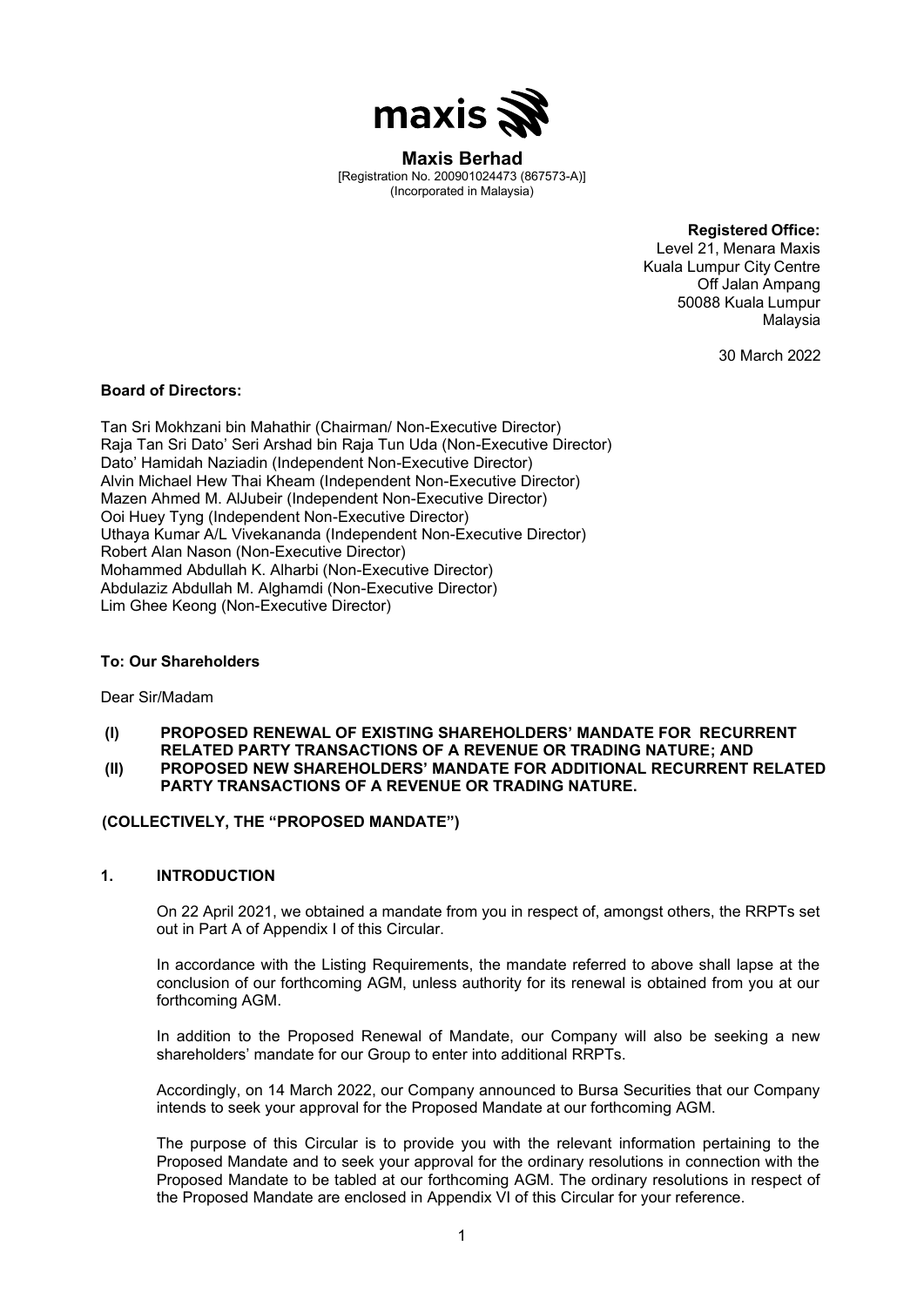The RPEV Administrative Details, Notice of the Thirteenth AGM, Proxy Form together with the Annexure and a copy of our Key Highlights Brochure were dispatched to members on 30 March 2022. A copy of the RPEV Administrative Details, Notice of the Thirteenth AGM, the Proxy Form together with the Annexure, 2021 Annual Report and this Circular can also be downloaded from this link https://maxis.listedcompany.com/ar2021.html

### **YOU ARE ADVISED TO READ THE CONTENTS OF THIS CIRCULAR CAREFULLY BEFORE VOTING ON THE RESOLUTIONS PERTAINING TO THE PROPOSED MANDATE TO BE TABLED AT OUR FORTHCOMING AGM.**

### **2. BACKGROUND INFORMATION IN RESPECT OF THE PROPOSED MANDATE**

Paragraph 10.09 of the Listing Requirements provides that a listed issuer may seek its shareholders' mandate for related party transactions which are recurrent, of a revenue or trading nature and which are necessary for the day-to-day operations of a listed issuer or its subsidiaries, subject to the following:

- (a) the transactions are in the ordinary course of business and are on terms not more favourable to the related party than those generally available to the public;
- (b) the shareholders' mandate is subject to annual renewal and disclosure is made in the annual report of the aggregate value of transactions conducted pursuant to the shareholders' mandate during the financial year (based on the type of transactions, names of related parties involved in each type of transaction made and their relationship with the listed issuer), where the aggregated value is equal to or more than the following thresholds in relation to a listed issuer with an issued and paid-up share capital of RM60 million and above:
	- (i) the consideration, value of the assets, capital outlay or costs of the aggregated transactions is RM1 million or more; or
	- (ii) the percentage ratio of such aggregated transactions is 1% or more,

whichever is the higher;

- (c) in a meeting to obtain shareholders' mandate, the interested director, interested major shareholder or interested person connected with a director or major shareholder; and where it involves the interest of an interested person connected with a director or major shareholder, such director or major shareholder, must not vote on the resolution to approve the transactions. An interested director or interested major shareholder must ensure that persons connected with him abstain from voting on the resolution approving the transactions; and
- (d) the listed issuer immediately announces to Bursa Securities when the actual value of a recurrent related party transaction entered into by the listed issuer exceeds the estimated value of such recurrent related party transaction disclosed in the circular by 10% or more and must include the information as may be prescribed by Bursa Securities in its announcement.

Where a listed issuer has procured a shareholders' mandate pursuant to Paragraph 10.09(2) of the Listing Requirements, the provisions of Paragraph 10.08 of the Listing Requirements will not apply.

### **3. DETAILS OF THE PROPOSED MANDATE**

### **3.1 Terms of RRPTs**

The RRPTs under the Proposed Mandate have been or will be entered into (as the case may be) on normal commercial terms, at arm's length, in the best interests of our Group, on terms that are not more favourable to our Related Parties than those generally available to the public, and will not be detrimental to our non-interested shareholders.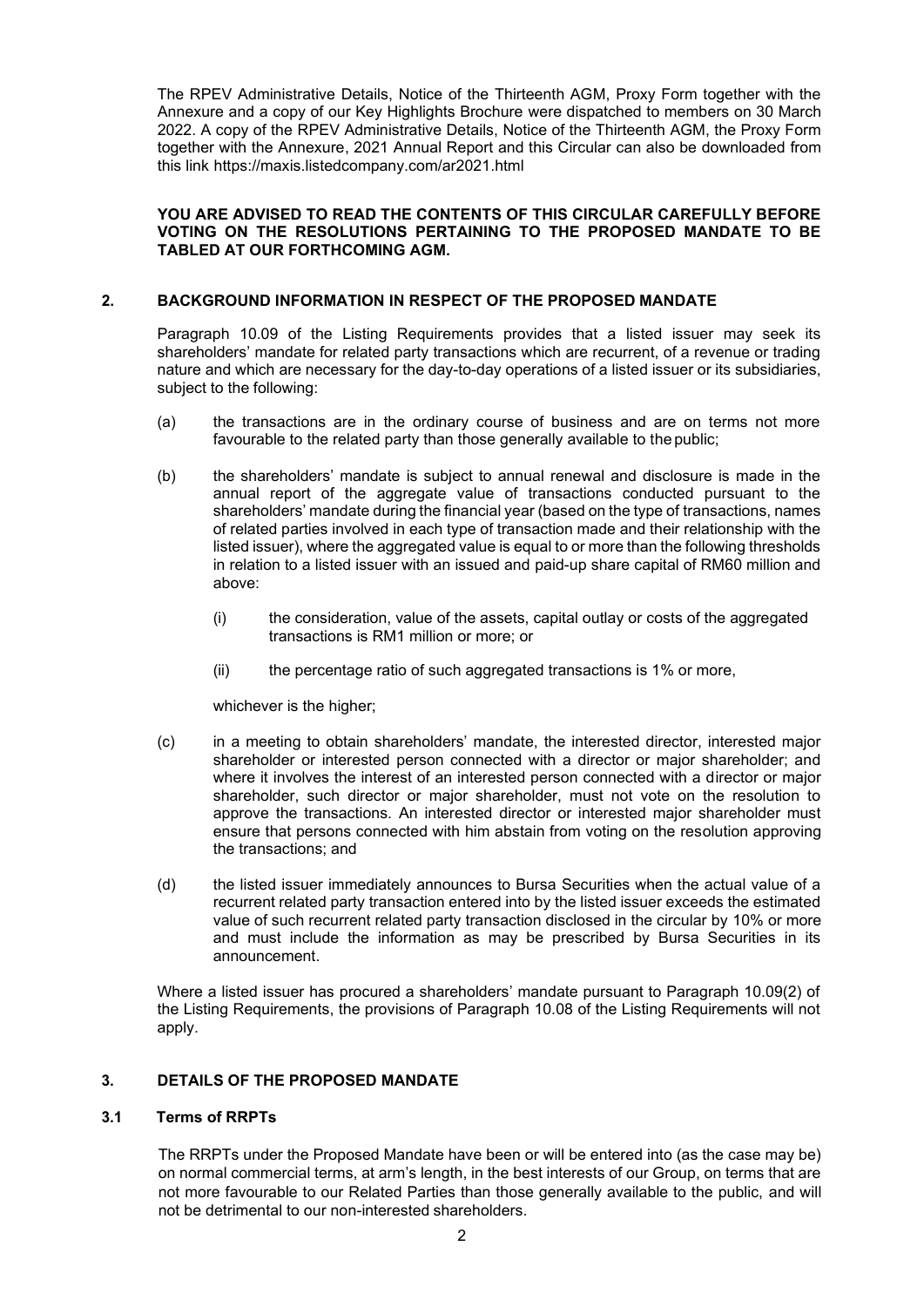The Proposed Mandate will be applicable to those Related Parties comprising our Directors, Major Shareholders and Persons Connected to them, who are more particularly described in Section 7 and Appendices I and III of this Circular.

### **3.3 Categories of RRPTs**

Our principal activity is that of investment holding whilst the principal activities of our Group are to offer a full suite of converged telecommunications, digital and related services and solutions, and corporate support and services functions for our Group.

The categories of RRPTs under the Proposed Mandate relate principally to the sale and purchase of telecommunications related services, rental of assets/premises and its related services/charges and promotional and marketing activities in the ordinary course of business of the members of our Group, details of which are as follows:

### (a) Rental of assets/premises and its related charges/services

The RRPTs that may or will be entered into with the relevant Transacting Parties under this category include, without limitation:

- the lease of transponders and satellite bandwidth:
- − the rental of BTS sites;
- the rental of other premises for operations, briefings and promotions; and
- the payment of other service charges for the rented premises.

### (b) Interconnect and roaming partner revenue and expenses to the Group

The RRPTs that may or will be entered into with the relevant Transacting Parties under this category include, without limitation the roaming and interconnect settlements for the inter-operator traffic routed between the parties.

### (c) Service activities

**The Related Parties to which the Proposed Mandate is applicable<br>
The Proposed Mandate will be applicable to those Related Parties comprised<br>
Shareholders and Persons Connected to them, who are more particularly<br>
and Appen** The RRPTs that may or will be entered into with the relevant Transacting Parties under this category include, without limitation the provision of call handling and other telemarketing services, contents, online information based services, services for business, resources services, third party contract staff and corporate management services.

(d) Promotional and marketing activities

The RRPTs that may or will be entered into with the relevant Transacting Parties under this category relate to promotional and marketing activities, subsidising of movie tickets and strategic partnerships for co-marketing and/or distribution of content products together with Maxis connectivity and/or carrier billing capabilities.

### **3.4 Nature of the RRPTs the**

Details of the RRPTs for which the Proposed Mandate is being sought, as well as the Transacting Parties, the interested Related Parties and the nature of their relationships with our Group, are set out in Appendix I of this Circular. Details of the RRPTs for which the Proposed Mandate is being sought, as well as the Transacting<br>Parties, the interested Related Parties and the nature of their relationships with our Group, are set<br>out in Appendix I of thi

RRPTs that do not fall within the ambit of the Proposed Mandate will be subject to other applicable that not fall within the ambit of the Proposed Mandate will be subject to other applicable provisions of the Listing Requirements, the Act and/or any applicable law.

### **3.5 Amounts due and owing to our Group by related parties pursuant to RRPT ("Outstanding RRPT Receivables")**

The aggregate principal amount of Outstanding RRPT Receivables from our Group's Related Parties which have exceeded the credit term as at 31 December 2021 is approximately RM400.00, the details of which are as set out in Appendix II of this Circular.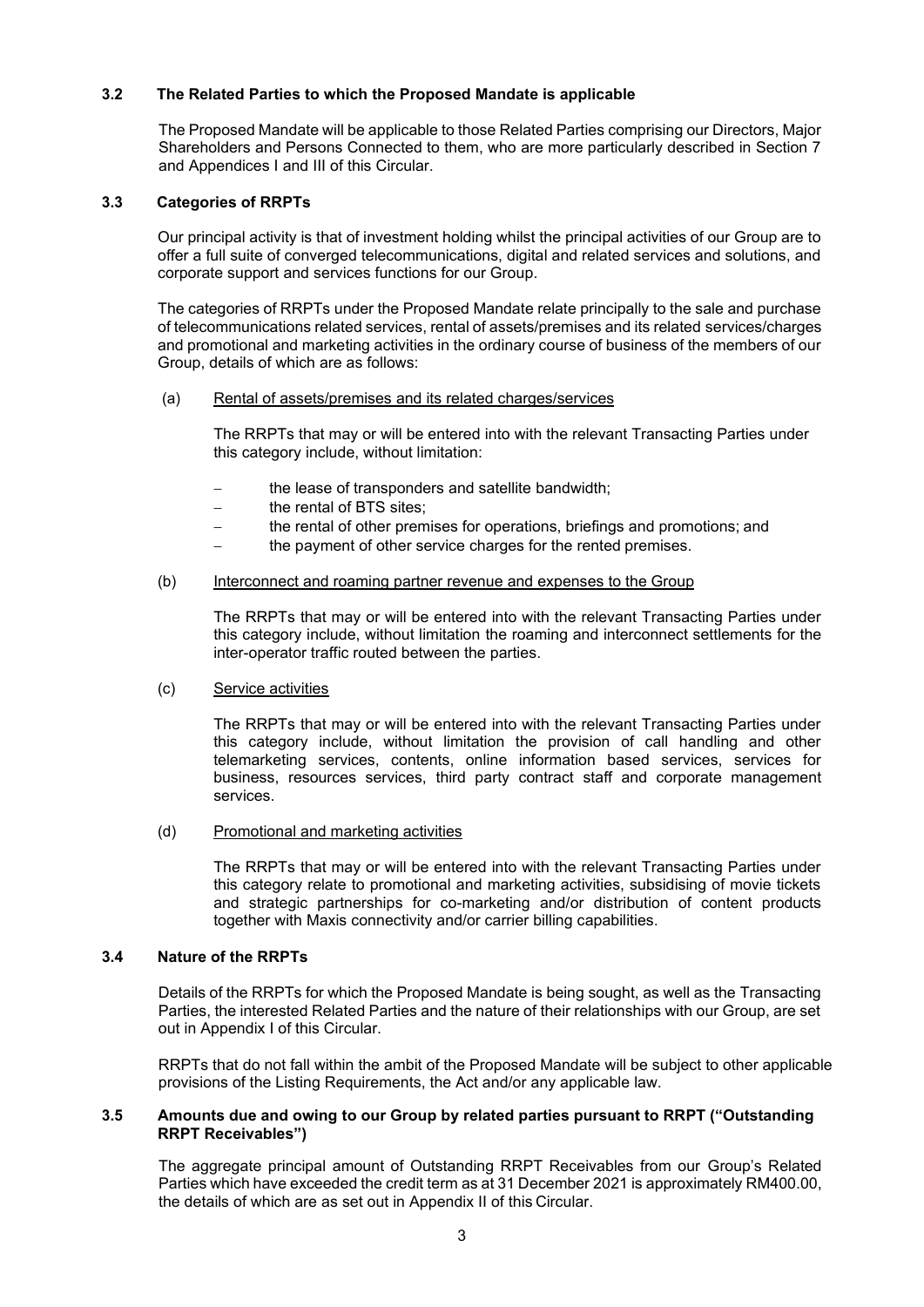In relation to the Outstanding RRPT Receivables, late payment charges are imposed when the undisputed outstanding amounts are long overdue or substantial. This is in line with our Group's domestic industry practices. The same basis is applied towards our related and non-related parties.

Our Group has taken action in respect of recovering the above amounts due to our Group, which includes sending reminder letters to the customers and following up closely with calls, emails and collection meetings. Clearing houses have also been appointed to assist the recovery of the outstanding amounts in relation to international inter-operator traffic charges. Given the courses of action taken, the Board is of the view that the Outstanding RRPT Receivables will be recoverable.

### **3.6 Basis of estimated value of RRPTs**

The estimated transaction values of the RRPTs, for which the Proposed Mandate is being sought, as set out in Appendix I of this Circular are based on estimated prevailing prices which are or will be formalised in agreements/contracts to be entered into by relevant members of our Group with the Transacting Parties based on our Group's usual levels of transaction and on the projected business volume from the date of our forthcoming AGM to our next AGM. The actual value of transactions may, however, vary from the estimated value disclosed in Appendix I of this Circular, if there should occur any changes in the business, economic and/or competitive environment.

Nevertheless, if the Proposed Mandate is approved, disclosure will be made in accordance with the Listing Requirements in the annual report of our Company for the financial year which will end on 31 December 2022 of the aggregate value of transactions conducted pursuant to the Proposed Mandate as approved during the financial year.

### **3.7 Benefits to our Group**

The supply of telecommunications and other services disclosed in Appendix I of this Circular is to be provided by the relevant members of our Group in their ordinary course of business, and on our Group's normal commercial terms and on terms which will be no more favourable to the Transacting Parties than those generally available to the public. These transactions are beneficial to our Group as they represent an additional source of income for our Group.

The services, which include content, the rental of premises/assets (including transponders) and the promotional and marketing activities to be received by relevant members of our Group from the Transacting Parties, as set out in Appendix I of this Circular. Further, the services to be received by our Group (as set out in Appendix I of this Circular) will enhance and augment the services provided to our Group's subscribers and thereby contribute to the generation of revenue for our Group. In addition, our operations are efficiently managed through the utilisation of our Related Parties' expertise and resources.

The Board is of the view that the close working relationships and co-operation with the Transacting Parties will allow our Group to be more competitive in the provision of telecommunications and other business related services and solutions.

### **3.8 Review procedures for the RRPTs**

Our Group has established the following procedures and guidelines and internal controls to ensure that RRPTs have been or will be entered into on normal commercial terms and on terms which are or will not be more favourable to the Transacting Parties than those generally available to third parties dealing at arm's length and are not or will not be to the detriment of our Company's noninterested shareholders:

- (a) To support and supplement the internal control systems, our Group has adopted the following additional review and approval procedures for RRPTs which are within the Proposed Mandate:
	- (i) Individual RRPTs below RM60 million each in value will be reviewed and approved in accordance with our Group's Manual of Limits of Authority ("**LOA**") with limits of approval levels varying with the value and nature of the transactions. For example, a technological or IT capital investment with a value of between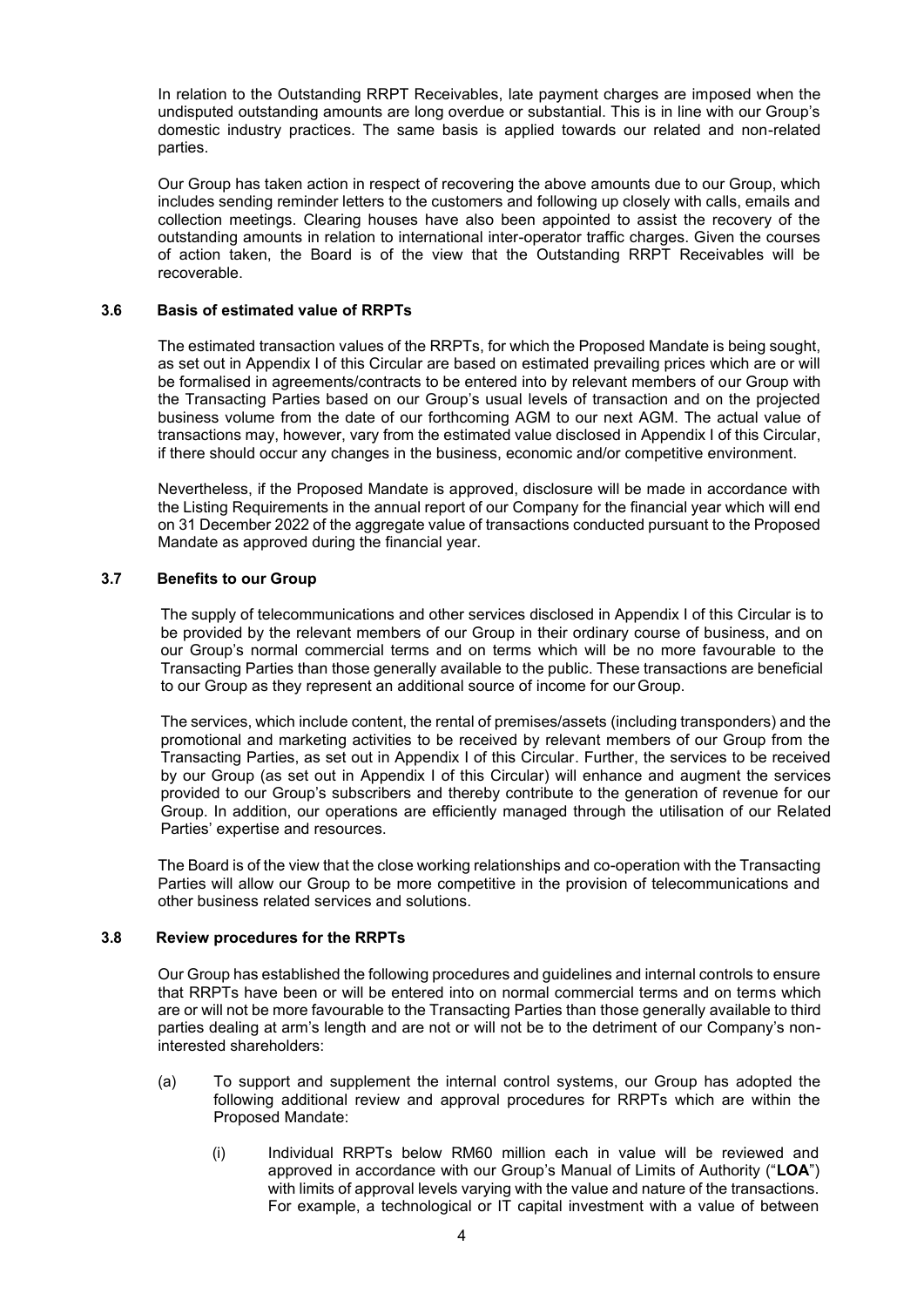RM1 million and RM15 million will require the joint approval of the Chief Financial Officer and the Chief Network Officer of our Group. A transaction above RM15 million up to RM60 million will require the approval of the Chief Executive Officer of our Group;

- (ii) Individual RRPTs exceeding RM60 million each in value will be reviewed and considered by the Audit and Risk Committee and thereafter, if the Audit and Risk Committee shall deem fit, will be recommended to the Board for approval;
- (iii) Variations to the terms and conditions of the individual RRPTs will be reviewed and approved in accordance with our Group's LOA; and
- (iv) A quarterly report on all RRPTs transacted in that quarter will be produced to the Audit and Risk Committee for its reference;
- (b) All operating divisions and our subsidiaries are required to review their existing information systems on an on-going basis to ensure that features are incorporated into the systems for capturing information on RRPTs at source;
- (c) Information on Related Parties and review procedures applicable to all RRPTs which involve the interest, direct or indirect, of such Related Parties have been disseminated to all operating divisions and our subsidiaries and will continue to be disseminated from time to time, for their reference in ensuring that all transactions with such Related Parties are undertaken on arm's length basis and on normal commercial terms which are not or will not be more favourable to the Related Parties than those generally available to the public;
- (d) RRPTs will only be undertaken by our Company and subsidiaries after our Company or the relevant subsidiaries has ascertained that the transaction prices, terms and conditions, quality of products/services will be comparable with those prevailing in the market and will meet industry standards. The transaction prices will be based on the prevailing market rates/prices of the service or product and will allow for the usual margin given to or given by any unrelated third parties or will otherwise accord with the normal commercial terms and applicable industry norms. The interests of non-interested shareholders will also be taken into account when entering into RRPTs to ensure that their rights and interests are upheld;
- (e) All RRPTs to be entered into shall be on normal commercial terms and on terms that will be consistent with our Group's usual business practices and policies;
- (f) In the event that a member of the Audit and Risk Committee or Board has an interest and/or deemed interest in any particular RRPT, he or she shall declare his or her interest in the RRPT and will have to refrain from any deliberation and also abstain from voting on the matter at the Audit and Risk Committee meeting or Board meeting in respect of that RRPT;
- (g) Proper records shall be maintained to record all RRPTs entered or to be entered into pursuant to the Proposed Mandate to ensure accurate disclosure thereof. In accordance with Paragraph  $10.09(2)(b)$  of the Listing Requirements, the aggregate value of the RRPTs transacted pursuant to the Proposed Mandate during the financial year shall be disclosed in the annual report of our Company where the aggregated value is equal to or more than the following thresholds:
	- (i) the consideration, value of the assets, capital outlay or costs of the aggregated RRPTs is RM1 million or more; or
	- (ii) the percentage ratio of such aggregated RRPTs is 1% or more;

whichever is the higher.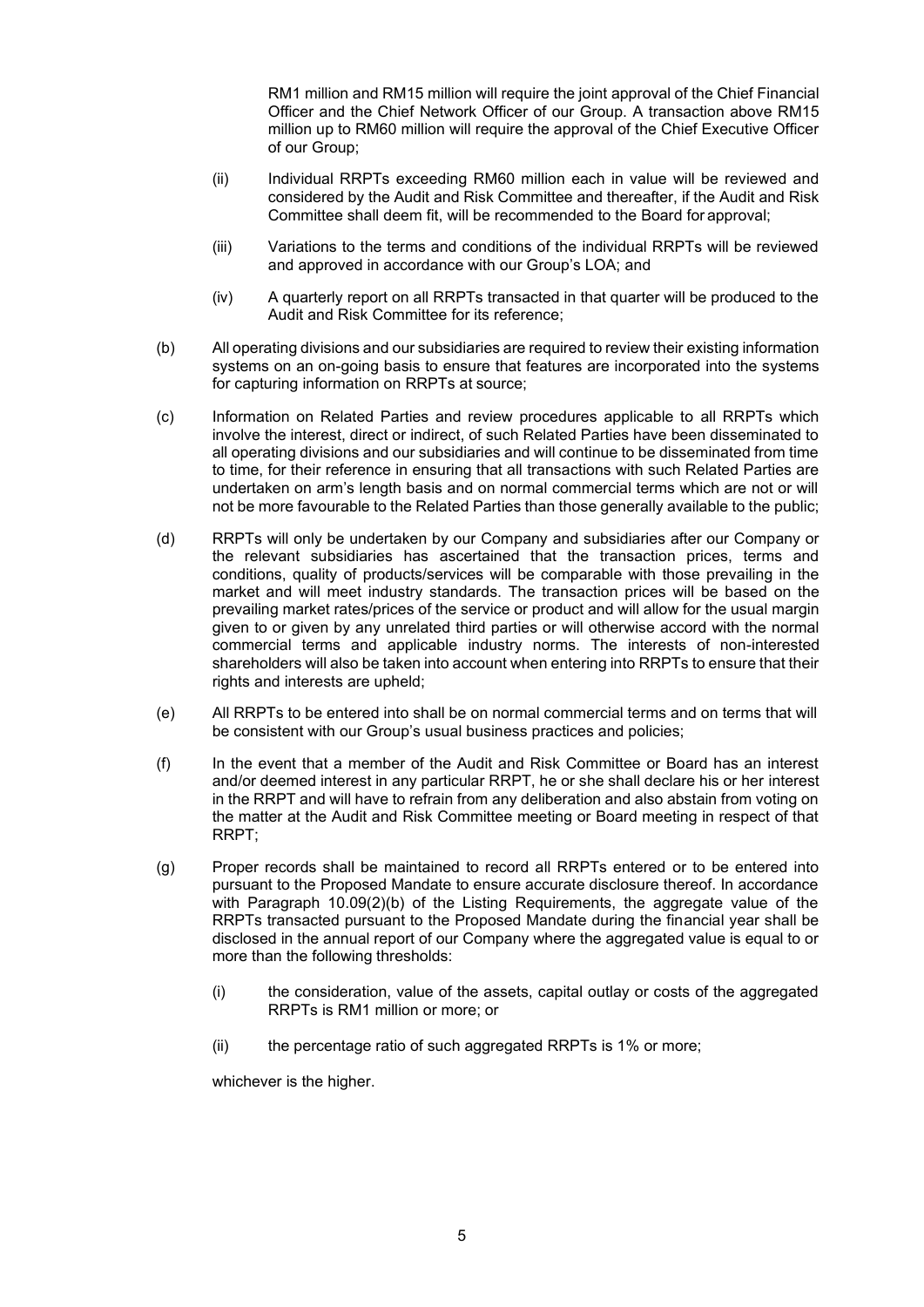Such disclosures will include the type of RRPTs entered into and the names of the Related Parties involved in each type of RRPT entered into and their relationships with our Group. When the aggregated actual value of the RRPTs entered into with parties within the same related party group exceeds the aggregated estimated value of such RRPTs as disclosed in this Circular by 10% or more, our Company will make an immediate announcement, which will include the information as may be prescribed, to Bursa Securities;

- (h) All RRPTs entered into pursuant to the Proposed Mandate shall be (or have been, as the case may be) reviewed under the annual internal assurance plan to ensure that all relevant shareholders' approvals have been obtained where necessary, and the review procedures in respect of such RRPTs are complied with;
- (i) The Audit and Risk Committee shall review the Internal Assurance Reports on a quarterly basis to ascertain that the guidelines and the procedures established to monitor RRPTs are complied with;
- (j) Periodical review of the relevant RRPTs and the existing procedures in relation to related party transactions shall be carried out by the Audit and Risk Committee to ascertain that they have been complied with in accordance with the Proposed Mandate;
- (k) At least 2 other contemporaneous transactions with unrelated third parties for similar products/services and/or quantities will be used as comparison, wherever possible, to determine whether the price and terms offered to/by the Related Parties are fair and reasonable and comparable to those offered to/by other unrelated third parties for the same or substantially similar type of products/services and/or quantities.

In the event that quotation or comparative pricing from unrelated third parties cannot be obtained, the transaction price will be based on prevailing market rates or prices that are agreed upon under similar commercial terms for transactions with third parties, business practices and policies and on terms which are generally in line with industry norms in order to ensure that the RRPT is not detrimental to our Company or our Group; and

(l) If the Audit and Risk Committee is of the view that the abovementioned procedures are insufficient to ensure that RRPTs are undertaken on an arm's length basis and on normal commercial terms and on terms that are not more favourable to the Transacting Party than those generally available to third parties dealing at arm's length during their periodic review of the procedures, the Audit and Risk Committee has the discretion to request for additional procedures to be imposed on all RRPTs.

It is our Group's policy to ensure that all of our transactions regardless of whether they are RRPTs or not, must comply with our Group's Procurement Policy and Standards ("**PPS**") and the LOA. The purpose of the PPS and LOA is to ensure that all transactions are carried out in the best interests of our Group.

The LOA sets out the levels of authority and guides internal management in their control over our Group's capital and operating expenditure. The purpose of the PPS is to ensure that competitive bidding principles and transparent procedures are observed in the procurement of goods and services.

Our Group's Code of Business Practice lays down the policy that all of our Group's Directors and employees must act in good faith and without any conflict of interests at all times and must act in the best interests of our Group. The Maxis Group's Anti-Bribery and Corruption Policy adopts a zero-tolerance approach against bribery and corruption and is applicable to all employees and third parties including Transacting Parties.

### **3.9 Statement by Audit and Risk Committee**

The Audit and Risk Committee is of the view that the review procedures and processes for the RRPTs as set out in Section 3.8 above are: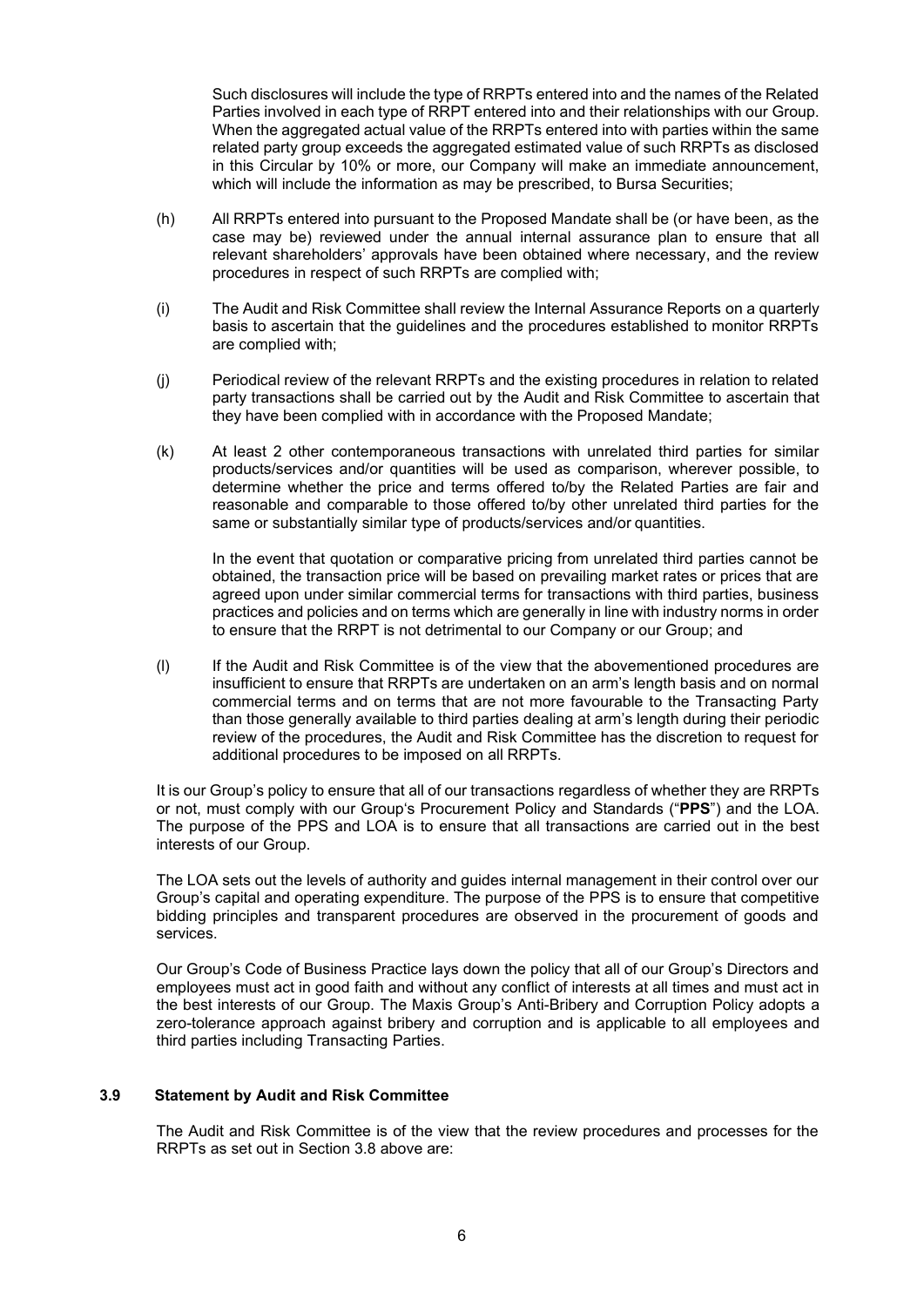- (a) adequate and sufficient to monitor, track and identify RRPTs in a timely and orderly manner and, if necessary, may request internal assurance to review these systems and procedures; and
- (b) sufficient to ensure that the RRPTs will be entered into on normal commercial terms and on terms which will not be more favourable to the Transacting Parties than those generally available to third parties dealing at arm's length and will not be to the detriment of our Company's non-interested shareholders.

All reviews by the Audit and Risk Committee will be reported to the Board for its further action.

### **3.10 Disclosure of RRPTs**

If the Proposed Mandate is approved, disclosure will be made in the annual report of our Company of, among others, the aggregate value of RRPTs conducted pursuant to the Proposed Mandate during the financial year where:

- (a) the consideration, value of the assets, capital outlay or costs of the aggregated RRPTs is RM1 million or more; or
- (b) the percentage ratio of such aggregated RRPTs is 1% or more,

whichever is the higher.

In making the aforementioned disclosure in the annual report of our Company, we shall include a breakdown of the aggregate value of the RRPTs based on the type of transactions, the names of the Related Parties involved and their relationships with our Group.

Disclosure will also be made in our annual report for each of the subsequent financial years during which the Proposed Mandate shall remain in force. When the aggregated actual value of the RRPTs entered into with parties within the same related party group exceeds the aggregated estimated value of such RRPTs as disclosed in this Circular by 10% or more, our Company will make an immediate announcement, which will include the information as may be prescribed, to Bursa Securities.

### **3.11 Validity period of the Proposed Mandate**

The Proposed Mandate, if approved at our forthcoming Thirteenth AGM, shall take effect from the date of the passing of the ordinary resolutions proposed at our AGM to approve the Proposed Mandate and is subject to annual renewal. In this respect, the authority conferred by the Proposed Mandate shall only continue to be in force until:

- (a) the conclusion of our next AGM following the forthcoming Thirteenth AGM at which the Proposed Mandate is approved, at which time it will lapse, unless by a resolution passed at such general meeting, the authority is renewed; or
- (b) the expiration of the period within which our next AGM after that date is required to be held pursuant to Section 340(2) of the Act (excluding however such extension as may be allowed pursuant to Section 340(4) of the Act); or
- (c) the Proposed Mandate is revoked or varied by resolution passed by you in a general meeting,

whichever is the earliest.

Thereafter, your approval will be sought for the renewal of the Proposed Mandate at each subsequent AGM or at a meeting of members that may be held on the same day as the AGM, subject to a satisfactory review by the Audit and Risk Committee.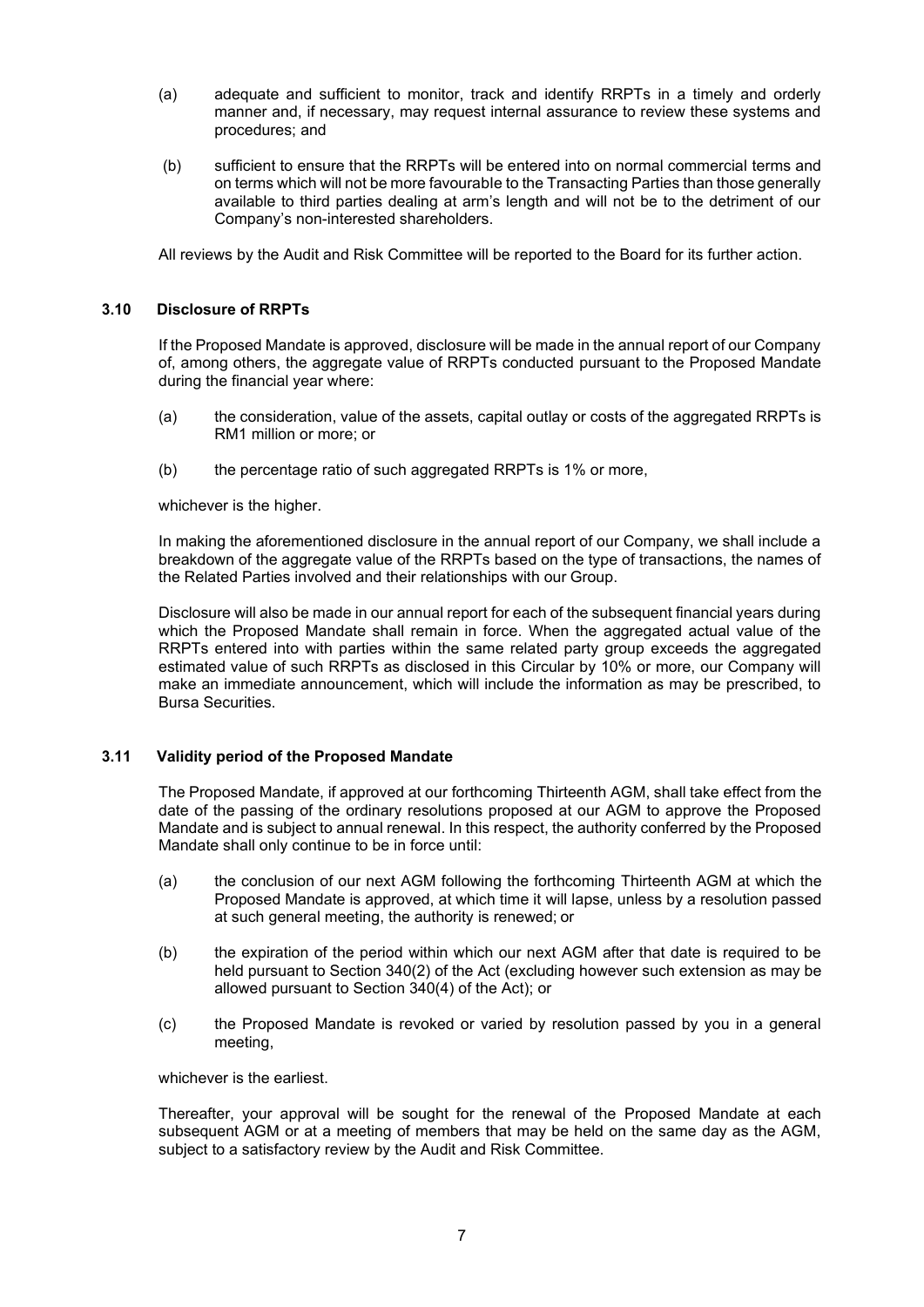### **4. RATIONALE FOR THE PROPOSED MANDATE**

The Proposed Mandate, subject to annual review, will enable members of our Group to carry out RRPTs necessary for their day-to-day operations and will eliminate the need to frequently make announcements to Bursa Securities, convene separate general meetings and/or seek your approval from time to time as and when RRPTs which are comprised within the Proposed Mandate shall arise. In this respect, the Proposed Mandate is intended to save administrative time and expenses which could be better utilised by our Group to pursue its corporate objectives and realise business opportunities in a more timely and effective way.

### **5. EFFECTS OF THE PROPOSED MANDATE**

The Proposed Mandate is not expected to have any effect on our issued share capital and our Major Shareholders' shareholdings in our Company and is not expected to have any material effect on the earnings, net assets and gearing of our Group.

However, the Proposed Mandate is in relation to transactions which are of a revenue or trading nature and which form an integral part of our Group's day-to-day operations and hence, they contribute to our financial performance.

### **6. APPROVAL REQUIRED**

The Proposed Mandate is subject to your approval being obtained at our forthcoming AGM.

### **7. INTERESTS OF DIRECTORS AND MAJOR SHAREHOLDERS AND/OR PERSONS CONNECTED**

Details of the direct and indirect shareholdings of our interested Directors, interested Major Shareholders and interested Persons Connected to them in relation to the Proposed Mandate are set out in Appendix III of this Circular. All information in relation to the equity interests, both direct and indirect, as stated in Appendix III of this Circular of each of our interested Directors and Major Shareholders are extracted from the Register of Directors and Register of Substantial Shareholders of our Company respectively as at the LPD. Save as disclosed in Appendix III of this Circular, there are no Directors, Major Shareholders and Persons Connected to them who have any interests, direct or indirect, in the Proposed Mandate.

Our interested Directors in relation to the Proposed Mandate, as set out in Appendix III of this Circular, have abstained and will continue to abstain from deliberating and voting in respect of the relevant RRPTs under the Proposed Mandate involving their interests and/or interests of Persons Connected to them, at our relevant Board meetings. In addition, our interested Directors will abstain from voting in respect of their direct and/or indirect shareholdings in our Company at our forthcoming AGM on the relevant resolutions to approve RRPTs involving their interests and/or interests of Persons Connected to them.

Our interested Major Shareholders in relation to the Proposed Mandate, as set out in Appendix III of this Circular, will abstain from voting in respect of their direct and/or indirect shareholdings in our Company at our forthcoming AGM on the relevant resolutions to approve RRPTs involving their interests and/or interests of Persons Connected to them.

Further, our interested Directors and interested Major Shareholders have undertaken to ensure that Persons Connected to them will abstain from voting on the relevant resolutions in respect of the Proposed Mandate at our forthcoming AGM, in which they and/or Persons Connected to them have interests.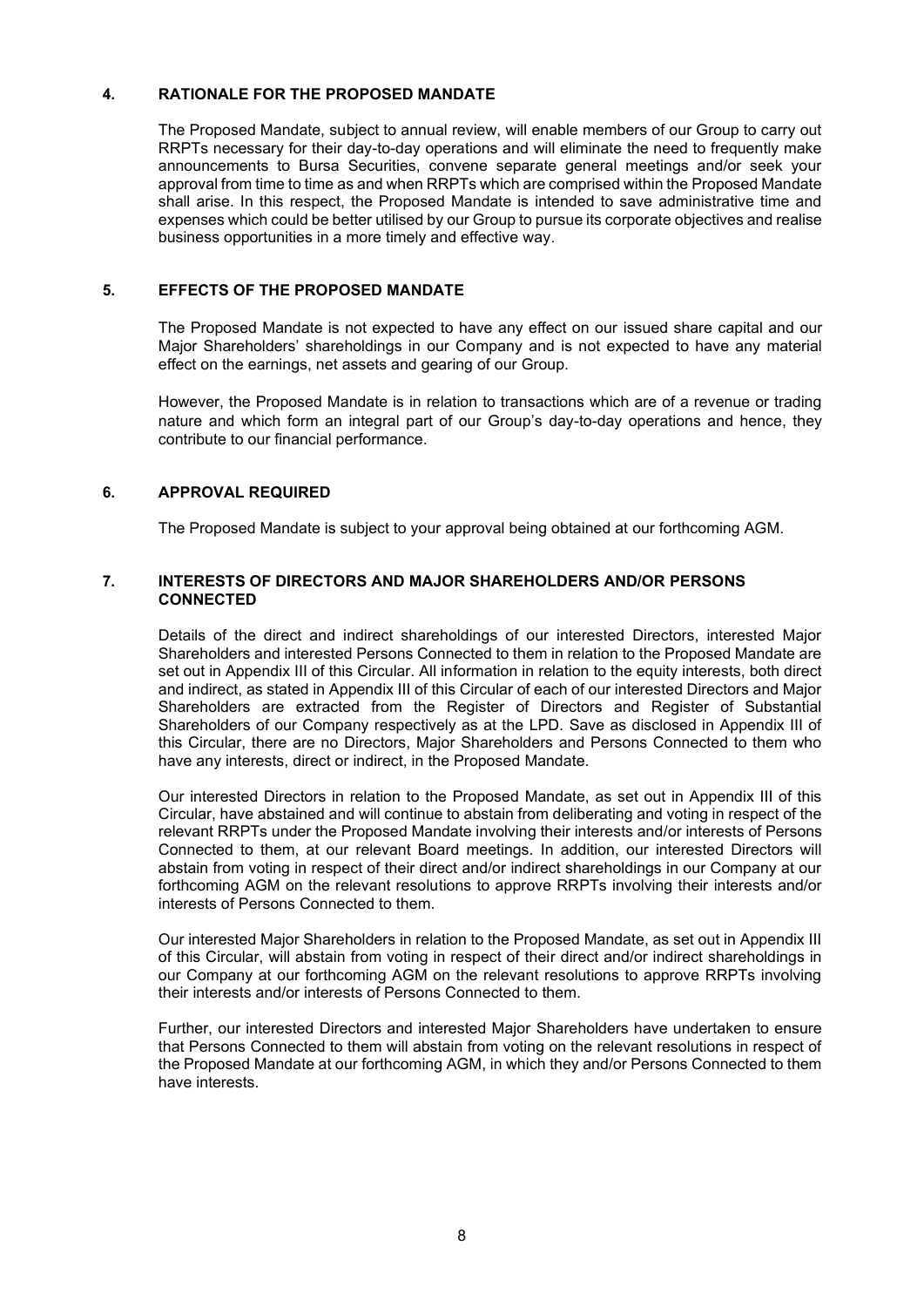### **8. DIRECTORS' RECOMMENDATION**

Having considered all aspects of the Proposed Mandate, the Board (save for the interested Directors in respect of the relevant resolutions to approve RRPTs involving their interests as set out in Section 7 above who hence expressed no opinion thereon), is of the opinion that the Proposed Mandate is in the best interests of our Group.

Accordingly, the Board (save for the interested Directors in respect of the relevant resolutions to approve RRPTs involving their interests as set out in Section 7 above) recommends that you vote in favour of the ordinary resolutions pertaining to the Proposed Mandate to be tabled at our forthcoming AGM.

### **9. AGM**

The resolutions in respect of the Proposed Mandate will be tabled at the forthcoming AGM. The RPEV Administrative Details, Notice of the Thirteenth AGM, Proxy Form together with the Annexure and a copy of our Key Highlights Brochure were dispatched to members on 30 March 2022. The RPEV Administrative Details, Notice of the Thirteenth AGM, Proxy Form together with the Annexure, 2021 Annual Report and this Circular can also be downloaded from this link https://maxis.listedcompany.com/ar2021.html

Our AGM will be held on Thursday, 28 April 2022 at 3.00 p.m. at the Broadcast Venue, Auditorium, Level 3A Floor, Menara Symphony, No. 5, Jalan Prof. Khoo Kay Kim, Seksyen 13, 46200 Petaling Jaya, Selangor Darul Ehsan, Malaysia for the purpose of considering and, if thought fit, passing the resolutions as set out in the Notice of the Thirteenth AGM therein to approve and give effect to the Proposed Mandate.

Please refer to the Notice of the Thirteenth AGM and the RPEV Administrative Details at this link https://maxis.listedcompany.com/ar2021.html for further information on the meeting.

### **10. FURTHER INFORMATION**

You are requested to refer to the relevant appendices for further information.

Yours faithfully For and on behalf of the Board of **Maxis Berhad**

**Tan Sri Mokhzani bin Mahathir Chairman/ Non-Executive Director**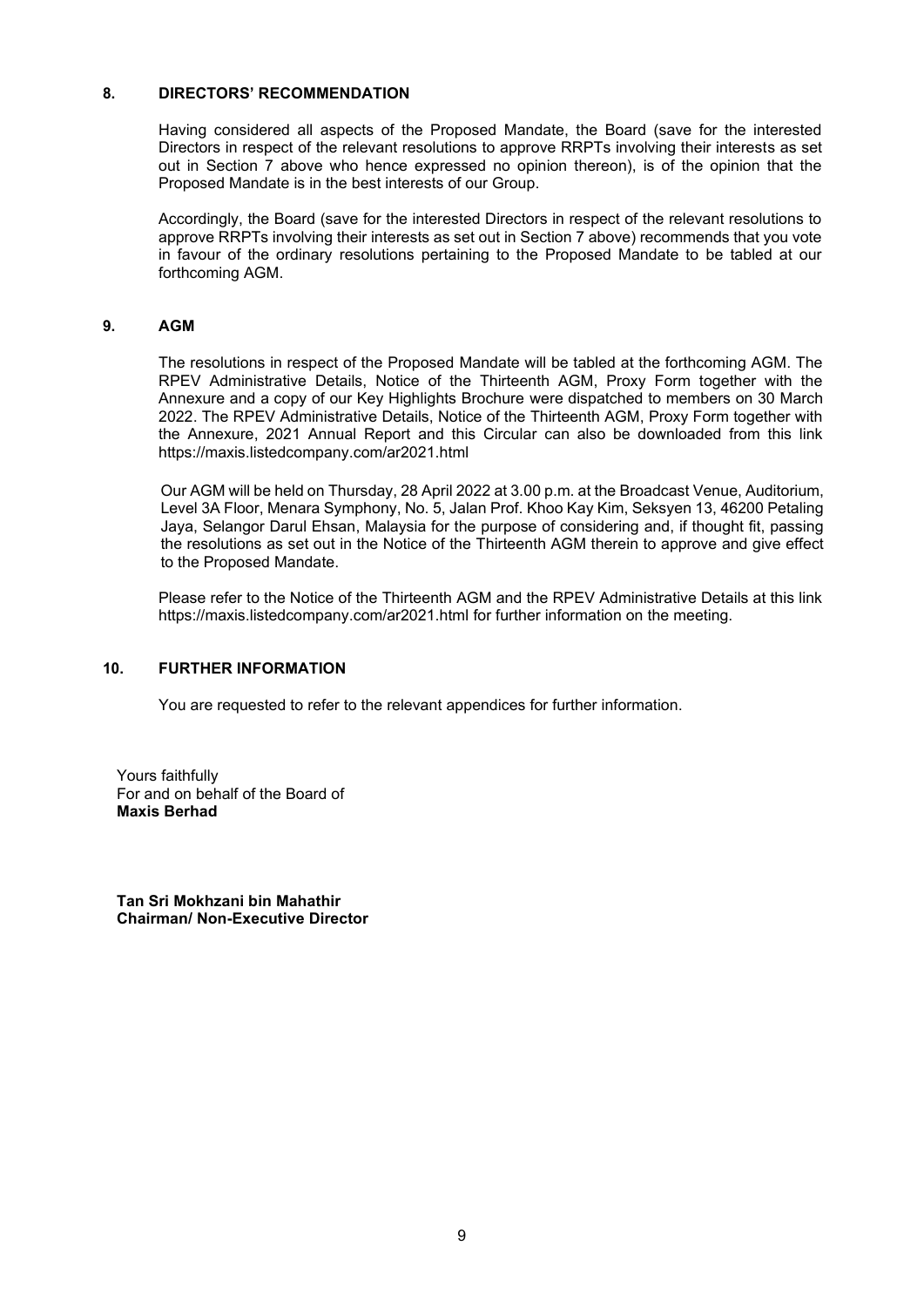NATURE OF THE RRPTS **NATURE OF THE RRPTS**

- **APPENDIX1 APPENDIX I**
- (A) CATEGORIES OF RRPTS WHICH MAY OR WILL BE ENTERED INTO UNDER THE PROPOSED RENEWAL OF MANDATE **(A) CATEGORIES OF RRPTS WHICH MAY OR WILL BE ENTERED INTO UNDER THE PROPOSED RENEWAL OF MANDATE**

| Relationship<br>Nature of                                                                                      |                                                                                                                                                                                                                    | Please refer to Note 1<br>below                                                                                                                                                                                                                                | Please refer to Note 1<br>below                                                                                                                                                                                                                                                                                                              |
|----------------------------------------------------------------------------------------------------------------|--------------------------------------------------------------------------------------------------------------------------------------------------------------------------------------------------------------------|----------------------------------------------------------------------------------------------------------------------------------------------------------------------------------------------------------------------------------------------------------------|----------------------------------------------------------------------------------------------------------------------------------------------------------------------------------------------------------------------------------------------------------------------------------------------------------------------------------------------|
| Interested Related<br><b>Parties</b>                                                                           |                                                                                                                                                                                                                    | Haji Mohammed Hanif<br>Badri") and Mohamad<br>PanOcean, TAK, Tun<br>JTSB, PSIL, Excorp,<br>Shahrin bin Merican<br><b>Major Shareholders</b><br>Dato' Haji Badri bin<br>Haji Masri ("Dato"<br>bin Omar ("THO")<br>Lim Ghee Keong<br>Director<br>("MSM")<br>(SK) | PanOcean, TAK, THO,<br>Dato' Badri and MSM<br>UTSB, PSIL, Excorp,<br>Major Shareholders<br>Director<br><b>LGK</b>                                                                                                                                                                                                                            |
| <b>Estimated</b><br>(RM'000)<br>value from 28<br>April 2022 to<br>the next AGM                                 |                                                                                                                                                                                                                    | 150                                                                                                                                                                                                                                                            | 49,509<br>144,073                                                                                                                                                                                                                                                                                                                            |
| 2021 up to the<br><b>LPD</b><br><b>Actual value</b><br>(RM'000)<br>transacted<br>from 22 April                 |                                                                                                                                                                                                                    | $\ast$                                                                                                                                                                                                                                                         | 101,798<br>20,214                                                                                                                                                                                                                                                                                                                            |
| disclosed in<br>the circular to<br>value as<br>shareholders<br>dated 24 March<br>(RM'000)<br>Estimated<br>2021 | of the following transactions:                                                                                                                                                                                     | 150                                                                                                                                                                                                                                                            | 174,329<br>55,777                                                                                                                                                                                                                                                                                                                            |
| Nature of transaction*                                                                                         | The estimated aggregate value of transactions between Maxis Group and AMH Group and/or its affiliates from the date of our forthcoming AGM to the date of<br>our next AGM amounts to RM193.827 million, consisting | affiliates to be provided to Maxis<br>Provision of subscription type<br>contents by MBNS and/or its<br>affiliates to MBSB and/or its<br>subscribers                                                                                                            | bundled or standalone propositions<br>carrier billing capabilities, either as<br>Payable to MBNS and/or<br>Astro content product(s) together<br>marketing and/or distribution of<br>Receivable by MBSB<br>with Maxis connectivity and/or<br>Strategic partnership on co-<br>and/or its affiliates<br>its affiliates<br>(ii)<br>$\widehat{=}$ |
| Transacting<br>Parties                                                                                         |                                                                                                                                                                                                                    | MBNS and/or<br>its affiliates                                                                                                                                                                                                                                  | MBNS and/or<br>its affiliates                                                                                                                                                                                                                                                                                                                |
| Company<br>involved<br>Group<br>Maxis<br>in the                                                                |                                                                                                                                                                                                                    | and/or its<br>affiliates<br><b>MBSB</b>                                                                                                                                                                                                                        | <b>MBSB</b>                                                                                                                                                                                                                                                                                                                                  |
| $\frac{1}{2}$                                                                                                  | ⊜                                                                                                                                                                                                                  | $\div$                                                                                                                                                                                                                                                         | $\overline{\mathcal{L}}$                                                                                                                                                                                                                                                                                                                     |

 $\Xi$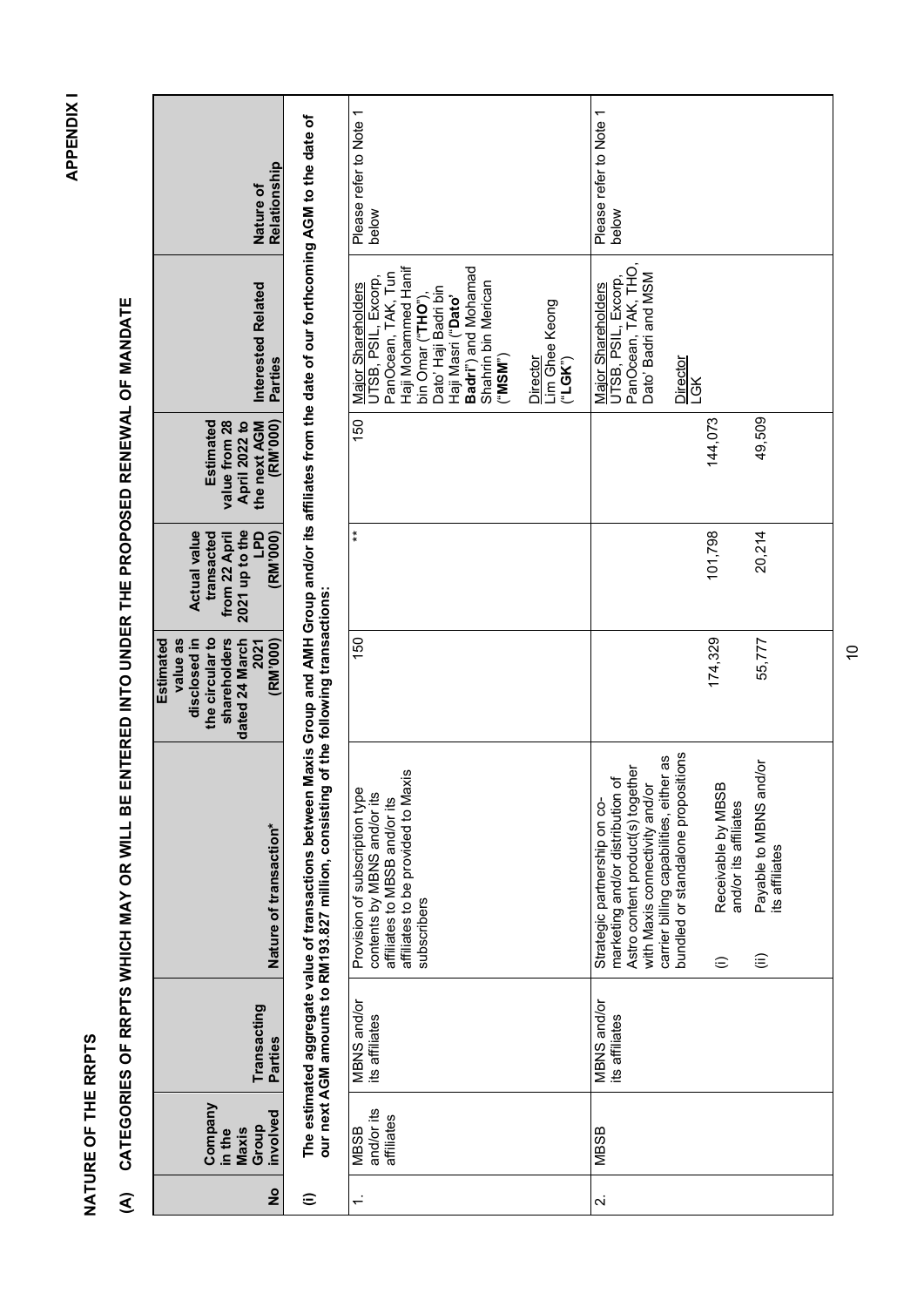| $\frac{1}{2}$ | Company<br>involved<br>Group<br>Maxis<br>in the | Transacting<br><b>Parties</b>                  | Nature of transaction*                                                                                                                                                                             | disclosed in<br>the circular to<br>value as<br>shareholders<br><b>Estimated</b><br>dated 24 March<br>(RM'000)<br>2021 | 2021 up to the<br><b>Actual value</b><br><b>LPD</b><br>(RM'000)<br>transacted<br>from 22 April | Estimated<br>value from 28<br>(RM'000)<br>April 2022 to<br>the next AGM | Interested Related<br>Parties                                                                                     | Relationship<br>Nature of       |
|---------------|-------------------------------------------------|------------------------------------------------|----------------------------------------------------------------------------------------------------------------------------------------------------------------------------------------------------|-----------------------------------------------------------------------------------------------------------------------|------------------------------------------------------------------------------------------------|-------------------------------------------------------------------------|-------------------------------------------------------------------------------------------------------------------|---------------------------------|
| က             | and/or its<br>affiliates<br><b>RISSM</b>        | MBNS and/or<br>its affiliates                  | end<br>to end transmission of the MBNS<br>keyword rentals by MBSB and/or<br>Receivables of short code and<br>Services between MBNS and<br>its affiliates for facilitating the<br>Maxis subscribers | 95                                                                                                                    | 8                                                                                              | 95                                                                      | PanOcean, TAK, THO,<br>Dato' Badri and MSM<br>UTSB, PSIL, Excorp,<br>Major Shareholders<br>Director<br><b>JGK</b> | Please refer to Note 1<br>below |
| ε             |                                                 |                                                | The estimated aggregate value of transactions between<br>our next AGM amounts to RM92.611 million, consisting                                                                                      | of the following transactions:                                                                                        |                                                                                                |                                                                         | Maxis Group and UT Group and/or its affiliates from the date of our forthcoming AGM to the date of                |                                 |
| 4.            | and/or its<br>affiliates<br><b>MBSB</b>         | UTSBM and/or<br>its affiliates                 | or its<br>Engagement of UTSBM and/<br>affiliates to provide corporate<br>management services                                                                                                       | 38,000                                                                                                                | 25,389                                                                                         | 38,000                                                                  | UTSB, PSIL, Excorp,<br>PanOcean and TAK<br>Major Shareholders<br>Director<br><b>LGK</b>                           | Please refer to Note 2<br>below |
| ທ່            | and/or its<br>affiliates<br><b>MBSB</b>         | UTSB and/or<br>its affiliates                  | its affiliates ™ ~------ .<br>space/facilities at Maxis Living<br>'' -- -+--~ ∾nace at Maxis'<br>and/or<br>Rental receivable by MBSB<br>premises                                                   | 85                                                                                                                    | 亖                                                                                              | 85                                                                      | UTSB, PSIL, Excorp,<br>PanOcean and TAK<br>Major Shareholders<br>Director<br>Ğ                                    | Please refer to Note 2<br>below |
| ن             | and/or its<br>affiliates<br><b>MBSB</b>         | ("Mobitel")<br>(Private)<br>Limited<br>Mobitel | ٩<br>۵Ľ<br>Roaming partner expenses<br>Roaming partner revenue<br>MBSB and/or its affiliates<br>payable by MBSB and/or<br>affiliates<br>$\bullet$                                                  | 56<br>56                                                                                                              | 48<br>36                                                                                       | 58<br>SS                                                                | UTSB, PSIL, Excorp,<br>PanOcean and TAK<br>Major Shareholders                                                     | Please refer to Note 2<br>below |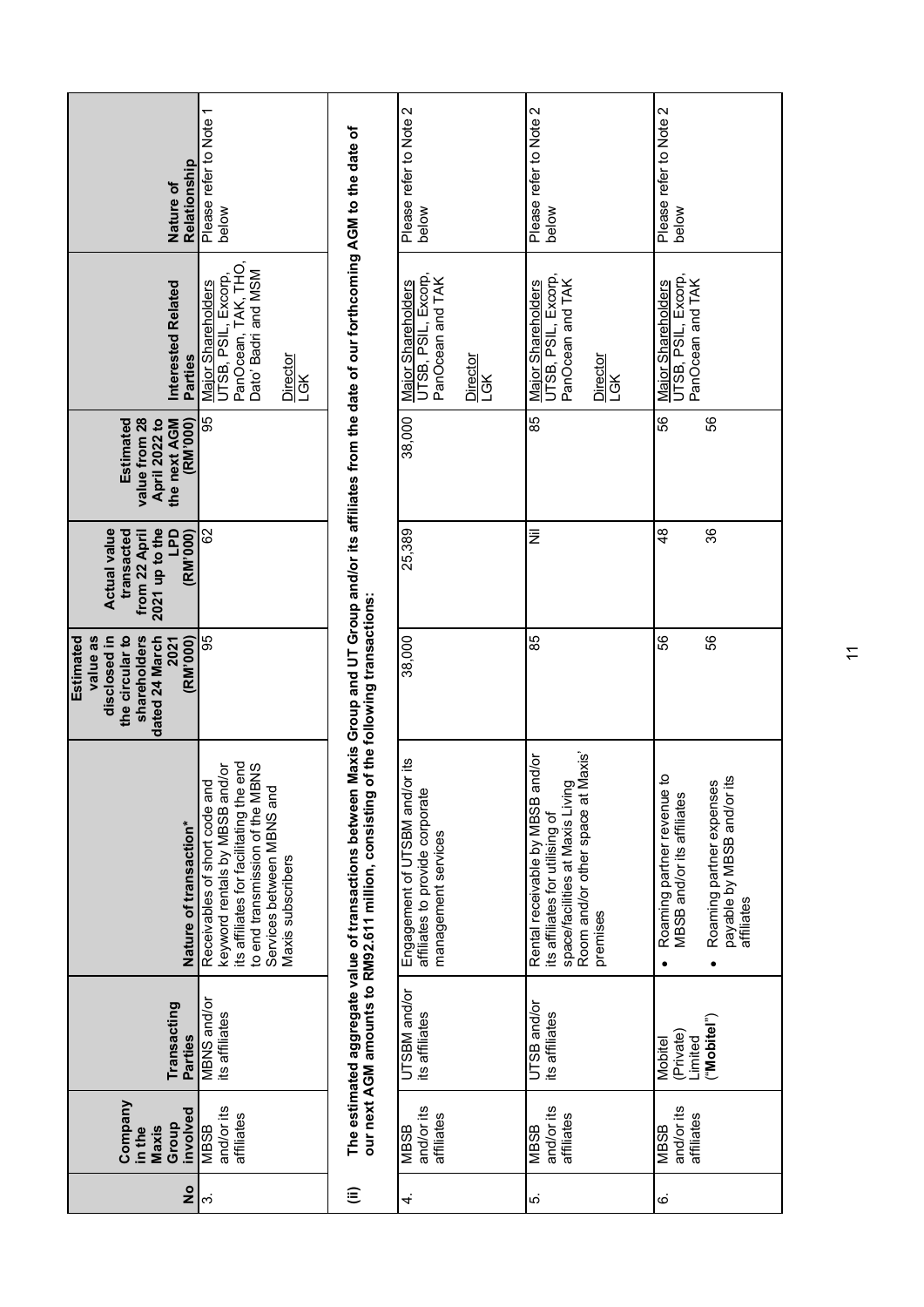| Relationship<br>Nature of                                                                                      | Please refer to Note 2<br>below                                                                                                         | Please refer to Note 2<br>below                                                                                                                                      | Please refer to Note 2<br>below                                                                           | Please refer to Note 2<br>below                                                                                                                           |
|----------------------------------------------------------------------------------------------------------------|-----------------------------------------------------------------------------------------------------------------------------------------|----------------------------------------------------------------------------------------------------------------------------------------------------------------------|-----------------------------------------------------------------------------------------------------------|-----------------------------------------------------------------------------------------------------------------------------------------------------------|
| Interested Related<br>Parties                                                                                  | UTSB, PSIL, Excorp,<br>PanOcean and TAK<br>Major Shareholders                                                                           | <b>JTSB, PSIL, Excorp,</b><br>PanOcean, TAK and<br>Major Shareholders<br>Director<br>LGK<br><b>MSM</b>                                                               | UTSB, PSIL, Excorp,<br>Major Shareholders<br>PanOcean, TAK<br>and MSM<br>Director<br>LGK                  | JTSB, PSIL, Excorp,<br>PanOcean, TAK and<br>Major Shareholders<br>Director<br><b>MSM</b><br>LGK                                                           |
| <b>Estimated</b><br>value from 28<br>(RM'000)<br>the next AGM<br>April 2022 to                                 | 296<br>က                                                                                                                                | 53,700                                                                                                                                                               | 80                                                                                                        | 85                                                                                                                                                        |
| <b>Actual value</b><br>2021 up to the<br><b>GdT</b><br>(RM'000)<br>transacted<br>from 22 April                 | $\ast$<br>280                                                                                                                           | 33,227                                                                                                                                                               | Ξ                                                                                                         | Ξ                                                                                                                                                         |
| the circular to<br>disclosed in<br>value as<br>shareholders<br>(RM'000)<br>Estimated<br>dated 24 March<br>2021 | 5<br>2,390                                                                                                                              | 53,900                                                                                                                                                               | 80                                                                                                        | 85                                                                                                                                                        |
| Nature of transaction*                                                                                         | Interconnect expenses payable<br><b>1BSB</b><br>89<br>Interconnect revenue to M<br>by MBSB and/or its affiliat<br>and/or its affiliates | Rental, service charge and/o<br>property service fee/building<br>payable by MBSB and/or its<br>expenses for Menara Maxis<br>expenses and other related<br>affiliates | Rental payable by MBSB and/or its<br>promotional/event/project space in<br>Menara Maxis<br>affiliates for | Rental receivable by MBSB and/or<br>space/facilities at Maxis Living<br>Room and/or other spaces at<br>its affiliates for utilising of<br>Maxis' premises |
| Transacting<br>Parties                                                                                         | Telecom PLC<br>Sri Lanka<br>(T3e)                                                                                                       | <b>TCCPM</b> and/or<br>its affiliates                                                                                                                                | TCCPM and/or<br>its affiliates                                                                            | <b>TCCPM</b> and/or<br>its affiliates                                                                                                                     |
| Company<br>involved<br>Group<br>in the<br>Maxis                                                                | and/or its<br>affiliates<br><b>RSSB</b>                                                                                                 | and/or its<br>affiliates<br><b>MBSB</b>                                                                                                                              | and/or its<br>affiliates<br><b>MBSB</b>                                                                   | and/or its<br>affiliates<br>MBSB                                                                                                                          |
| $\frac{1}{2}$                                                                                                  | $\overline{r}$                                                                                                                          | $\dot{\infty}$                                                                                                                                                       | တ                                                                                                         | Ó.                                                                                                                                                        |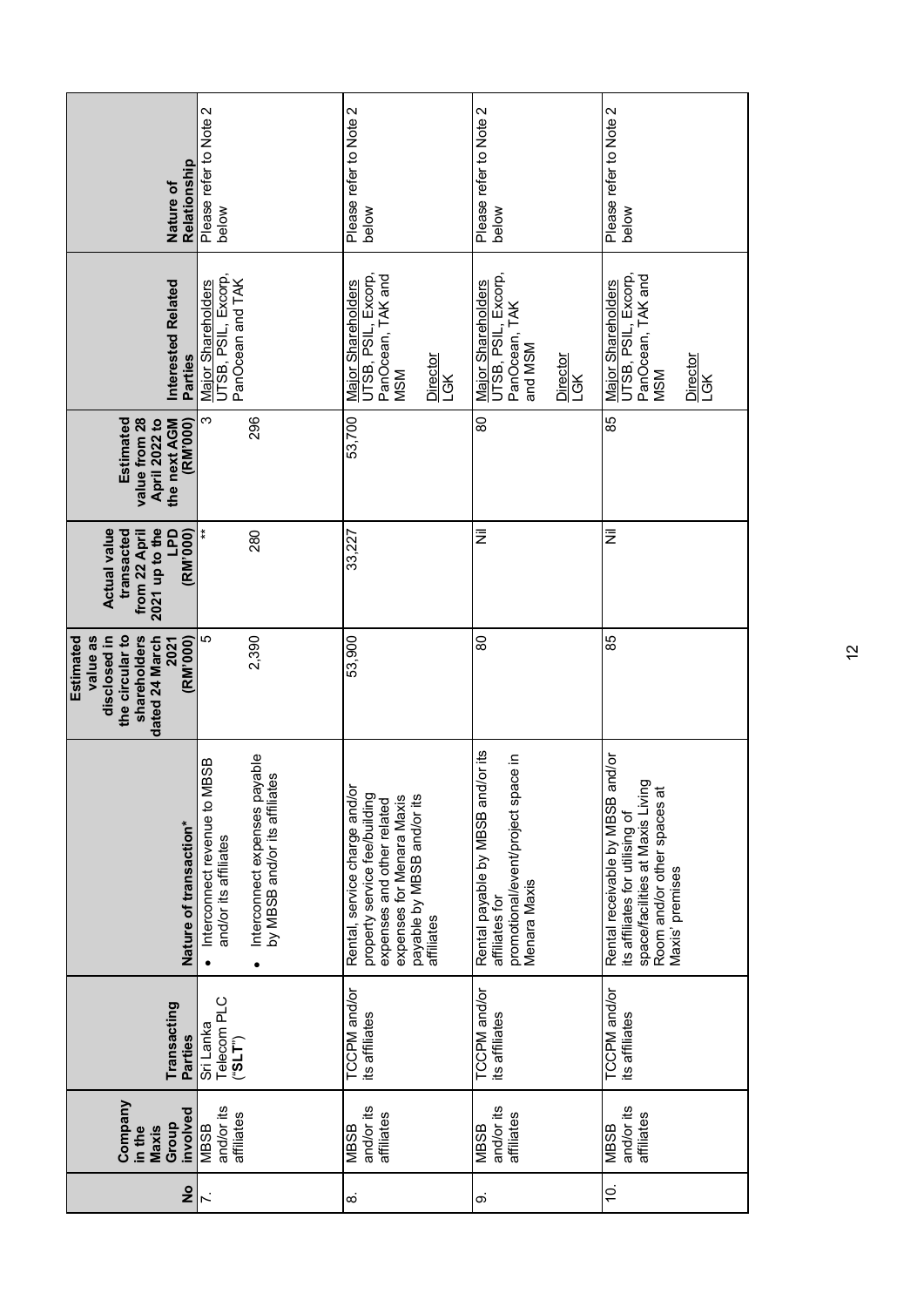| Relationship<br>Nature of                                                                                      | Please refer to Note 2<br>below                                                                                                                        | Please refer to Note 2<br>below                                                                        |                                                                                                                                              | Please refer to Note 3<br>below                               | Please refer to Note 3<br>below                      | Please refer to Note 3<br>below                               |
|----------------------------------------------------------------------------------------------------------------|--------------------------------------------------------------------------------------------------------------------------------------------------------|--------------------------------------------------------------------------------------------------------|----------------------------------------------------------------------------------------------------------------------------------------------|---------------------------------------------------------------|------------------------------------------------------|---------------------------------------------------------------|
| Interested Related<br><b>Parties</b>                                                                           | UTSB, PSIL, Excorp,<br>PanOcean and TAK<br>Major Shareholders<br>Director<br>LGK                                                                       | PanOcean, TAK and<br>UTSB, PSIL, Excorp,<br>Major Shareholders<br><u>Director</u><br><b>MSM</b><br>LGK | Maxis Group and MGB Group and/or its affiliates from the date of our forthcoming AGM to the date of                                          | Major Shareholders<br>TAK and MSM<br>Director<br>LGK          | Major Shareholders<br>TAK and MSM<br>Director<br>LGK | Major Shareholders<br>TAK and MSM<br>Director<br>LGK          |
| Estimated<br>value from 28<br>(RM'000)<br>April 2022 to<br>the next AGM                                        | 250                                                                                                                                                    | Ξ                                                                                                      |                                                                                                                                              | 12,955                                                        | 46                                                   | 12,265                                                        |
| <b>Actual value</b><br>$2021$ up to the<br><b>U<sub>d</sub></b><br>(RM'000)<br>transacted<br>from 22 April     | ž                                                                                                                                                      | ž                                                                                                      |                                                                                                                                              | 12,084                                                        | 22                                                   | 15,335                                                        |
| disclosed in<br>the circular to<br>value as<br>shareholders<br>(RM'000)<br>Estimated<br>dated 24 March<br>2021 | 250                                                                                                                                                    | 2,400                                                                                                  |                                                                                                                                              | 22,065                                                        | 45                                                   | 40,315                                                        |
| Nature of transaction*                                                                                         | Maxis<br>lley<br>δ<br>tickets,<br>and concessions<br>MBSB and/or its affiliates for<br>reward and loyalty programs<br>of movie<br>Purchase<br>bookings | office<br>additional/new<br>٥ŕ<br>Rental<br>space                                                      | our next AGM amounts to RM25.266 million, consisting of the following transactions:<br>The estimated aggregate value of transactions between | Φ<br>Transponder and teleport leas<br>rentals payable by MBSB | Rental payable by MBSB for BTS<br>site               | Transponder lease rentals payable<br>BSEN MP                  |
| Transacting<br><b>Parties</b>                                                                                  | <b>TGV</b>                                                                                                                                             | <b>TCCPM</b> and/or<br>its affiliates                                                                  |                                                                                                                                              | SSM                                                           | SSM                                                  | (International)<br>Ltd ("MBIL")<br>Broadband<br><b>MEASAT</b> |
| Company<br>involved<br>Group<br>Maxis<br>in the                                                                | and/or its<br>affiliates<br><b>NBSB</b>                                                                                                                | and/or its<br>affiliates<br><b>MBSB</b>                                                                |                                                                                                                                              | <b>ABSB</b>                                                   | <b>MBSB</b>                                          | MBSB                                                          |
| $\frac{1}{2}$                                                                                                  | $11$ .                                                                                                                                                 | <u>بہ</u>                                                                                              | $\widehat{\equiv}$                                                                                                                           | <u>რ</u>                                                      | $\overline{4}$ .                                     | $\ddot{5}$                                                    |

 $\frac{3}{1}$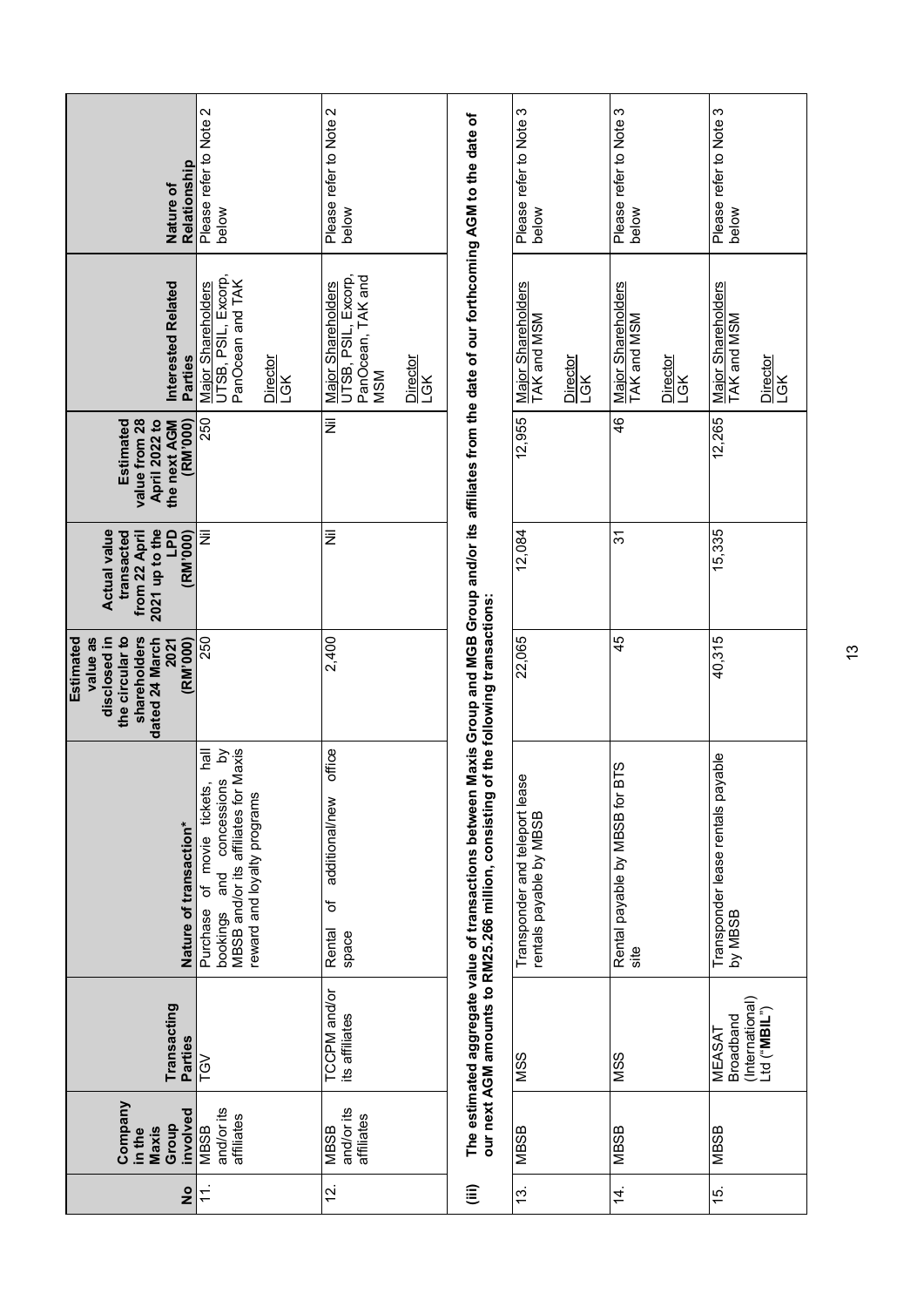| Relationship<br>Nature of                                                                                             | Please refer to Note 3<br>below                                                                        |                                                                                                                | Please refer to Note 4<br>below                                                                                                                                                                                                                                              |                                                                                                               | Please refer to Note 5<br>below                                         |                                                                                   |
|-----------------------------------------------------------------------------------------------------------------------|--------------------------------------------------------------------------------------------------------|----------------------------------------------------------------------------------------------------------------|------------------------------------------------------------------------------------------------------------------------------------------------------------------------------------------------------------------------------------------------------------------------------|---------------------------------------------------------------------------------------------------------------|-------------------------------------------------------------------------|-----------------------------------------------------------------------------------|
| Interested Related<br>Parties                                                                                         | Major Shareholders<br>TAK and MSM<br>Director<br>LGK                                                   | Maxis Group and MCB group and/or its affiliates from the date of our forthcoming AGM to the date of            | Mohammed Abdullah<br>AlJubeir ("MAJ") and<br>Shareholders as set<br>Major Shareholders<br>out in Section (b) of<br>Abdulaziz Abdullah<br>Appendix III of this<br>K. Alharbi ("MAH")<br>Mazen Ahmed M.<br>M. Alghamdi<br><b>Directors</b><br>All Major<br>Circular<br>("AAG") | Maxis Group and STC Group and/or its affiliates from the date of our forthcoming AGM to the date of           | Major Shareholder<br>STC                                                |                                                                                   |
| <b>Estimated</b><br>value from 28<br>(RM'000)<br><b>April 2022 to</b><br>the next AGM                                 | Ξ                                                                                                      |                                                                                                                | 1,600                                                                                                                                                                                                                                                                        |                                                                                                               | 8,456                                                                   | 8,456                                                                             |
| 2021 up to the<br><b>Actual value</b><br><b>Od1</b><br>(RM'000)<br>from 22 April<br>transacted                        | 2,001                                                                                                  |                                                                                                                | 1,188                                                                                                                                                                                                                                                                        |                                                                                                               | 3,986                                                                   | 3,850                                                                             |
| the circular to<br>disclosed in<br>value as<br>shareholders<br><b>Estimated</b><br>dated 24 March<br>(RM'000)<br>2021 | 5,200                                                                                                  | f the following transactions:                                                                                  | 2,000                                                                                                                                                                                                                                                                        | of the following transactions:                                                                                | 5,638                                                                   | 5,356                                                                             |
| Nature of transaction*                                                                                                | Revenue share from MBIL on sub-<br>$\overline{c}$<br>leasing of satellite bandwidth<br>other customers | The estimated aggregate value of transactions between<br>our next AGM amounts to RM1.600 million, consisting o | Provision of corporate services by<br>payment processing and human<br>include taxation, invoice and<br>Corporate support services<br>MBSB and/or its affiliates.<br>resources matters.                                                                                       | The estimated aggregate value of transactions between<br>our next AGM amounts to RM39.991 million, consisting | ą<br>Roaming partner revenue<br>MBSB and/or its affiliates<br>$\bullet$ | payable by MBSB and/or its<br>Roaming partner expenses<br>affiliates<br>$\bullet$ |
| Transacting<br>Parties                                                                                                | NBIL                                                                                                   |                                                                                                                | MCB and/or its<br>affiliates                                                                                                                                                                                                                                                 |                                                                                                               | STC                                                                     |                                                                                   |
| Company<br>involved<br>Group<br>Maxis<br>in the                                                                       | <b>MBSB</b>                                                                                            |                                                                                                                | and/or its<br>affiliates<br><b>MBSB</b>                                                                                                                                                                                                                                      |                                                                                                               | and/or its<br>affiliates<br><b>RSSM</b>                                 |                                                                                   |
| $\frac{1}{2}$                                                                                                         | <u>ٰم</u>                                                                                              | $\widehat{\epsilon}$                                                                                           | 17.                                                                                                                                                                                                                                                                          | Σ                                                                                                             | <u>18</u>                                                               |                                                                                   |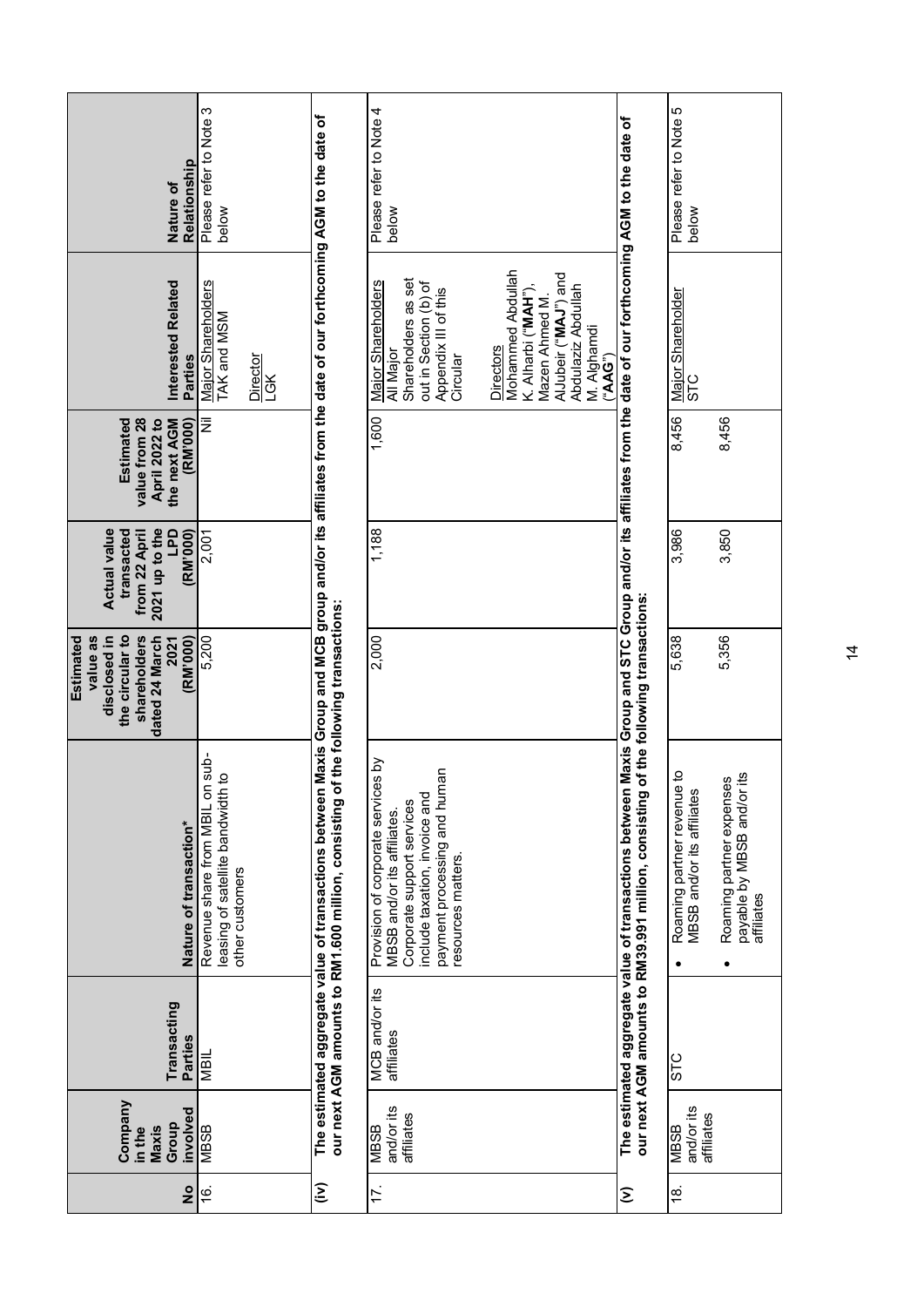| Relationship<br>Nature of                                                                                      | Please refer to Note 5<br>below                                                                                             | Please refer to Note 6<br>below                                                                                                                                   | r<br>Please refer to Note<br>below                                                                                                              |                                                                                                              | ∞<br>Please refer to Note<br>below                                                                 | Please refer to Note 8<br>below                                          |
|----------------------------------------------------------------------------------------------------------------|-----------------------------------------------------------------------------------------------------------------------------|-------------------------------------------------------------------------------------------------------------------------------------------------------------------|-------------------------------------------------------------------------------------------------------------------------------------------------|--------------------------------------------------------------------------------------------------------------|----------------------------------------------------------------------------------------------------|--------------------------------------------------------------------------|
| Interested Related<br><b>Parties</b>                                                                           | Major Shareholder<br>STC                                                                                                    | Major Shareholder<br><b>STC</b>                                                                                                                                   | Major Shareholder<br>STC                                                                                                                        | Maxis Group and companies related to certain Major Shareholders, from the date of our forthcoming            | Major Shareholder<br>TAK                                                                           | Major Shareholder<br>TAK                                                 |
| <b>Estimated</b><br>value from 28<br>(RM'000)<br>April 2022 to<br>the next AGM                                 | 32<br>271                                                                                                                   | 11,275<br>11,444                                                                                                                                                  | 56<br>ᡕ                                                                                                                                         |                                                                                                              | 32,000                                                                                             | 1,400                                                                    |
| 2021 up to the<br><b>Actual value</b><br><b>GdT</b><br>transacted<br>(RM'000)<br>from 22 April                 | 163                                                                                                                         | 85<br>73                                                                                                                                                          | $\ddot{*}$<br>ო                                                                                                                                 |                                                                                                              | 19,250                                                                                             | Ξ                                                                        |
| the circular to<br>value as<br>disclosed in<br>shareholders<br>Estimated<br>dated 24 March<br>2021<br>(RM'000) | 45<br>287                                                                                                                   | 85<br>99                                                                                                                                                          | $\overline{\phantom{0}}$                                                                                                                        | million, consisting of the following transactions:                                                           | 32,000                                                                                             | 3,000                                                                    |
| Nature of transaction*                                                                                         | Interconnect expenses payable<br>BSB<br>by MBSB and/or its affiliates<br>Interconnect revenue to M<br>and/or its affiliates | $\mathbf{Q}$<br>its<br>S<br>Roaming partner revenue<br>Roaming partner expense<br>MBSB and/or its affiliates<br>payable by MBSB and/or<br>affiliates<br>$\bullet$ | û,<br>Roaming partner revenue to<br>Roaming partner expenses<br>MBSB and/or its affiliates<br>payable by MBSB and/or<br>affiliates<br>$\bullet$ | The estimated aggregate value of transactions between<br>AGM to the date of our next AGM amounts to RM33.400 | other<br>telemarketing services to MBSB<br>Provision of call handling and<br>and/or its affiliates | staff<br>Supply of third party contract<br>to MBSB and/or its affiliates |
| Transacting<br>Parties                                                                                         | STC and/or its<br>affiliates                                                                                                | Company (stc)<br>(" <b>KTC</b> ")<br>Telecommuni-<br>cations<br>Kuwait                                                                                            | STC Bahrain<br>BSC (C)<br>(" <b>STCB</b> ")                                                                                                     |                                                                                                              | <b>SRGAP</b>                                                                                       | <b>SRGAP</b>                                                             |
| Company<br>involved<br>Group<br>Maxis<br>in the                                                                | and/or its<br>affiliates<br><b>MBSB</b>                                                                                     | and/or its<br>affiliates<br>NBSB                                                                                                                                  | and/or its<br>affiliates<br><b>ABSB</b>                                                                                                         |                                                                                                              | and/or its<br>affiliates<br><b>ASSE</b>                                                            | and/or its<br>affiliates<br><b>MBSB</b>                                  |
| $\frac{1}{2}$                                                                                                  | <u>19</u> .                                                                                                                 | 20.                                                                                                                                                               | 21.                                                                                                                                             | $\widehat{\boldsymbol{\Sigma}}$                                                                              | 22.                                                                                                | 23.                                                                      |

 $\tilde{\mathrm{b}}$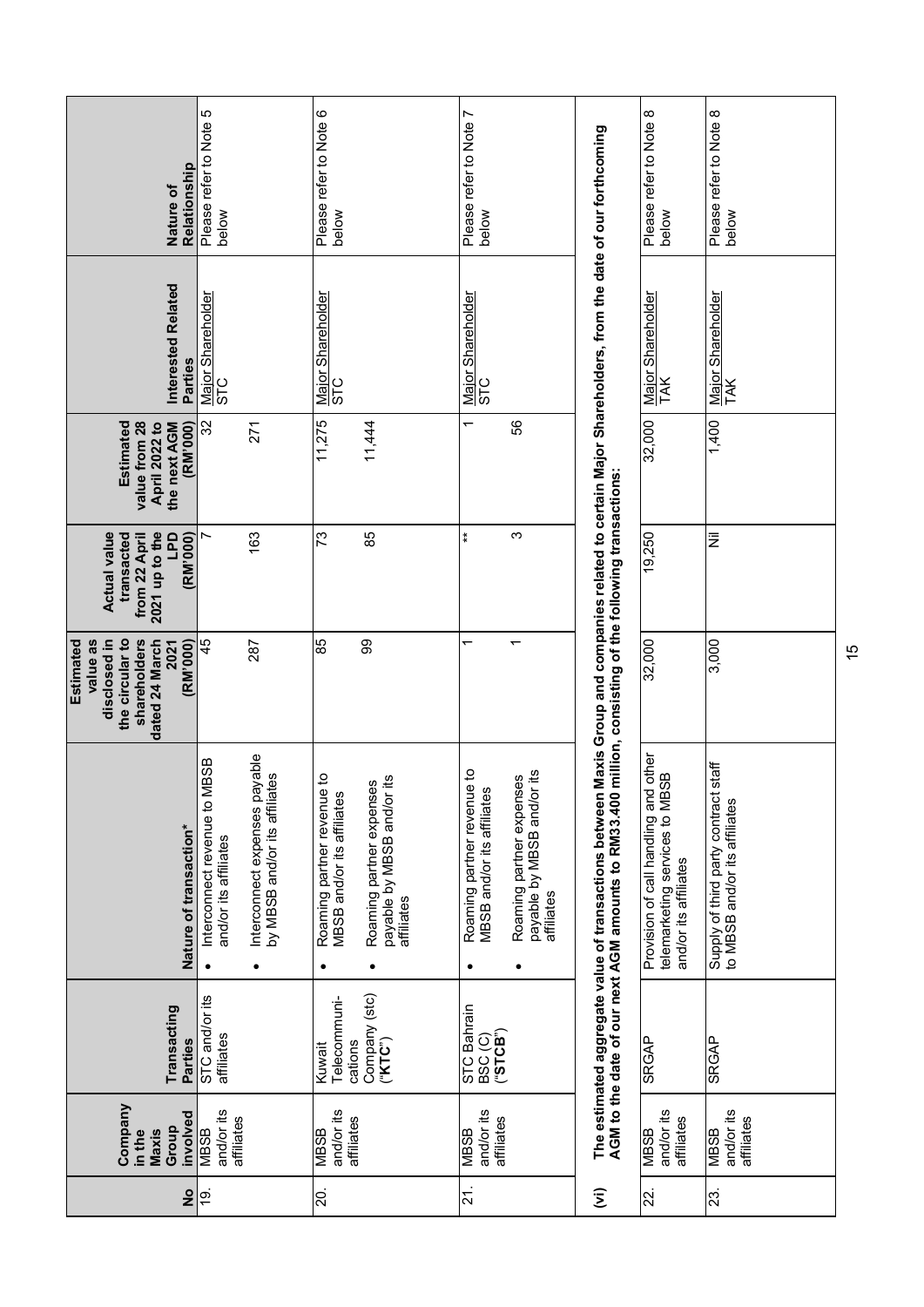| Relationship<br>Nature of                                                                                             |                                                                                                                                                               | Please refer to Note 9<br>below                       | Please refer to Note 9<br>below           |                                                           |
|-----------------------------------------------------------------------------------------------------------------------|---------------------------------------------------------------------------------------------------------------------------------------------------------------|-------------------------------------------------------|-------------------------------------------|-----------------------------------------------------------|
| Interested Related<br>Parties                                                                                         | Maxis Group and companies related to certain Major Shareholders, from the date of our forthcoming                                                             | Major Shareholders<br>TAK and MSM                     | Major Shareholders<br><b>TAK and MSM</b>  |                                                           |
| (RM'000)<br>Estimated<br>value from 28<br>the next AGM<br>April 2022 to                                               |                                                                                                                                                               | 52                                                    | ž                                         | 386,747                                                   |
| <b>Actual value</b><br>2021 up to the<br>transacted<br><b>Od1</b><br>(RM'000)<br>from 22 April                        |                                                                                                                                                               | 31                                                    | Ξ                                         | 239, 141                                                  |
| the circular to<br><b>Estimated</b><br>value as<br>disclosed in<br>shareholders<br>dated 24 March<br>(RM'000)<br>2021 |                                                                                                                                                               | 52                                                    | 1,300                                     | 445,147                                                   |
| Nature of transaction*                                                                                                | AGM to the date of our next AGM amounts to RM0.052 million, consisting of the following transaction:<br>The estimated aggregate value of transactions between | BTS rental and electricity charges<br>payable by MBSB | Rental for additional/new office<br>space | Total estimated transaction value/actual value transacted |
| Transacting<br><b>Parties</b>                                                                                         |                                                                                                                                                               | Property Sdn.<br>Bhd. ("MLP")<br>Malaysian<br>Landed  | MLP and/or<br>its affiliates              |                                                           |
| Company<br>involved<br>Group<br>Maxis<br>in the                                                                       |                                                                                                                                                               | <b>MBSB</b>                                           | and/or its<br>affiliates<br><b>MBSB</b>   |                                                           |
| $\frac{1}{2}$                                                                                                         | $\widehat{\bar{z}}$                                                                                                                                           | 24.                                                   | 25.                                       |                                                           |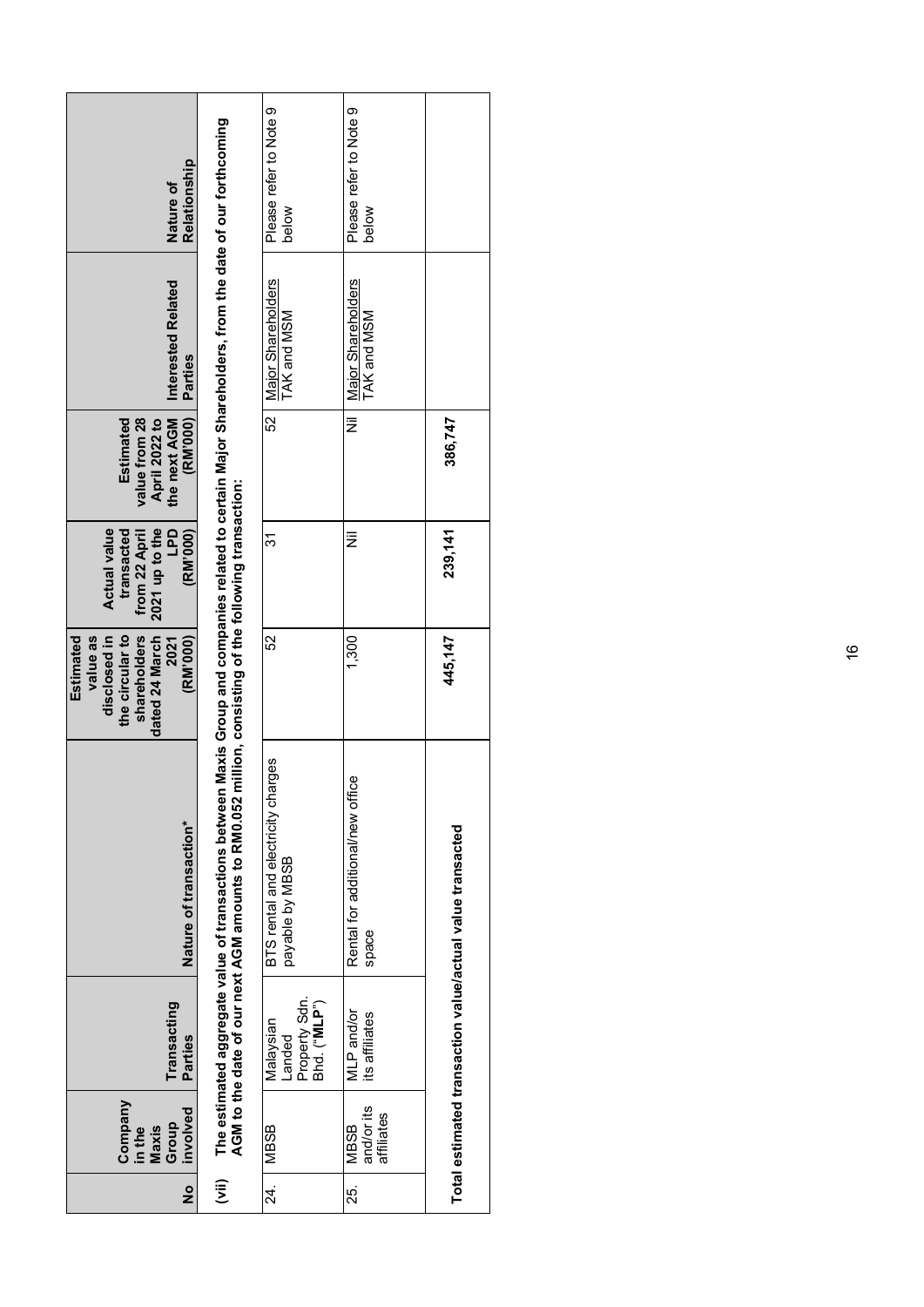| l<br>I<br>I                                                                                                                                    |  |
|------------------------------------------------------------------------------------------------------------------------------------------------|--|
| $\frac{1}{1}$<br>j<br>$\begin{array}{c} \begin{array}{c} \begin{array}{c} \end{array} \\ \begin{array}{c} \end{array} \end{array} \end{array}$ |  |
| l<br>l<br>l<br>$\overline{a}$                                                                                                                  |  |
| I                                                                                                                                              |  |
|                                                                                                                                                |  |
| í<br>Í<br>١                                                                                                                                    |  |

| $\dot{\mathbf{z}}$      | Company in<br>the Maxis<br>involved<br>Group | Transacting<br>Parties                                                                       | Nature of transaction*                                                                                                                                                                           | (RM'000)<br>Estimated<br>value from<br>28 April 2022<br><b>AGM</b><br>to the next | Interested Related<br>Parties                                                           | <b>Nature of Relationships</b>  |
|-------------------------|----------------------------------------------|----------------------------------------------------------------------------------------------|--------------------------------------------------------------------------------------------------------------------------------------------------------------------------------------------------|-----------------------------------------------------------------------------------|-----------------------------------------------------------------------------------------|---------------------------------|
| $\widehat{=}$           |                                              | the date of our next AGM amounts to RM1.700<br>The estimated aggregate value of transactions | between Maxis Group and AMH and/or its affiliates from the date of our forthcoming AGM to<br>million, consisting of the following transactions:                                                  |                                                                                   |                                                                                         |                                 |
|                         | <b>MBSB</b>                                  | AD5SB                                                                                        | Supply of specialised resources services by<br>MBSB                                                                                                                                              | 1,700                                                                             | PanOcean, TAK, THO,<br>Dato' Badri and MSM<br>UTSB, PSIL, Excorp,<br>Major Shareholders | Please refer to Note 1<br>below |
|                         |                                              |                                                                                              |                                                                                                                                                                                                  |                                                                                   | Director<br>LGK                                                                         |                                 |
| ιÊ                      |                                              | The estimated aggregate value of transactions                                                | between Maxis Group and UT Group and/or its affiliates from the date of our forthcoming<br>AGM to the date of our next AGM amounts to RM3.000 million, consisting of the following transactions: |                                                                                   |                                                                                         |                                 |
| $\overline{\mathbf{v}}$ | MBSB                                         | UTSB                                                                                         | Information and Communications<br>(ICT) Services by MBSB<br>Provision of<br>Technology                                                                                                           | 1,500                                                                             | UTSB, PSIL, Excorp,<br>PanOcean and TAK<br>Major Shareholders                           | Please refer to Note 2<br>below |
|                         |                                              |                                                                                              |                                                                                                                                                                                                  |                                                                                   | Director<br>LGK                                                                         |                                 |
| က                       | <b>MBSB</b>                                  | <b>TGV</b>                                                                                   | Business Solution Services by<br>Provision of<br><b>MBSB</b>                                                                                                                                     | 1,500                                                                             | UTSB, PSIL, Excorp,<br>PanOcean and TAK<br>Major Shareholders                           | Please refer to Note 2<br>below |
|                         |                                              |                                                                                              |                                                                                                                                                                                                  |                                                                                   | Director<br>LGK                                                                         |                                 |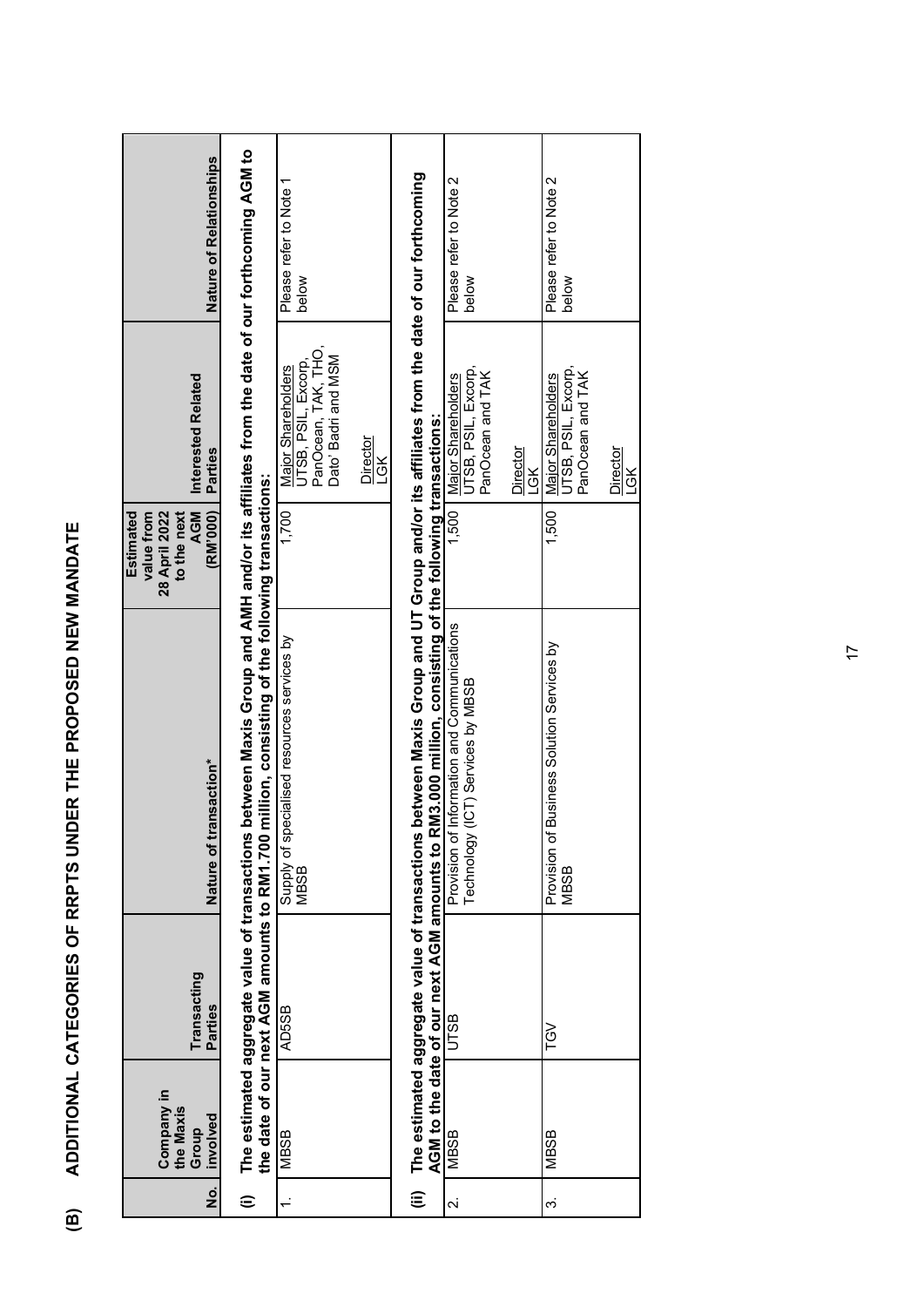# *Notes:*

*(a) All information in relation to equity interests as set out in this Appendix I are as at the LPD.* 

*(b) As of LPD, the change of name of MYA to Enterprise Managed Services Sdn Bhd is underway.*

All information in relation to equity interests as set out in this Appendix I are as at the LPD.<br>As of LPD, the change of name of MYA to Enterprise Managed Services Sdn Bhd is underway.<br>The transacting parties within the M *(c) The transacting parties within the Maxis Group as set out in the table above are merely an indication and the actual transacting parties may vary upon conclusion of these deals.*

*(d) The tenancy period of the transaction described in Table B(iv)(5) of this Appendix I is not more than 3 years and the rental is payable on monthly basis.* 

*Certain acronyms or technical terms used herein are defined in the "Glossary of Technical Terms" appearing on page (vi) of this Circular.* 

*\*\* Less than RM1,000*

*\**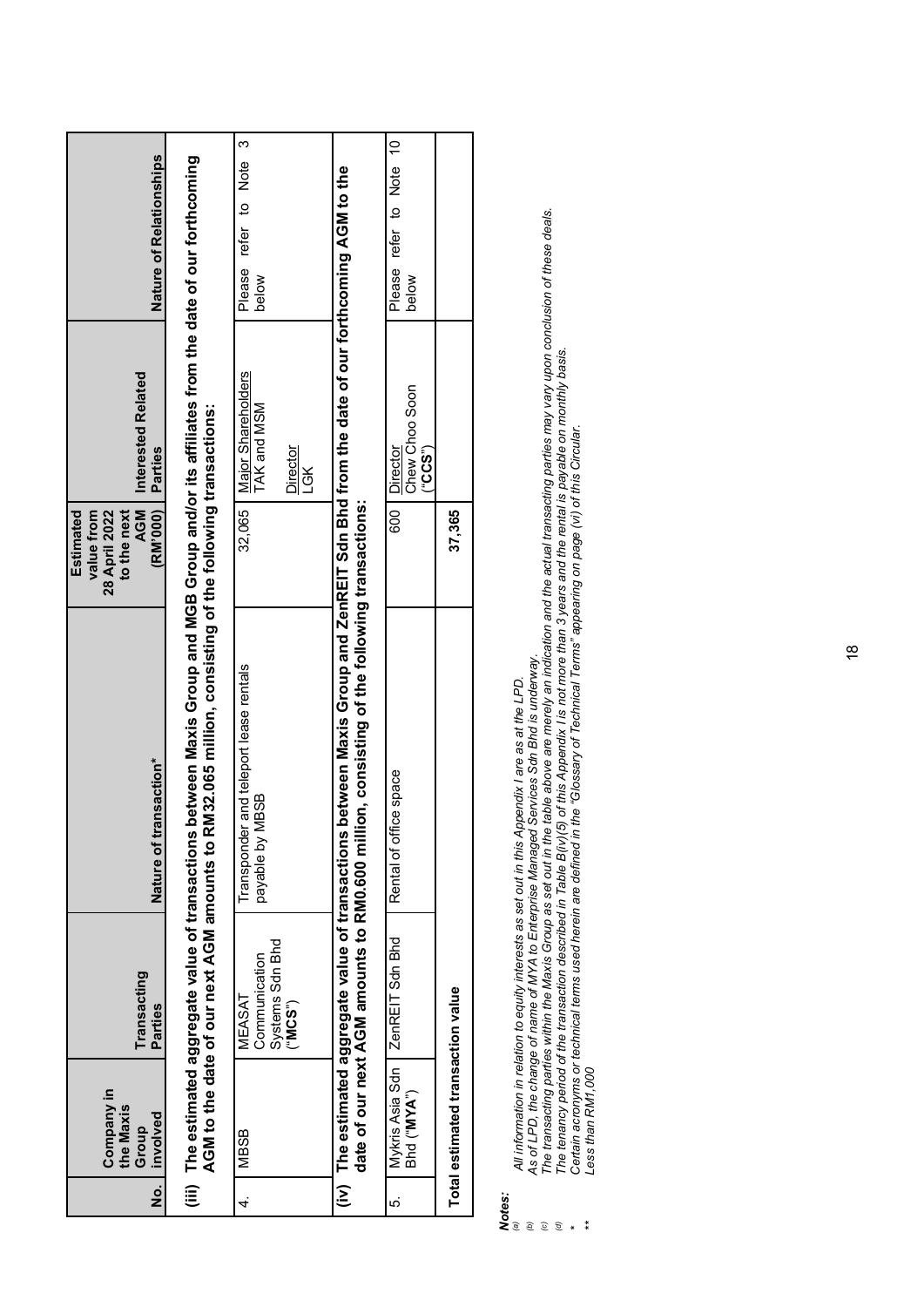# Information as at 28 February 2022 *Information as at 28 February 2022*

### *(1) AMH Group* AMH Group  $\hat{t}$

MBNS and AD5SB are wholly-owned subsidiaries of Astro Malaysia Holdings Berhad ("AMH"). *MBNS and AD5SB are wholly-owned subsidiaries of Astro Malaysia Holdings Berhad ("AMH").* Each of UTSB, PSIL. Excorp, PanOcean and TAK is a Major Shareholder with a deemed interest over 4,875,000,000 Shares representing 62.29% equity interest in Maxis ("Shares") by *Each of UTSB, PSIL, Excorp, PanOcean and TAK is a Major Shareholder with a deemed interest over 4,875,000,000 Shares representing 62.29% equity interest in Maxis ("Shares") by*  iltue of its deemed interest in Binariang GSM Sdn. Bhd. ("BGSM") which holds 100% equity interest in BGSM Management Sdn. Bhd. ("BGSM Management"). BGSM Management holds *virtue of its deemed interest in Binariang GSM Sdn. Bhd. ("BGSM") which holds 100% equity interest in BGSM Management Sdn. Bhd. ("BGSM Management"). BGSM Management holds*  00% equity interest in BGSM Equity Holdings Sdn. Bhd. ("BG**SM Equity**") which in turn holds 62.29% equity interest in Maxis. UTSB's deemed interest in such Shares arises through its *100% equity interest in BGSM Equity Holdings Sdn. Bhd. ("BGSM Equity") which in turn holds 62.29% equity interest in Maxis. UTSB's deemed interest in such Shares arises through its*  wholly-owned subsidiaries, namely, Wilayah Resources Sdn. Bhd. "WRSB"), Tegas Puri Sdn. Bhd. "TPSB"), Besitang Barat Sdn. Bhd. ("BBSB") and Besitang Selatan Sdn. Bhd. ("BSSB"), wholly-owned subsidiaries, namely, Wilayah Resources Sdn. Bhd. ("**WRSB**"), Tegas Puri Sdn. Bhd. ("**TPSB**"), Besitang Barat Sdn. Bhd. ("**BBSB**") and Besitang Selatan Sdn. Bhd. ("BSSB"), which hold in aggregate 37% equity interest in BGSM. *which hold in aggregate 37% equity interest in BGSM.*

*owned subsidiaries of UTSB, namely, Usaha Tegas Entertainment Systems Sdn. Bhd. and All Asia Media Equities Limited with each holding 235,778,182 AMH Shares and 1,013,297,290*  Each of UTSB, PSIL, Excorp and PanOcean has a deemed interest over 1,249,075,472 ordinary shares ("**AMH Shares"**) representing 23.95% equity interest in AMH through the wholly-<br>owned subsidiaries of UTSB, namely, Usaha Teg *Each of UTSB, PSIL, Excorp and PanOcean has a deemed interest over 1,249,075,472 ordinary shares ("AMH Shares") representing 23.95% equity interest in AMH through the wholly-*AMH Shares directly representing 4.52% and 19.43% equity interest in AMH respectively. *AMH Shares directly representing 4.52% and 19.43% equity interest in AMH respectively.*

*PanOcean holds 100% equity interest in Excorp which in turn holds 100% equity interest in PSIL. PSIL holds 99.999% equity interest in UTSB. PanOcean is the trustee of a discretionary*  PanOcean holds 100% equity interest in Excorp which in turn holds 100% equity interest in PSIL. PSIL. Polds 99.999% equity interest in UTSB. PanOcean is the trustee of a discretionary<br>trust, the beneficiaries of which are *trust, the beneficiaries of which are members of the family of TAK and foundations, including those for charitable purposes.*

*TAK is also a major shareholder of AMH with a deemed interest over 2,152,868,226 AMH Shares representing 41.29% equity interest in AMH. In addition, TAK is a director of PanOcean, Excorp, PSIL and UTSB. Although TAK and PanOcean are deemed to have an interest in the Shares and AMH Shares as described in the foregoing, they do not have any economic or*  TAK is also a major shareholder of AMH with a deemed interest over 2,152,868,226 AMH Shares representing 41.29% equity interest in AMH. In addition, TAK is a director of PanOcean, Excorp, PSIL and UTSB. Although TAK and PanOcean are deemed to have an interest in the Shares and AMH Shares as described in the foregoing, they do not have any economic or beneficial interest over such shares as such interest is held subject to the terms of such discretionary trust referred to the paragraph above. *beneficial interest over such shares as such interest is held subject to the terms of such discretionary trust referred to the paragraph above.*

*LGK who is a Director, is also a director in AMH and MBNS. He is also a director of MBSB, PSIL, Excorp, PanOcean and UTSB. LGK has a direct equity interest over 1,000,000 AMH*  LGK who is a Director, is also a director in AMH and MBNS. He is also a director of MBSB, PSIL, Excorp, PanOcean and UTSB. LGK has a direct equity interest over 1,000,000 AMH<br>Shares representing 0.02% equity interest in AM *Shares representing 0.02% equity interest in AMH. LGK does not have any equity interest in Maxis, MBSB or AMH subsidiaries.*

Each of THO, Dato' Badri and MSM is a Major Shareholder with a deemed interest over 4,875,000,000 Shares representing 62.29% equity interest in Maxis in which Harapan Nusantara *Each of THO, Dato' Badri and MSM is a Major Shareholder with a deemed interest over 4,875,000,000 Shares representing 62.29% equity interest in Maxis in which Harapan Nusantara*  Son. Bhd. ("**HNSB**") has an interest, by virtue of his 25% direct equity interest in NSB. HNSB's deemed interest in such Shares arises through its wholly-owned subsidiaries, namely, Mujur<br>Anggun Son. Bhd. ("**UASB"**), Cabar *Sdn. Bhd. ("HNSB") has an interest, by virtue of his 25% direct equity interest in HNSB. HNSB's deemed interest in such Shares arises through its wholly-owned subsidiaries, namely, Mujur*  Anggun Shd. ("**MASB"**), Cabaran Mujur Sdn. Bhd. ("C**MSB"**), Anak Samudra Sdn. Bhd. ("ASSB"), Dumai Maju Sdn. Bhd. ("DMSB"), Nusantara Makmur Sdn. Bhd. ("NMSB"), Usaha Kenanga Sdn. Bhd. ("**UKSB**") and Tegas Sari Sdn. Bhd. ("TSSB") (collectively, "HNSB Subsidiaries"), which hold in aggregate 30% equity interest in BGSM. The HNSB Subsidiaries hold *their deemed interest in such Shares under discretionary trusts for Bumiputera objects. As such, HNSB, THO, Dato' Badri and MSM do not have any economic interest over such Shares*  as such interest is held subject to the terms of such discretionary trusts. *as such interest is held subject to the terms of such discretionary trusts.*

Each of THO, Dato' Badri and MSM has a deemed interest over 462,124,447 AMH Shares representing 8.86% equity interest in AMH in which Harapan Terus Sdn. Bhd. ("**HTSB**") has an<br>interest, by virtue of his 25% direct equity i *Each of THO, Dato' Badri and MSM has a deemed interest over 462,124,447 AMH Shares representing 8.86% equity interest in AMH in which Harapan Terus Sdn. Bhd. ("HTSB") has an interest, by virtue of his 25% direct equity interest in HTSB. HTSB's deemed interest in such AMH Shares arises through its wholly-owned subsidiaries, namely, Berkat Nusantara Sdn.*  Bhd. ("**BNSB**"), Nusantara Cempaka Sdn. Bhd. ("**NCSB**"), Nusantara Delima Sdn. Bhd. ("NDSB"), Mujur Nusantara Sdn. Bhd. Bhd. ("GNSB") and Sanjung *Bhd. ("BNSB"), Nusantara Cempaka Sdn. Bhd. ("NCSB"), Nusantara Delima Sdn. Bhd. ("NDSB"), Mujur Nusantara Sdn. Bhd. ("MNSB"), Gerak Nusantara Sdn. Bhd. ("GNSB") and Sanjung*  Nusantara Sdn. Bhd. ("S**NSB")** (collectively, "H**TSB Subsidiaries"). T**he HTSB Subsidiaries bold such AMH Shares under discretionary trusts for Bumiputera objects. As such, HTSB, THO, Nusantara Sdn. Bhd. ("S**NSB"**) (collectively, "**HTSB Subsidiaries"**). The HTSB Subsidiaries hold such AMH Shares under discretionary trusts for Bumiputera objects. As such, HTSB, THO,<br>Dato' Badri and MSM do not have any ec *Dato' Badri and MSM do not have any economic interest over such AMH Shares as such interest is held subject to the terms of such discretionary trusts.*

*MSM has a direct equity interest over 11,000 Shares representing 0.0001% equity interest in Maxis. He also has a direct equity interest over 200,000 AMH Shares representing 0.004%*  MSM has a direct equity interest over 11,000 Shares representing 0.0001% equity interest in Maxis. He also has a direct equity interest over 200,000 AMH Shares representing 0.004% equity interest in AMH. *equity interest in AMH.*

### UT Group *(2) UT Group*  $\widehat{\mathcal{Q}}$

UTSBM is a wholly-owned subsidiary of UTSB while TCCPM and TGV are wholly-owned subsidiaries of Tanjong which in turn is wholly-owned by Tanjong Capital Sdn. Bhd. ("**TCSB**").<br>Mobitel is a wholly-owned subsidiary of SLT whi *UTSBM is a wholly-owned subsidiary of UTSB while TCCPM and TGV are wholly-owned subsidiaries of Tanjong which in turn is wholly-owned by Tanjong Capital Sdn. Bhd. ("TCSB"). Mobitel is a wholly-owned subsidiary of SLT which in turn is 44.98% owned by UTSB. UTSBM, Mobitel, SLT, TCCPM and TGV are Persons Connected to UTSB, PSIL, Excorp, PanOcean and TAK. Please refer to Note 1 above for interests of UTSB, PSIL, Excorp, PanOcean and TAK in Maxis.*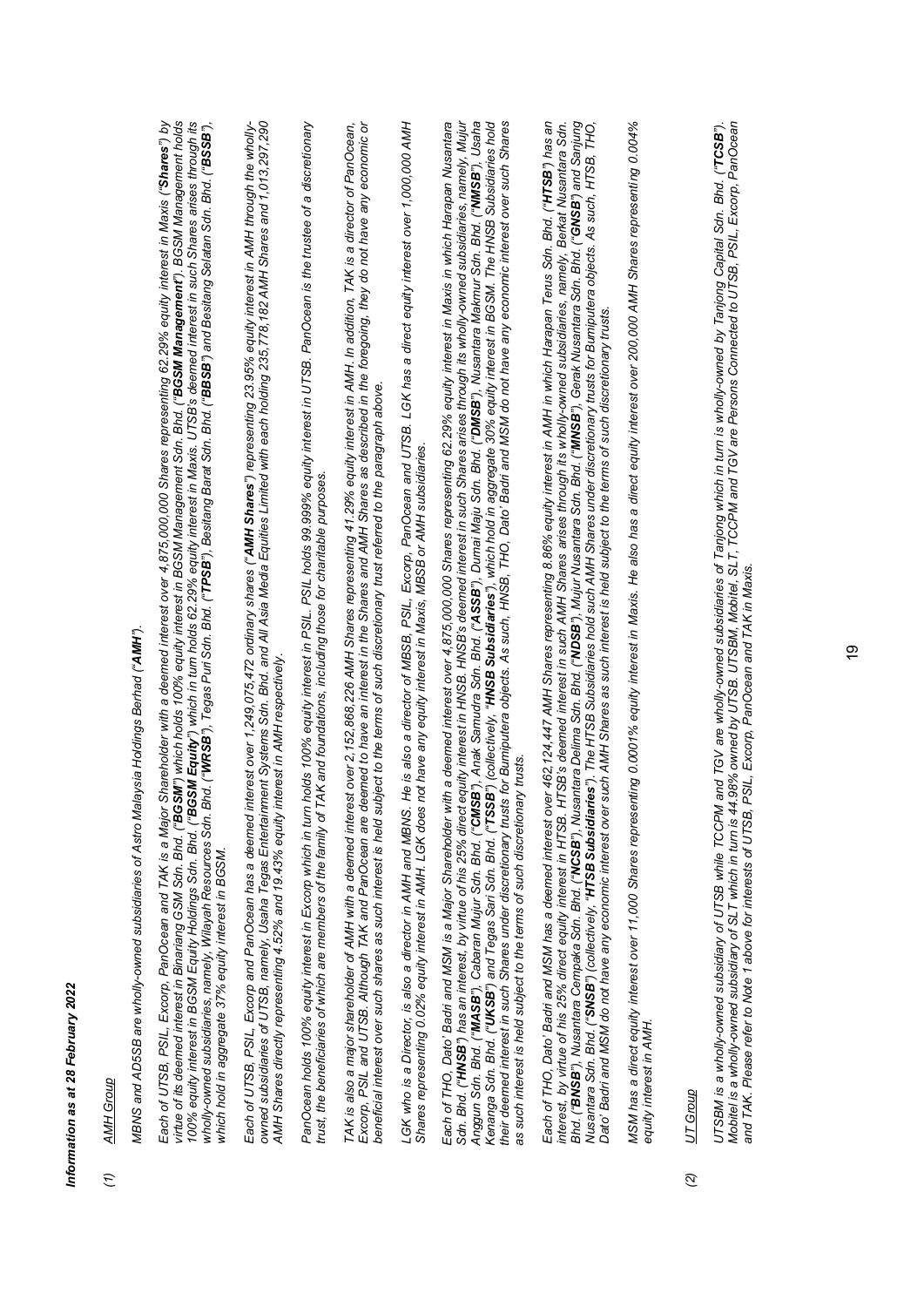|   | UTSB holds an aggregate of 124,688,000 TCSB Shares representing 65.84% equity interest in TCSB, of which 71,000,000 TCSB Shares representing 37.49% equity interest in TCSB is<br>held directly by UTSB, while 53,688,000 TCSB Shares representing 28.35% equity interest in TCSB is held indirectly, via its wholly-owned subsidiary, Usaha Tegas Resources Sdn. Bhd.<br>Each of PSIL, Excorp, PanOcean and TAK has a deemed interest over 124,688,000 ordinary shares in TCSB (" <b>TCSB Shares"</b> ) representing 65.84% equity interest in TCSB through UTSB<br>("UTRSB").                                                                                                                                                                                                              |
|---|----------------------------------------------------------------------------------------------------------------------------------------------------------------------------------------------------------------------------------------------------------------------------------------------------------------------------------------------------------------------------------------------------------------------------------------------------------------------------------------------------------------------------------------------------------------------------------------------------------------------------------------------------------------------------------------------------------------------------------------------------------------------------------------------|
|   | trust, the beneficiaries of which are members of the family of TAK and foundations, including those for charitable purposes. PanOcean holds 100% equity interest in Excorp which in turn<br>has an interest by virtue of the deemed interest of PanOcean in the TCSB Shares. PanOcean is the trustee of a discretionary<br>holds 100% equity interest in PSIL. PSIL holds 99.999% equity interest in UTSB.<br>TAK has a deemed interest in the TCSB Shares in which UTSB                                                                                                                                                                                                                                                                                                                     |
|   | in the TCSB Shares as described in the foregoing, they do not have any economic or beneficial interest over such TCSB<br>Shares, as such interest is held subject to the terms of such discretionary trust referred to the above.<br>Although TAK and PanOcean are deemed to have an interest                                                                                                                                                                                                                                                                                                                                                                                                                                                                                                |
|   | Shares representing 25.23% equity interest in TCSB through the wholly-owned subsidiaries of MAI Sdn. Berhad ("MAI"),<br>TAK is also deemed to have an interest over 47,792,803 TCSB<br>by virtue of his 100% direct equity interest in MAI.                                                                                                                                                                                                                                                                                                                                                                                                                                                                                                                                                  |
|   | TCSB. LGK does not have any equity interest in UTSB, UTSBM, TCSB, TCCPM and TGV. Please refer to Note 1 above for<br>LGK who is a Director, is also a director of UTSB, UTSBM and<br>LGK's interest in Maxis.                                                                                                                                                                                                                                                                                                                                                                                                                                                                                                                                                                                |
|   | MSM does not have any equity interest in TCCPM. Please refer to Note 1 above for MSM's interest in Maxis.<br>MSM who is a Major Shareholder, is also a director of TCCPM.                                                                                                                                                                                                                                                                                                                                                                                                                                                                                                                                                                                                                    |
| ම | MGB Group                                                                                                                                                                                                                                                                                                                                                                                                                                                                                                                                                                                                                                                                                                                                                                                    |
|   | MSS, MBIL and MCS are wholly-owned subsidiaries of MGB.                                                                                                                                                                                                                                                                                                                                                                                                                                                                                                                                                                                                                                                                                                                                      |
|   | Network Systems Sdn. Bhd. ("MGNS"), a wholly-owned subsidiary of MAI Holdings Sdn. Bhd. ("MAIH") in which he has a 100% direct equity interest. Hence, TAK also has deemed interest<br>TAK is also a major shareholder of MGB with a deemed interest over 272,953,208 ordinary shares (" <b>MGB Shares"</b> ) representing 70% equity interest in MGB held via MEASAT Global<br>over MSS, MBIL and MCS. Please refer to Note 1 above for TAK's deemed interest in Maxis.                                                                                                                                                                                                                                                                                                                     |
|   | MSM is also a major shareholder of MGB with a deemed interest over 116,979,947 MGB Shares representing 30% equity interest in MGB in which Harapan Kota Sdn. Bhd. ("HKSB") has<br>("TWSSB"). TBSB holds such MGB Shares through TWSSB under a discretionary trust for Bumiputera objects. Although MSM is deemed to have an interest in the shares of MSS, MBIL<br>and MCS in which MGB has an interest, MSM does not have any economic interest over such shares, as such interest is held subject to the terms of such discretionary trust. Please refer<br>an interest, by virtue of his 50% direct equity interest in HKSB, the holding company of Tujuan Bidari Sdn. Bhd. ("TBSB") which in turn holds shares in Tujuan Wira Sdn. Bhd.<br>to Note 1 above for MSM's interests in Maxis. |
|   | LGK who is a Director, is also a director of MGNS. LGK does not have any equity interest in the shares of MGB, MSS, MBIL or MCS. Please refer to Note 1 above for LGK's interest in Maxis.                                                                                                                                                                                                                                                                                                                                                                                                                                                                                                                                                                                                   |
| E | <b>MCB</b>                                                                                                                                                                                                                                                                                                                                                                                                                                                                                                                                                                                                                                                                                                                                                                                   |
|   | ipany.<br>MCB is a Person Connected to Major Shareholders of our Com                                                                                                                                                                                                                                                                                                                                                                                                                                                                                                                                                                                                                                                                                                                         |
|   | of this Circular are also major shareholders of MCB. Please refer to the notes as set out in Section (b) of Appendix III of<br>this Circular for the interests of the interested Major Shareholders.<br>All Major Shareholders as set out in Section (b) of Appendix III                                                                                                                                                                                                                                                                                                                                                                                                                                                                                                                     |
|   | MAH, MAJ and AAG are directors of MCB and the Company. MAH, MAJ and AAG do not have any equity interest in the Company and MCB.                                                                                                                                                                                                                                                                                                                                                                                                                                                                                                                                                                                                                                                              |

 $\Omega$ 

*MSM is also a director of MCB. MSM does not have any equity interest in MCB. Please refer to Note 1 above for MSM's interests in Maxis.*

MSM is also a director of MCB. MSM does not have any equity interest in MCB. Please refer to Note 1 above for MSM's interests in Maxis.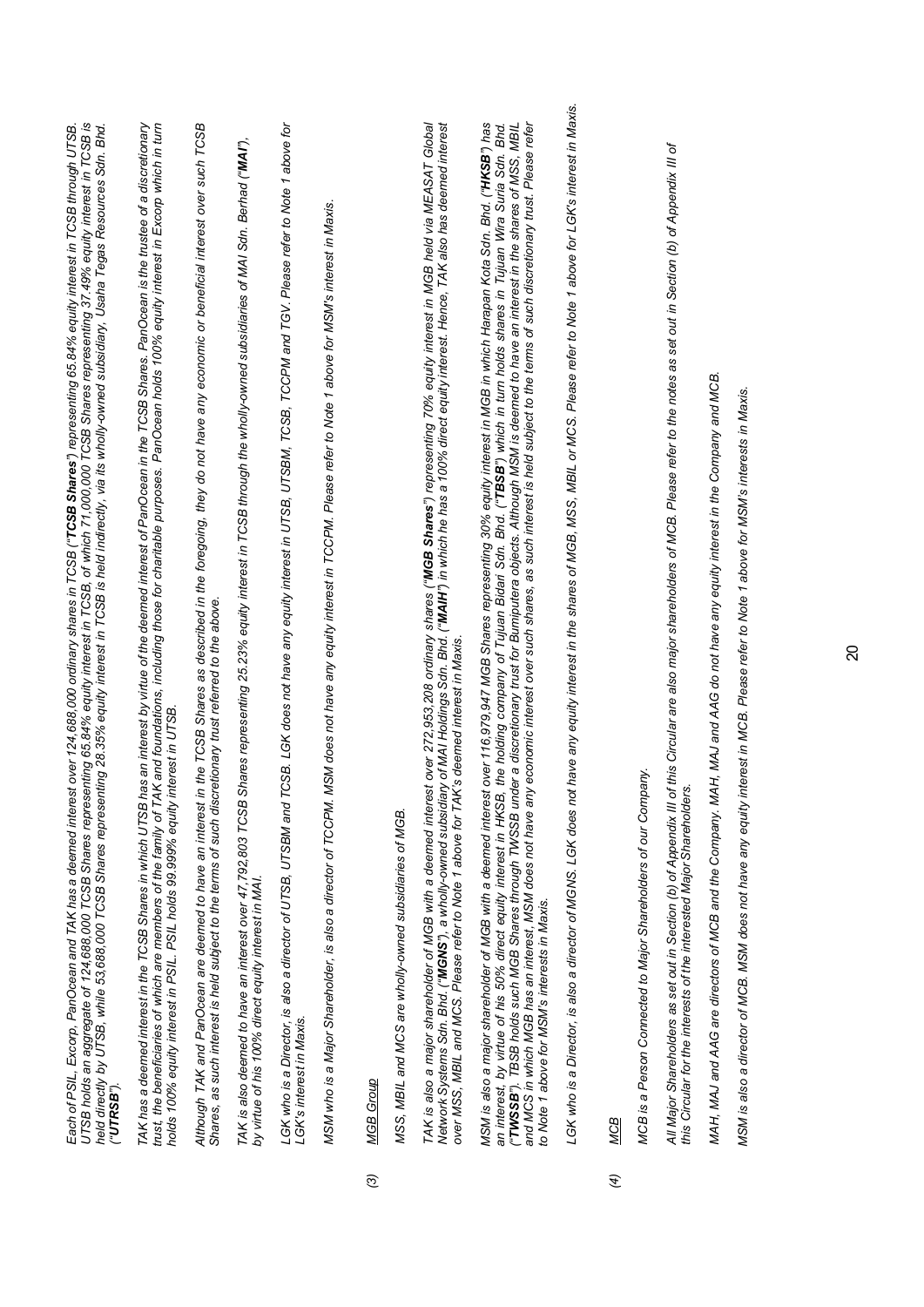| O<br>I<br>ŀ<br>Ŵ |
|------------------|
| μ                |

STC is a Major Shareholder with a deemed interest over 4,875,000,000 Shares representing 62.29% equity interest in Maxis by virtue of its deemed interest in BGSM which holds 100%<br>equity interest in BGSM Management. BGSM Ma *STC is a Major Shareholder with a deemed interest over 4,875,000,000 Shares representing 62.29% equity interest in Maxis by virtue of its deemed interest in BGSM which holds 100% equity interest in BGSM Management. BGSM Management holds 100% equity interest in BGSM Equity which in turn holds 62.29% equity interest in Maxis.*

KTC *(6) KTC*  $\widehat{e}$ 

STC is a Major Shareholder also holds 51.8% equity interest in KTC. Please refer to Note 5 above for STC's interest in Maxis. *STC is a Major Shareholder also holds 51.8% equity interest in KTC. Please refer to Note 5 above for STC's interest in Maxis.*

*STCB STCB (7)* STC is a Major Shareholder also owns 99% equity interest of STC Bahrain BSC (C) and the remaining 1 % equity interest of STCB is owned by STC Gulf Investment Holding 1 WLL. STC<br>Gulf Investment Holding 1 WLL is wholly-owned *STC is a Major Shareholder also owns 99% equity interest of STC Bahrain BSC (C) and the remaining 1% equity interest of STCB is owned by STC Gulf Investment Holding 1 WLL. STC Gulf Investment Holding 1 WLL is wholly-owned by STC Gulf Investment Holding WLL, which in turn is wholly-owned by STC. Please refer to Note 5 above for STC's interest in Maxis.*

**SRGAP** *(8) SRGAP*  $\circledcirc$  Maya Krishnan Tatparanandam ("**TMK**"), a major shareholder of SRGAP, is a Person Connected to TAK. TMK is not a director of SRGAP. Please refer to Note 1 above for TAK's *Maya Krishnan Tatparanandam ("TMK"), a major shareholder of SRGAP, is a Person Connected to TAK. TMK is not a director of SRGAP. Please refer to Note 1 above for TAK's* deemed interest in Maxis. *deemed interest in Maxis.*

*MLP MLP (9)* TAK who is a Major Shareholder, is also a major shareholder of MLP with a deemed interest of 100% in MLP. Please refer to Note 1 above for TAK's deemed interest in Maxis. *TAK who is a Major Shareholder, is also a major shareholder of MLP with a deemed interest of 100% in MLP. Please refer to Note 1 above for TAK's deemed interest in Maxis. TAK who is a Major Shareholder, is also a major shareholder of MLP with a deemed interest of 100% in MLP. Please refer to Note 1 above for TAK's deemed interest in Maxis.*

MSM is a director of MLP and does not have any equity interest in MLP. Please refer to Note 1 above for MSM's interests in Maxis. *MSM is a director of MLP and does not have any equity interest in MLP. Please refer to Note 1 above for MSM's interests in Maxis. MSM is a director of MLP and does not have any equity interest in MLP. Please refer to Note 1 above for MSM's interests in Maxis.*

ZenREIT Sdn Bhd *(10) ZenREIT Sdn Bhd*  $(0)$ 

*CCS is a director of MYA (a wholly-owned subsidiary of MBSB) and also a director of ZenREIT Sdn Bhd ("ZenREIT"). He has an interest 148,897,250 shares representing 49.63% equity interest*  in Zenworld Holdings Berhad (formerly known as Mykris International Berhad), the holding company of MYA up to the acquisition of MYA by MBSB, and within a period of 6 months prior to the<br>entry of the leasing arrangement an *in Zenworld Holdings Berhad (formerly known as Mykris International Berhad), the holding company of MYA up to the acquisition of MYA by MBSB, and within a period of 6 months prior to the entry of the leasing arrangement and Zenworld Holdings Berhad (formerly known as Mykris International Berhad) has 2 shares representing 100% of ZenREIT. CCS does not have any equity*  CCS is a director of MYA (a wholly-owned subsidiary of MBSB) and also a director of ZenREIT Sdn Bhd ("ZenREIT"). He has an interest 148,897,250 shares representing 49.63% equity interest interest in Maxis. *interest in Maxis.*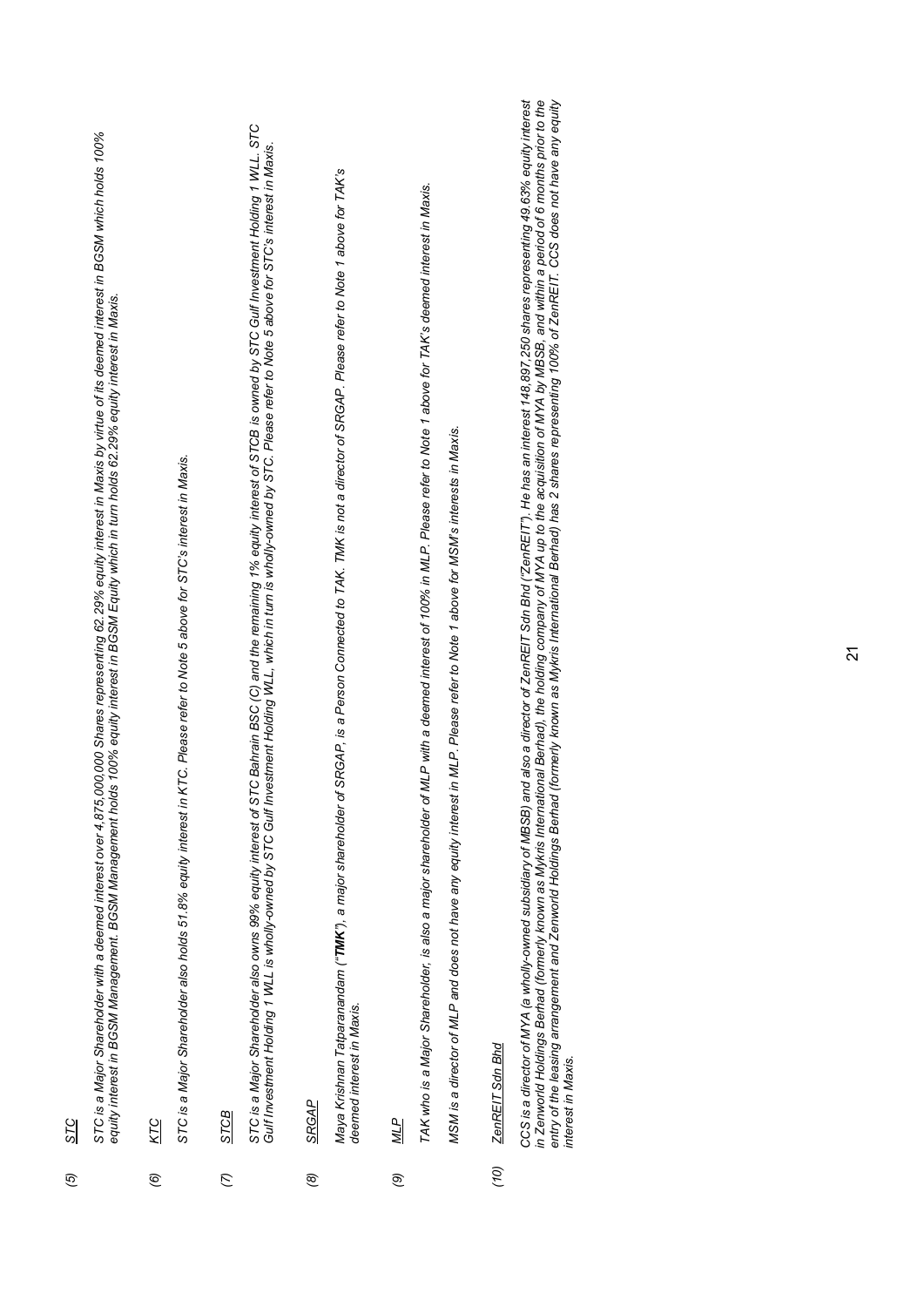## **APPENDIX II APPENDIX II**

# DETAILS OF THE OUTSTANDING RRPTS RECEIVABLES **DETAILS OF THE OUTSTANDING RRPTS RECEIVABLES**

|     |                                           |                                |                                                          | <b>Outstanding</b><br><b>RRPT</b> |                  | Outstanding RRPT Receivables as at 31 December<br>2021 which exceed normal credit period of |                                 |                       |
|-----|-------------------------------------------|--------------------------------|----------------------------------------------------------|-----------------------------------|------------------|---------------------------------------------------------------------------------------------|---------------------------------|-----------------------|
|     | Company in<br>the Maxis                   |                                |                                                          | Receivables as<br>at 31 December  | 1 year or        | 1 to 3                                                                                      | 3 to 5<br>More than   More than | <b>More</b><br>than 5 |
| .ok | Involved<br>Group                         | <b>Fransacting Party (ies)</b> | Nature of Transaction                                    | 2021<br>(RM'000)                  | less<br>(RM'000) | years<br>(RM'000)                                                                           | (RM'000)  <br>years             | years<br>(RM'000)     |
|     | VBSB and/or   Mobitel<br>its affiliates   |                                | Roaming partner revenue to MBSB and/or<br>its affiliates |                                   |                  |                                                                                             |                                 |                       |
|     | <b>Total Outstanding RRPT Receivables</b> |                                |                                                          |                                   |                  |                                                                                             |                                 |                       |

# *Note:*

Less than RM1,000 *Less than RM1,000*

*\**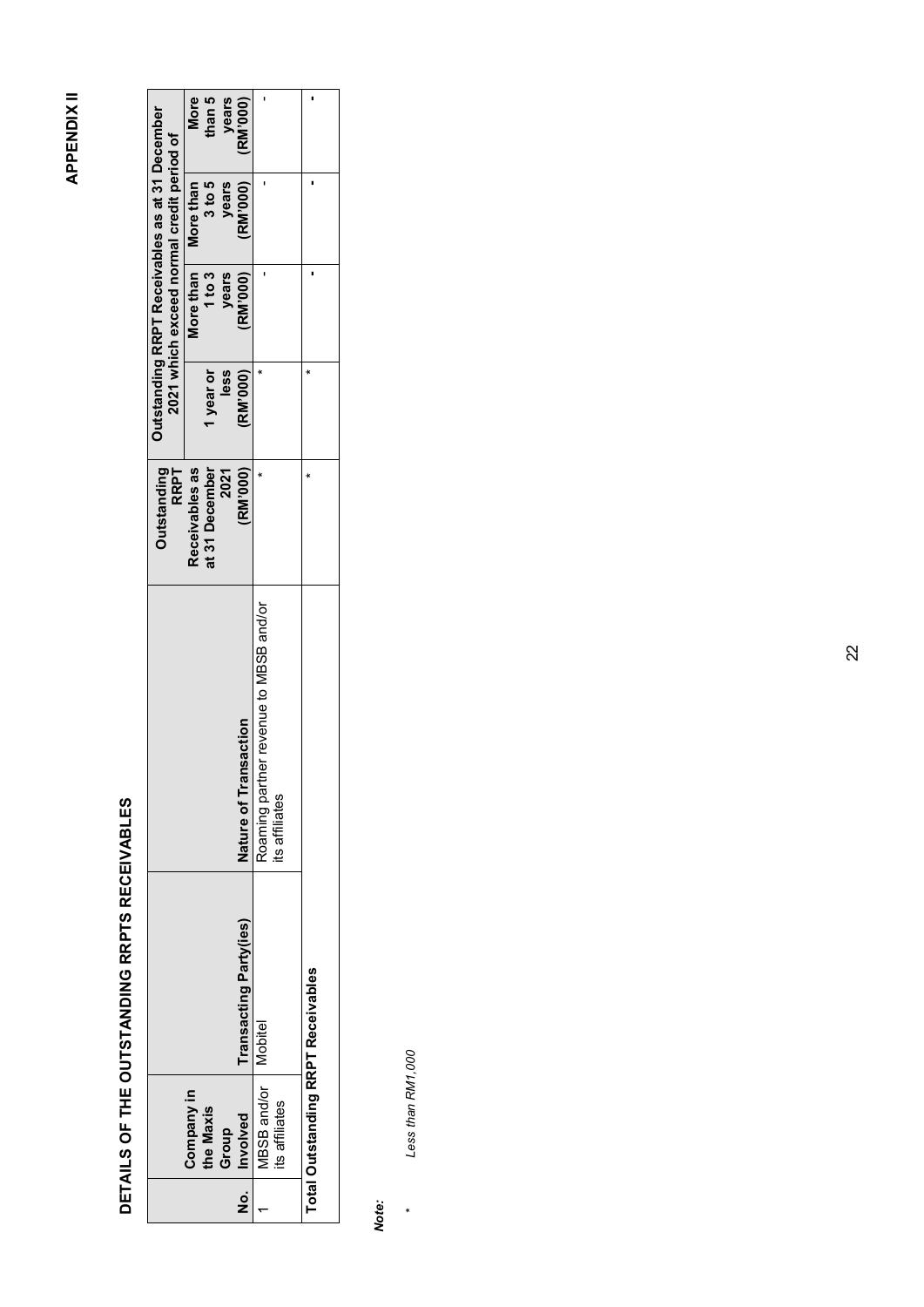### **DETAILS OF THE SHAREHOLDINGS OF THE DIRECTORS AND MAJOR SHAREHOLDERS IN OUR COMPANY AND PERSONS CONNECTED TO THEM WHO ARE INTERESTED IN THE PROPOSED MANDATE**

### **(a) Information on the interested Directors**

Our Directors who are interested in the Proposed Mandate and their respective shareholding interests in our Company as at the LPD are set out below:

|                             | <b>Direct</b>            |   | Indirect      |   |
|-----------------------------|--------------------------|---|---------------|---|
| <b>Interested Directors</b> | No. of Shares            | % | No. of Shares | % |
| <b>MAH</b>                  | -                        |   |               |   |
| <b>MAJ</b>                  | $\overline{\phantom{0}}$ |   |               |   |
| AAG                         |                          |   |               |   |
| LGK                         | $\overline{\phantom{0}}$ |   |               |   |
| CCS                         | $\overline{\phantom{0}}$ |   |               |   |

### **(b) Information on the interested Major Shareholders ofMaxis**

Our Major Shareholders who are deemed interested in the Proposed Mandate and their respective shareholding interests in our Company as at the LPD are set out below:

|                                                  | <b>Direct</b>                                                                                                                                     |                          | <b>Indirect</b>      |       |
|--------------------------------------------------|---------------------------------------------------------------------------------------------------------------------------------------------------|--------------------------|----------------------|-------|
| <b>Interested Major Shareholder</b>              | <b>No. of Shares</b>                                                                                                                              | $\%$                     | <b>No. of Shares</b> | $\%$  |
| BGSM <sup>(1)</sup>                              | $\blacksquare$                                                                                                                                    | -                        | 4,875,000,000        | 62.29 |
| UTES <sup>(2)</sup>                              | $\blacksquare$                                                                                                                                    | $\overline{\phantom{0}}$ | 4,875,000,000        | 62.29 |
| UTSB <sup>(3)</sup>                              | $\hskip1.6pt\hskip1.6pt\hskip1.6pt\hskip1.6pt\hskip1.6pt\hskip1.6pt\hskip1.6pt\hskip1.6pt\hskip1.6pt\hskip1.6pt\hskip1.6pt\hskip1.6pt\hskip1.6pt$ |                          | 4,875,000,000        | 62.29 |
| PSIL <sup>(4)</sup>                              | $\hskip1.6pt\hskip1.6pt\hskip1.6pt\hskip1.6pt\hskip1.6pt\hskip1.6pt\hskip1.6pt\hskip1.6pt\hskip1.6pt\hskip1.6pt\hskip1.6pt\hskip1.6pt\hskip1.6pt$ |                          | 4,875,000,000        | 62.29 |
| Excorp <sup>(5)</sup>                            | $\overline{a}$                                                                                                                                    |                          | 4,875,000,000        | 62.29 |
| PanOcean <sup>(5)</sup>                          | -                                                                                                                                                 |                          | 4,875,000,000        | 62.29 |
| $TAK^{(6)}$                                      | $\overline{\phantom{a}}$                                                                                                                          |                          | 4,875,000,000        | 62.29 |
| HNSB <sup>(7)</sup>                              | $\blacksquare$                                                                                                                                    |                          | 4,875,000,000        | 62.29 |
| THO <sup>(8)</sup>                               | $\hskip1.6pt\hskip1.6pt\hskip1.6pt\hskip1.6pt\hskip1.6pt\hskip1.6pt\hskip1.6pt\hskip1.6pt\hskip1.6pt\hskip1.6pt\hskip1.6pt\hskip1.6pt\hskip1.6pt$ |                          | 4,875,000,000        | 62.29 |
| Dato' Badri <sup>(8)</sup>                       |                                                                                                                                                   |                          | 4,875,000,000        | 62.29 |
| $MSM^{(8)}$                                      | 11,000                                                                                                                                            | $\star$                  | 4,875,000,000        | 62.29 |
| STC Malaysia Holding Ltd ("STCM") <sup>(9)</sup> | $\blacksquare$                                                                                                                                    |                          | 4,875,000,000        | 62.29 |
| STC Asia Telecom Holding Ltd ("STCAT")(10)       | $\blacksquare$                                                                                                                                    |                          | 4,875,000,000        | 62.29 |
| $STC^{(11)}$                                     |                                                                                                                                                   |                          | 4,875,000,000        | 62.29 |
| Public Investment Fund ("PIF") <sup>(12)</sup>   |                                                                                                                                                   |                          | 4,875,000,000        | 62.29 |

### *Notes:*

*\* Less than 0.01%.*

- *(1) BGSM's deemed interest in the Shares arises by virtue of BGSM holding 100% equity interest in BGSM Management, which in turn holds 100% equity interest in BGSM Equity. BGSM Equity holds 62.29% equity interest in the Company.*
- *(2) UTES' deemed interest in the Shares arises through its wholly-owned subsidiaries, namely, WRSB, TPSB, BBSB*  and BSSB which hold in aggregate 37% equity interest in BGSM. See Note (1) above for BGSM's deemed interest *in the Shares.*
- *(3) UTSB's deemed interest in the Shares arises by virtue of UTSB holding 100% equity interest in UTES. See Note (2) above for UTES' deemed interest in the Shares.*
- *(4) PSIL's deemed interest in the Shares arises by virtue of PSIL holding 99.999% equity interest in UTSB. See Note (3) above for UTSB's deemed interest in the Shares.*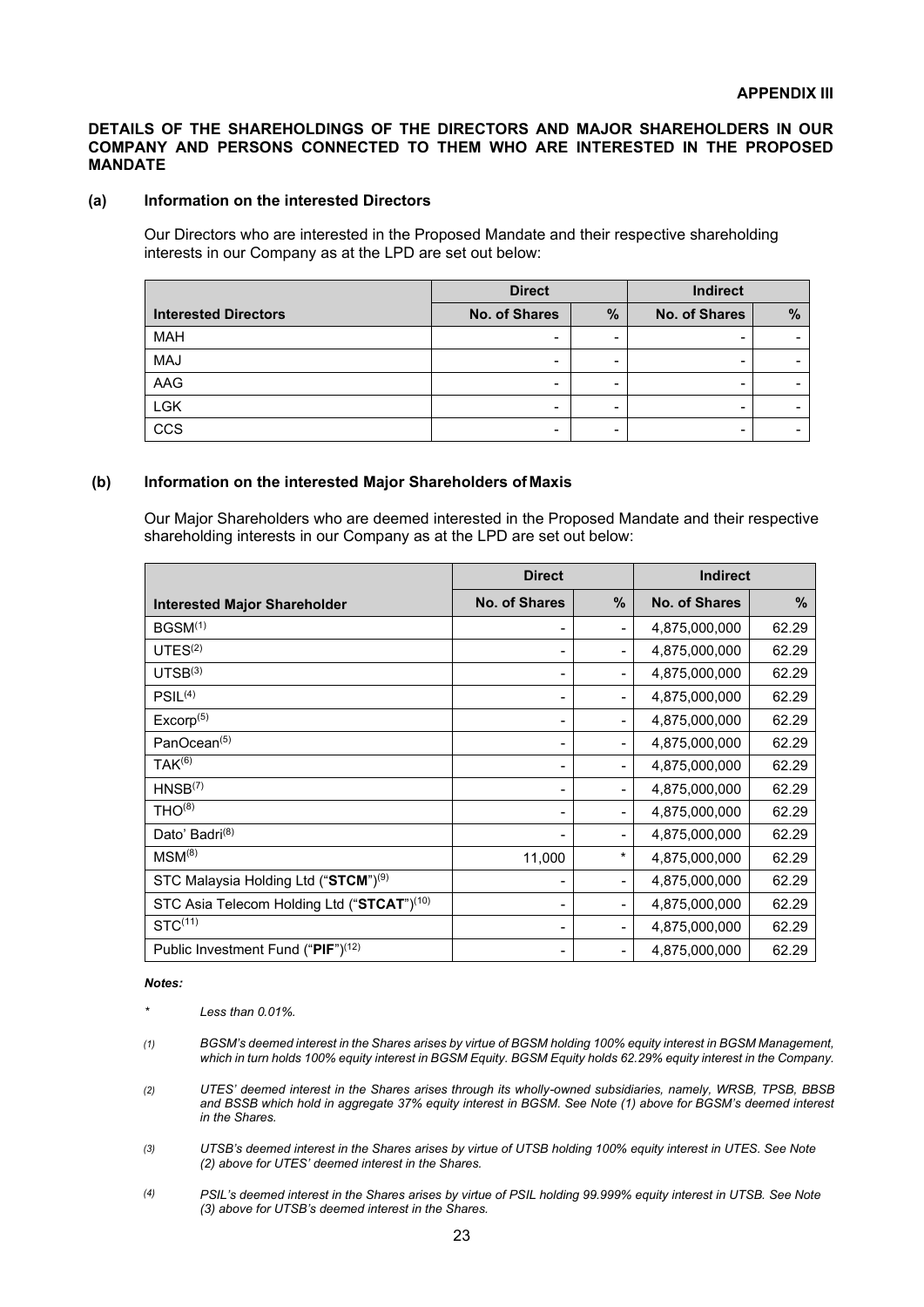- *(5) (5) PanOcean holds 100% equity interest in Excorp which in turn holds 100% equity interest in PSIL. See Note (4) above for PSIL's deemed interest in the Shares. PanOcean is the trustee of a discretionary trust, the beneficiaries of which are members of the family of TAK and foundations including those for charitable purposes. Although PanOcean is deemed to have an interest in such Shares, PanOcean does not have any economic or beneficial interest in such Shares as such interest is held subject to the terms of such discretionary trust.*
- *(6) (6) TAK's deemed interest in the Shares arises by virtue of PanOcean's deemed interest in the Shares. See Note (5) above for PanOcean's deemed interest in the Shares. Although TAK is deemed to have an interest in such Shares, he does not have any economic or beneficial interest in such Shares as such interest is held subject to the terms of a discretionary trust referred to in Note (5) above.*
- *(7) (7) HNSB's deemed interest in the Shares arises through its wholly-owned subsidiaries, namely, MASB, CMSB, ASSB, DMSB, NMSB, UKSB and TSSB (collectively, "HNSB Subsidiaries"), which hold in aggregate 30% equity interest in BGSM. See Note (1) above for BGSM's deemed interest in the Shares.*

*The HNSB Subsidiaries hold their deemed interest in such Shares under discretionary trusts for Bumiputera objects. As such, HNSB does not have any economic interest in such Shares as such interest is held subject to the terms of such discretionary trusts.*

- *(8) (8) His deemed interest in the Shares arises by virtue of his 25% direct equity interest in HNSB. However, he does not have any economic interest in such Shares as such interest is held subject to the terms of the discretionary trusts referred to in Note (7) above.*
- *(9) (9) STCM's deemed interest in the Shares arises by virtue of STCM holding 25% equity interest in BGSM. See Note (1) above for BGSM's deemed interest in the Shares.*
- *(10) (10) STCAT's deemed interest in the Shares arises by virtue of STCAT holding 100% equity interest in STCM. See Note (9) above for STCM's deemed interest in the Shares.*
- *(11) (11) STC's deemed interest in the Shares arises by virtue of STC holding 100% equity interest in STCAT. See Note (10) above for STCAT's deemed interest in the Shares.*
- *(12) (12) PIF's deemed interest in the Shares arises by virtue of PIF holding 64% equity interest in STC. See Note (11) above for STC's deemed interest in the Shares.*

### **(c) Information on Persons Connected to our interested Directors and Major Shareholders**

The Persons Connected to our interested Directors and Major Shareholders who have interests in the Shares, whether direct or indirect, and their respective shareholdings in our Company as at the LPD are set out below:

| <b>Persons Connected to the interested</b> | <b>Direct</b>        |       | <b>Indirect</b> |               |
|--------------------------------------------|----------------------|-------|-----------------|---------------|
| <b>Directors and Major Shareholders</b>    | <b>No. of Shares</b> | $\%$  | No. of Shares   | $\frac{9}{6}$ |
| <b>BGSM Equity</b>                         | 4,875,000,000        | 62.29 | -               |               |
| BGSM Management <sup>(1)</sup>             |                      | $\,$  | 4,875,000,000   | 62.29         |

*Note:*

*(1) (1) BGSM Management's deemed interest in the Shares arises by virtue of BGSM Management holding 100% equity interest in BGSM Equity.*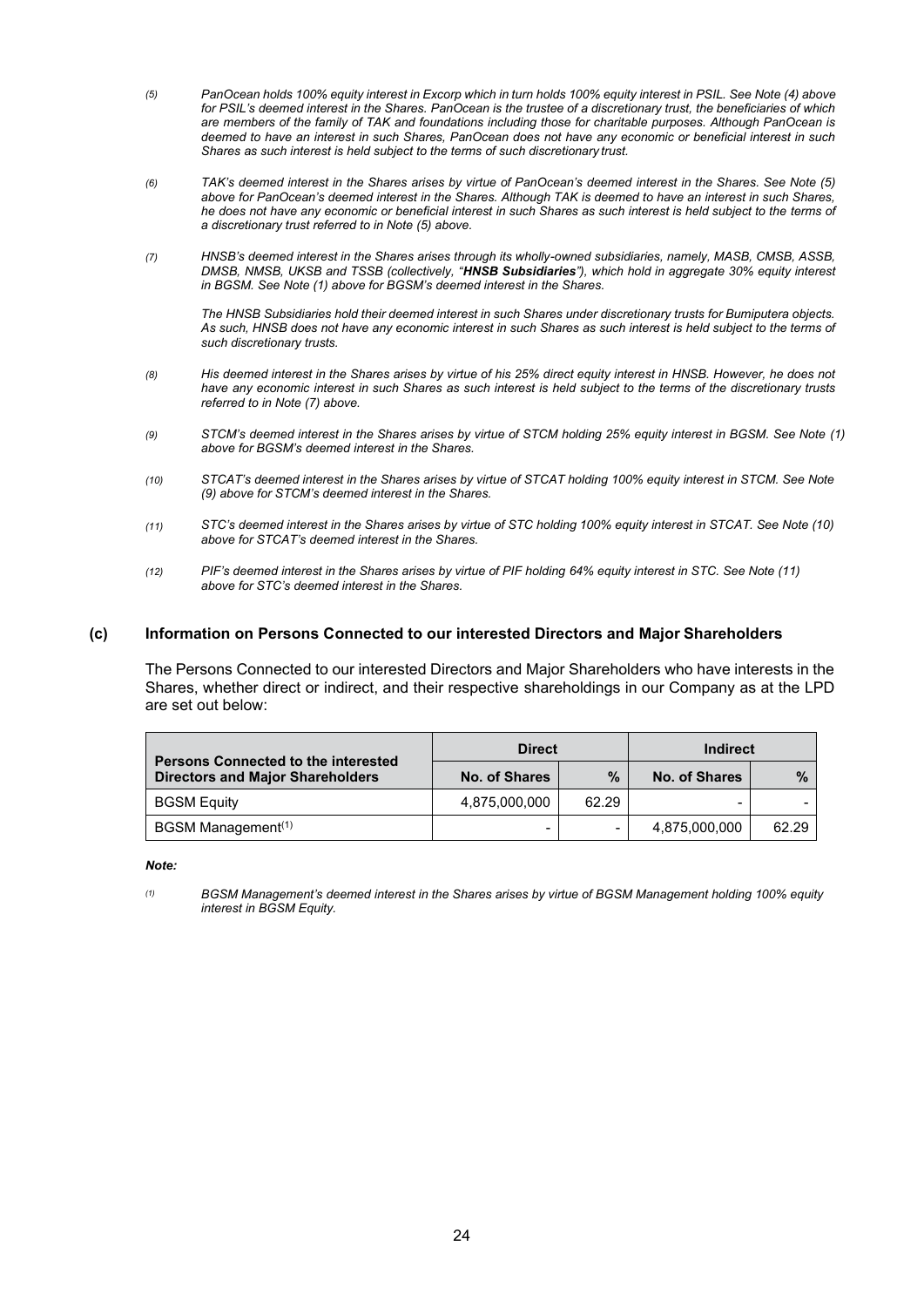### **ABSTENTION FROM VOTING ABSTENTION FROM VOTING**

Each of our Directors who is interested in any of the RRPTs covered under the Proposed Mandate has Each of our Directors who is interested in any of the RRPTs covered under the Proposed Mandate has abstained and will continue to abstain from all Board deliberations and voting in relation to the Proposed abstained and will continue to abstain from all Board deliberations and voting in relation to the Proposed Mandate concerning those RRPTs involving his interests and/or the interests of Persons Connected to him. Mandate concerning those RRPTs involving his interests and/or the interests of Persons Connected to him. Our interested Directors and interested Major Shareholders will abstain from voting at the forthcoming AGM Our interested Directors and interested Major Shareholders will abstain from voting at the forthcoming AGM in respect of their direct and/or indirect shareholdings on the relevant ordinary resolutions comprised in the in respect of their direct and/or indirect shareholdings on the relevant ordinary resolutions comprised in the Proposed Mandate in respect of the RRPTs with the transacting parties as set out in the table below. Our Proposed Mandate in respect of the RRPTs with the transacting parties as set out in the table below. Our interested Directors and interested Major Shareholders have also undertaken to ensure that Persons interested Directors and interested Major Shareholders have also undertaken to ensure that Persons Connected to them will abstain from voting on the relevant resolutions in respect of the Proposed Mandate at Connected to them will abstain from voting on the relevant resolutions in respect of the Proposed Mandate at our forthcoming AGM in which they and/or Persons Connected to them have interests. our forthcoming AGM in which they and/or Persons Connected to them have interests.

|    | <b>Transacting</b><br><b>Parties</b>                                                                 | Interested<br><b>Directors</b> | <b>Interested Major</b><br><b>Shareholders</b>                                                                                                                                             | <b>Persons Connected</b> *                                                                                                                                                                                                                                                                                                                                                                                                                                                                                                                                                                                                                                                                                                                                                                                                                                                                                                                                                                                                                                                                                                                                                                                                                                                                                                                                                                                                                                                                                                                                                                                                                                                                                                                                                                                                                                                                                                                                                                                                                                                                        |
|----|------------------------------------------------------------------------------------------------------|--------------------------------|--------------------------------------------------------------------------------------------------------------------------------------------------------------------------------------------|---------------------------------------------------------------------------------------------------------------------------------------------------------------------------------------------------------------------------------------------------------------------------------------------------------------------------------------------------------------------------------------------------------------------------------------------------------------------------------------------------------------------------------------------------------------------------------------------------------------------------------------------------------------------------------------------------------------------------------------------------------------------------------------------------------------------------------------------------------------------------------------------------------------------------------------------------------------------------------------------------------------------------------------------------------------------------------------------------------------------------------------------------------------------------------------------------------------------------------------------------------------------------------------------------------------------------------------------------------------------------------------------------------------------------------------------------------------------------------------------------------------------------------------------------------------------------------------------------------------------------------------------------------------------------------------------------------------------------------------------------------------------------------------------------------------------------------------------------------------------------------------------------------------------------------------------------------------------------------------------------------------------------------------------------------------------------------------------------|
| 1. | <b>AMH Group</b><br>including but<br>without limitation<br>to:<br><b>MBNS</b><br>(a)<br>AD5SB<br>(b) | <b>LGK</b>                     | UTSB<br>$\bullet$<br><b>PSIL</b><br>$\bullet$<br>Excorp<br>٠<br>PanOcean<br>٠<br><b>TAK</b><br>$\bullet$<br><b>THO</b><br>$\bullet$<br>Dato' Badri<br>$\bullet$<br><b>MSM</b><br>$\bullet$ | $HNSB^{(a), (b) & (c)}$<br>٠<br>$UKSB^{(a), (b) & (c)}$<br>$\bullet$<br>$ASSB^{(a), (b) & (c)}$<br>٠<br>$\left.\textrm{DMSB}\right.^{\text{\tiny{(a), (b) & (c)}}}$<br>٠<br>$NMSB^{(a), (b) & (c)}$<br>$\bullet$<br>$CMSB^{(a), (b) & (c)}$<br>$\bullet$<br>$\mathsf{MASB}^{\hspace{0.05cm} (a), \hspace{0.05cm} (b) \hspace{0.05cm} \& \hspace{0.05cm} (c)}$<br>٠<br>$TSSB$ <sup>(a), (b) &amp; (c)</sup><br>$\bullet$<br>Angsana Kukuh Sdn. Bhd. ("AKSB") (a), (b) &<br>$\bullet$<br>Desa Bidara Sdn. Bhd. ("DBSB") (a), (b) & (c)<br>$\bullet$<br>Indomurni Sdn. Bhd. ("Indomurni") (a), (b) & (c)<br>$\bullet$<br>Beduk Selatan Sdn. Bhd. ("Beduk Selatan")<br>$\bullet$<br>(a), (b) & (c)<br>Badai Maju Sdn. Bhd. ("Badai Maju") (a), (b) &<br>$\bullet$<br>Badai Jaya Sdn. Bhd. ("BJSB") (a), (b) & (c)<br>$\bullet$<br>Tenaga Tegap Sdn. Bhd. ("TTSB") (a), (b) & (c)<br>$\bullet$<br>Bagan Budiman Sdn. Bhd. ("Bagan<br>$\bullet$<br>Budiman") (a), (b) & (c)<br>Samudra Capital Sdn. Bhd. ("SCSB") (a), (b)<br>$\bullet$<br>&c)<br>Alam Nakhoda Sdn. Bhd. ("ANSB") (a), (b) & (c)<br>$\bullet$<br>Nusantara Saga Sdn. Bhd. ("NSSB") (a), (b) &<br>$\bullet$<br>(c)<br>Nusantara Tegas Sdn. Bhd. ("NTSB") (a), (b) &<br>$\bullet$<br>Citra Cekal Sdn. Bhd. ("CCSB") (a), (b) & (c)<br>$\bullet$<br>MAIH <sup>(d)</sup><br>$\bullet$<br>Pacific Fortune Sdn. Bhd. ("PFSB") (d)<br>$\bullet$<br>Ria Utama Sdn. Bhd. ("RUSB") (d)<br>$\bullet$<br>Tetap Emas Sdn. Bhd. ("TESB") (d)<br>$\bullet$<br>MAI Sdn. Berhad ("MAI") (d)<br>$\bullet$<br>Terang Equity Sdn. Bhd. ("TEQSB") (d)<br>$\bullet$<br>Wangi Terang Sdn. Bhd. ("WTSB") (d)<br>$\bullet$<br>UTES <sup>(d) &amp; (e)</sup><br><b>BGSM</b> (a), (b), (c), (d) & (e)<br>BGSM Management (a), (b), (c), (d) & (e)<br>BGSM Equity (a), (b), (c), (d) & (e)<br>$WRSB^{(d) 8 (e)}$<br>$\mathsf{TPSB}^{(\textnormal{\texttt{d}})\, \text{\texttt{8}}\,(\textnormal{\texttt{e}})}$<br>$BBSB$ <sup>(d) &amp; (e)</sup><br>$BSSB$ (d) & (e)<br>Wilayah Bintang Sdn. Bhd. ("WBSB") (d) & (e)<br>Tegas Mahsuri Sdn. Bhd. ("TMSB") (d) & (e) |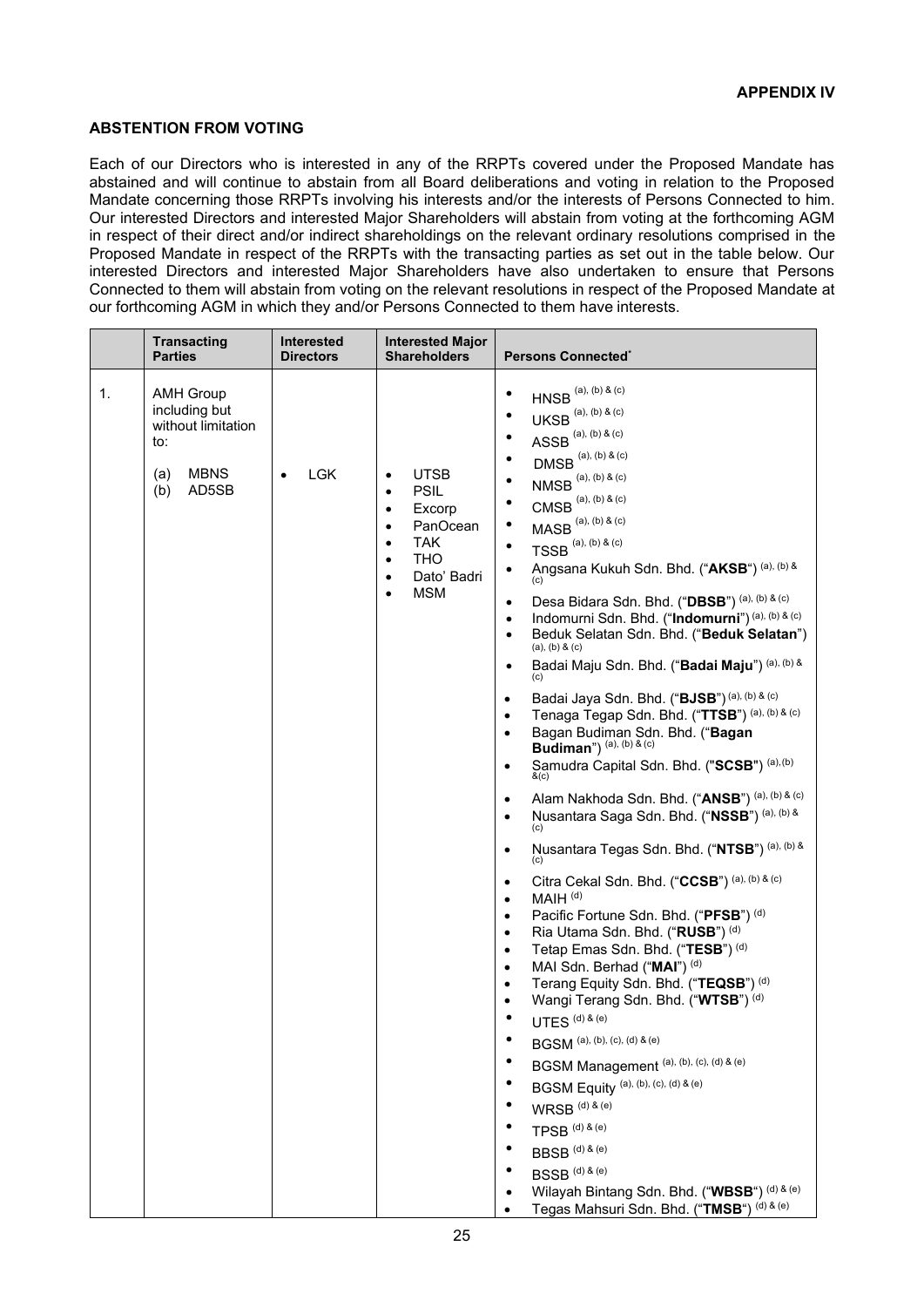|    | <b>Transacting</b><br><b>Parties</b>                                                                                                                                                   | Interested<br><b>Directors</b> | <b>Interested Major</b><br><b>Shareholders</b>                                                                                                                                                                    | Persons Connected®                                                                                                                                                                                                                                                                                                                                                                                                                                                                                                                                                                                                                                                                                                                                                                                                                                                                                                                                                                                                                                                                                                                                                                                                                                                                                                                                                                                                                                                                                                                                    |
|----|----------------------------------------------------------------------------------------------------------------------------------------------------------------------------------------|--------------------------------|-------------------------------------------------------------------------------------------------------------------------------------------------------------------------------------------------------------------|-------------------------------------------------------------------------------------------------------------------------------------------------------------------------------------------------------------------------------------------------------------------------------------------------------------------------------------------------------------------------------------------------------------------------------------------------------------------------------------------------------------------------------------------------------------------------------------------------------------------------------------------------------------------------------------------------------------------------------------------------------------------------------------------------------------------------------------------------------------------------------------------------------------------------------------------------------------------------------------------------------------------------------------------------------------------------------------------------------------------------------------------------------------------------------------------------------------------------------------------------------------------------------------------------------------------------------------------------------------------------------------------------------------------------------------------------------------------------------------------------------------------------------------------------------|
|    | <b>AMH Group</b><br>(continued)                                                                                                                                                        | <b>LGK</b><br>$\bullet$        | <b>UTSB</b><br>$\bullet$<br><b>PSIL</b><br>$\bullet$<br>Excorp<br>$\bullet$<br>PanOcean<br>$\bullet$<br><b>TAK</b><br>$\bullet$<br><b>THO</b><br>$\bullet$<br>Dato' Badri<br>$\bullet$<br><b>MSM</b><br>$\bullet$ | Besitang (M) Sdn. Bhd. ("BMSB") (d) & (e)<br>$\bullet$<br>Besitang Utara Sdn. Bhd. ("BUSB") (d) & (e)<br>$\bullet$<br>Eridanes International N.V. ("EINV") (d)<br>$\bullet$<br>East Asia Telecommunications Ltd ("EAT") <sup>(d)</sup><br>$\bullet$<br>Global Multimedia Technologies (BVI) Ltd<br>$\bullet$<br>("GMT") $(d)$<br>Worldwide Communications Technologies<br>$\bullet$<br>Ltd ("WCT") <sup>(d)</sup><br>Maxis Holdings Sdn. Bhd. ("MHSB") (d)<br>$\bullet$<br>Shield Estate N.V. ("SENV") (d)<br>$\bullet$                                                                                                                                                                                                                                                                                                                                                                                                                                                                                                                                                                                                                                                                                                                                                                                                                                                                                                                                                                                                                               |
| 2. | UT Group<br>including but<br>without limitation<br>to:<br><b>UTSB</b><br>(a)<br><b>UTSBM</b><br>(b)<br><b>TCCPM</b><br>(c)<br><b>TGV</b><br>(d)<br><b>SLT</b><br>(e)<br>Mobitel<br>(f) | <b>LGK</b>                     | <b>UTSB</b><br>$\bullet$<br><b>PSIL</b><br>$\bullet$<br>Excorp<br>$\bullet$<br>PanOcean<br>$\bullet$<br><b>TAK</b><br>٠<br><b>MSM</b><br>$\bullet$                                                                | HNSB <sup>(a)</sup><br>$\bullet$<br>UKSB <sup>(a)</sup><br>$\bullet$<br>ASSB <sup>(a)</sup><br>$\bullet$<br>DMSB <sup>(a)</sup><br>$\bullet$<br>NMSB <sup>(a)</sup><br>$\bullet$<br>CMSB <sup>(a)</sup><br>$\bullet$<br>MASB <sup>(a)</sup><br>$\bullet$<br>TSSB <sup>(a)</sup><br>$\bullet$<br>AKSB <sup>(a)</sup><br>$\bullet$<br>DBSB <sup>(a)</sup><br>$\bullet$<br>Indomurni <sup>(a)</sup><br>$\bullet$<br>Beduk Selatan <sup>(a)</sup><br>$\bullet$<br>Badai Maju (a)<br>$\bullet$<br>BJSB <sup>(a)</sup><br>$\bullet$<br>TTSB <sup>(a)</sup><br>$\bullet$<br>Bagan Budiman (a)<br>$\bullet$<br>SCSB <sup>(a)</sup><br>$\bullet$<br>ANSB <sup>(a)</sup><br>$\bullet$<br>NSSB <sup>(a)</sup><br>$\bullet$<br>NTSB <sup>(a)</sup><br>$\bullet$<br>CCSB <sup>(a)</sup><br>$\bullet$<br>MAIH <sup>(d)</sup><br>$\bullet$<br>PFSB <sup>(d)</sup><br>$\bullet$<br>RUSB <sup>(d)</sup><br>$\bullet$<br>TESB <sup>(d)</sup><br>$\bullet$<br>MAI <sup>(d)</sup><br>TEQSB <sup>(d)</sup><br>٠<br>WTSB <sup>(d)</sup><br>$UTES^{(d) & (e)}$<br>$BGSM$ (a),(d) & (e)<br>BGSM Management (a),(d) &(e)<br>BGSM Equity (a),(d) & (e)<br>$WRSB^{(d) & (e)}$<br>$\mathsf{TPSB}^{(\textnormal{\texttt{d}})\, \text{\texttt{8}}\,(\textnormal{\texttt{e}})}$<br>$BBSB$ (d) & (e)<br>$BSSB^{(d) \, \& \, (e)}$<br>$WBSB^{(d) & (e)}$<br>$TMSB$ (d) & (e)<br>$BMSB$ (d) & (e)<br>$BUSE^{(d) \, \& \, (e)}$<br>EINV <sup>(d)</sup><br>$\bullet$<br>EAT <sup>(d)</sup><br>٠<br>GMT <sup>(d)</sup><br>WCT <sup>(d)</sup><br>MHSB <sup>(d)</sup><br>SENV <sup>(d)</sup> |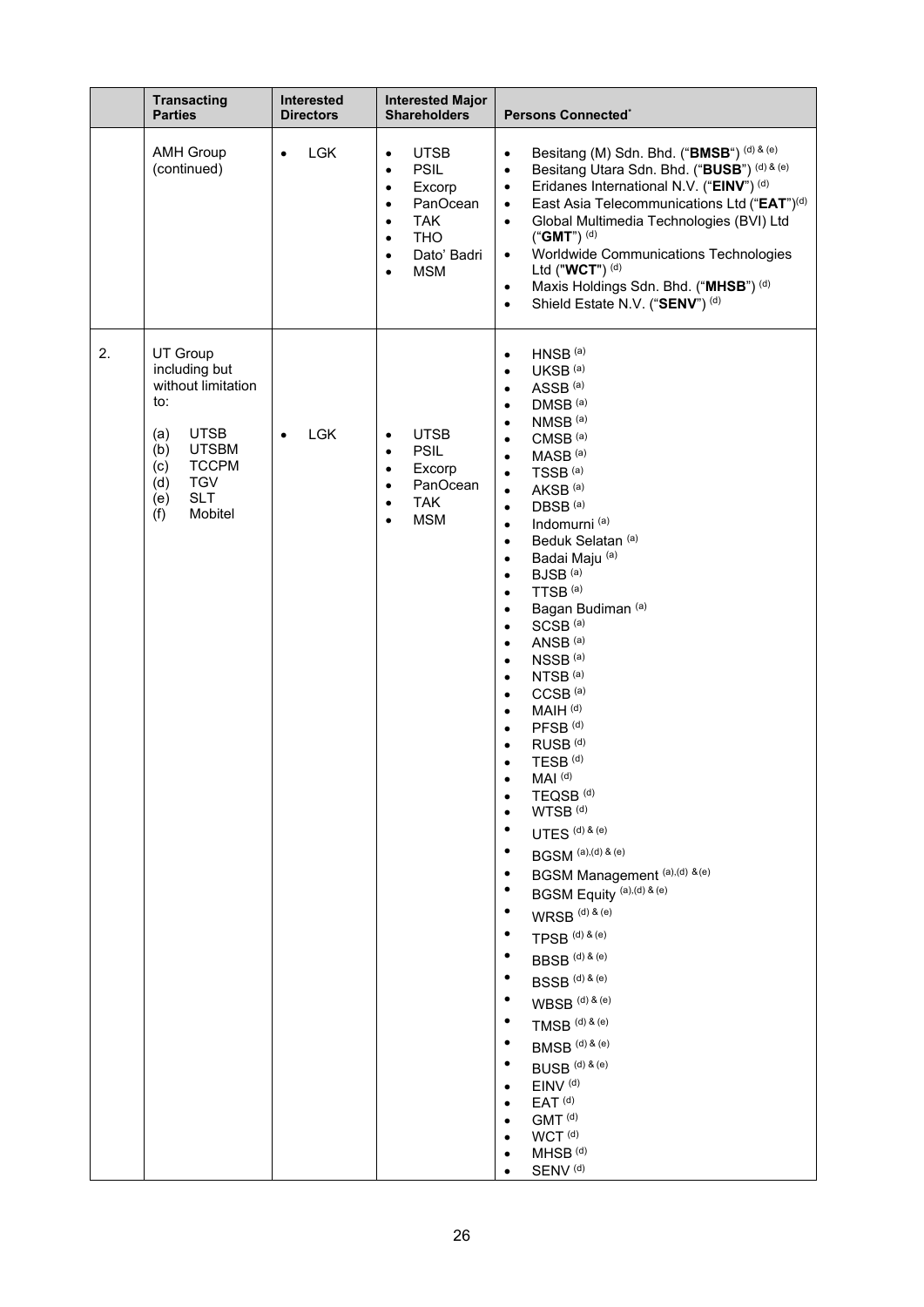| <b>Transacting</b>                                                                                     | Interested              | <b>Interested Major</b>                            | Persons Connected®                                                                                                                                                                                                                                                                                                                                                                                                                                                                                                                                                                                                                                                                                                                                                                                                                                                                                                                                                                                                                                                                                                                                                                                                                                                                                                                                                                                                                                                                                                                                                                                                                                                                                                                                                                                                                                  |
|--------------------------------------------------------------------------------------------------------|-------------------------|----------------------------------------------------|-----------------------------------------------------------------------------------------------------------------------------------------------------------------------------------------------------------------------------------------------------------------------------------------------------------------------------------------------------------------------------------------------------------------------------------------------------------------------------------------------------------------------------------------------------------------------------------------------------------------------------------------------------------------------------------------------------------------------------------------------------------------------------------------------------------------------------------------------------------------------------------------------------------------------------------------------------------------------------------------------------------------------------------------------------------------------------------------------------------------------------------------------------------------------------------------------------------------------------------------------------------------------------------------------------------------------------------------------------------------------------------------------------------------------------------------------------------------------------------------------------------------------------------------------------------------------------------------------------------------------------------------------------------------------------------------------------------------------------------------------------------------------------------------------------------------------------------------------------|
| <b>Parties</b>                                                                                         | <b>Directors</b>        | <b>Shareholders</b>                                |                                                                                                                                                                                                                                                                                                                                                                                                                                                                                                                                                                                                                                                                                                                                                                                                                                                                                                                                                                                                                                                                                                                                                                                                                                                                                                                                                                                                                                                                                                                                                                                                                                                                                                                                                                                                                                                     |
| 3.<br><b>MGB Group</b><br>including but<br>without limitation<br>to:<br>(a) MSS<br>(b) MBIL<br>(c) MCS | <b>LGK</b><br>$\bullet$ | <b>TAK</b><br>$\bullet$<br><b>MSM</b><br>$\bullet$ | $HNSB$ <sup>(a)</sup><br>$\bullet$<br>UKSB <sup>(a)</sup><br>$\bullet$<br>ASSB <sup>(a)</sup><br>$\bullet$<br>DMSB <sup>(a)</sup><br>$\bullet$<br>NMSB <sup>(a)</sup><br>$\bullet$<br>CMSB <sup>(a)</sup><br>$\bullet$<br>MASB <sup>(a)</sup><br>$\bullet$<br>TSSB <sup>(a)</sup><br>$\bullet$<br>AKSB <sup>(a)</sup><br>$\bullet$<br>DBSB <sup>(a)</sup><br>$\bullet$<br>Indomurni <sup>(a)</sup><br>$\bullet$<br>Beduk Selatan <sup>(a)</sup><br>$\bullet$<br>Badai Maju (a)<br>$\bullet$<br>٠<br>BJSB <sup>(a)</sup><br>$\bullet$<br>TTSB <sup>(a)</sup><br>Bagan Budiman <sup>(a)</sup><br>$\bullet$<br>SCSB <sup>(a)</sup><br>$\bullet$<br>ANSB <sup>(a)</sup><br>$\bullet$<br>NSSB <sup>(a)</sup><br>$\bullet$<br>NTSB <sup>(a)</sup><br>$\bullet$<br>CCSB <sup>(a)</sup><br>$\bullet$<br>MAIH <sup>(d)</sup><br>$\bullet$<br>PFSB <sup>(d)</sup><br>$\bullet$<br>RUSB <sup>(d)</sup><br>$\bullet$<br>TESB <sup>(d)</sup><br>$\bullet$<br>MAI <sup>(d)</sup><br>$\bullet$<br>TEQSB <sup>(d)</sup><br>$\bullet$<br>WTSB <sup>(d)</sup><br>$\bullet$<br>$\bullet$<br>BGSM (a) & (d)<br>BGSM Management (a) & (d)<br>$\bullet$<br>٠<br>BGSM Equity <sup>(a) &amp; (d)</sup><br>UTES <sup>(d)</sup><br>$\bullet$<br>UTSB <sup>(d)</sup><br>$\bullet$<br>PSIL <sup>(d)</sup><br>$\bullet$<br>Excorp <sup>(d)</sup><br>$\bullet$<br>PanOcean <sup>(d)</sup><br>$\bullet$<br>WRSB <sup>(d)</sup><br>$\bullet$<br>TPSB <sup>(d)</sup><br>$\bullet$<br>BBSB <sup>(d)</sup><br>$\bullet$<br>BSSB <sup>(d)</sup><br>$\bullet$<br>WBSB <sup>(d)</sup><br>$\bullet$<br>TMSB <sup>(d)</sup><br>BMSB <sup>(d)</sup><br>$\bullet$<br>BUSB <sup>(d)</sup><br>$\bullet$<br>EINV <sup>(d)</sup><br>$\bullet$<br>EAT <sup>(d)</sup><br>$\bullet$<br>GMT <sup>(d)</sup><br>$\bullet$<br>WCT <sup>(d)</sup><br>٠<br>MHSB <sup>(d)</sup><br>٠<br>SENV <sup>(d)</sup> |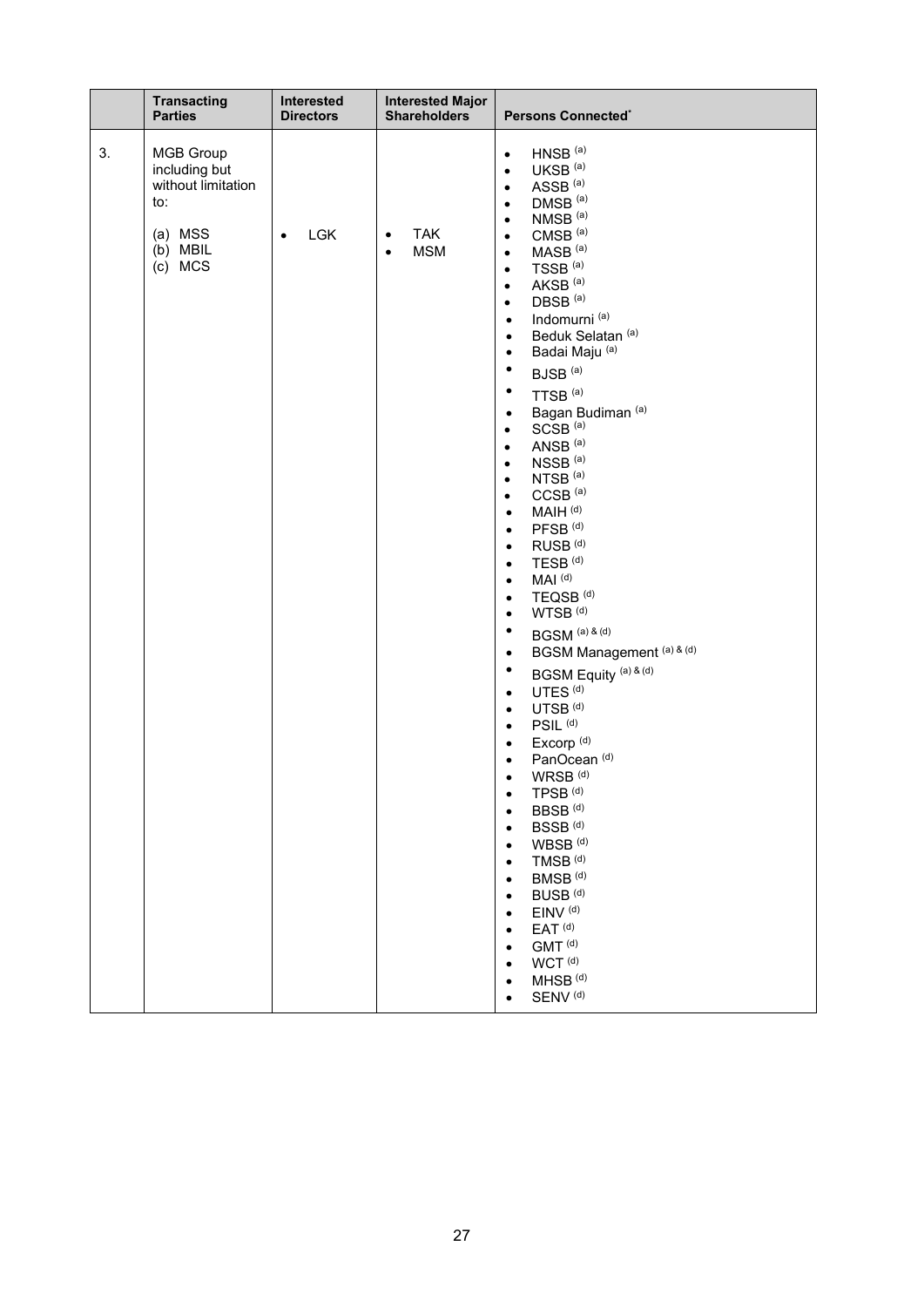|    | <b>Transacting</b><br><b>Parties</b>                                                                             | <b>Interested</b><br><b>Directors</b>                    | <b>Interested Major</b><br><b>Shareholders</b>                                                                                                                                                                                                                                                                                                        | <b>Persons Connected®</b>                                                                                                                                                                                                                                                                                                                                                                                                                                                                                                                                                                                                                                                                                                                                                                                                                                                                                                                                                                                                                                                                                                                                                                                                                                                                                                                                                                                                                                                                                                                                                                                                                                                                                                                                                                                                                  |
|----|------------------------------------------------------------------------------------------------------------------|----------------------------------------------------------|-------------------------------------------------------------------------------------------------------------------------------------------------------------------------------------------------------------------------------------------------------------------------------------------------------------------------------------------------------|--------------------------------------------------------------------------------------------------------------------------------------------------------------------------------------------------------------------------------------------------------------------------------------------------------------------------------------------------------------------------------------------------------------------------------------------------------------------------------------------------------------------------------------------------------------------------------------------------------------------------------------------------------------------------------------------------------------------------------------------------------------------------------------------------------------------------------------------------------------------------------------------------------------------------------------------------------------------------------------------------------------------------------------------------------------------------------------------------------------------------------------------------------------------------------------------------------------------------------------------------------------------------------------------------------------------------------------------------------------------------------------------------------------------------------------------------------------------------------------------------------------------------------------------------------------------------------------------------------------------------------------------------------------------------------------------------------------------------------------------------------------------------------------------------------------------------------------------|
| 4. | <b>MCB</b>                                                                                                       | MAH<br>$\bullet$<br>MAJ<br>$\bullet$<br>AAG<br>$\bullet$ | <b>BGSM</b><br>$\bullet$<br><b>UTES</b><br>$\bullet$<br><b>UTSB</b><br>٠<br><b>PSIL</b><br>٠<br>Excorp<br>$\bullet$<br>PanOcean<br>$\bullet$<br><b>TAK</b><br>٠<br><b>HNSB</b><br>$\bullet$<br><b>THO</b><br>$\bullet$<br>Dato' Badri<br>٠<br><b>MSM</b><br>٠<br><b>STCM</b><br>$\bullet$<br><b>STCAT</b><br>$\bullet$<br><b>STC</b><br>٠<br>PIF<br>٠ | $UKSB$ (a), (b), (c) & (h)<br>$\bullet$<br>ASSB (a), (b), (c) & (h)<br>$\bullet$<br>DMSB (a), (b), (c) & (h)<br>$\bullet$<br>NMSB (a), (b), (c) & (h)<br>$\bullet$<br>CMSB (a), (b), (c) & (h)<br>$\bullet$<br>MASB (a), (b), (c) & (h)<br>$\bullet$<br>TSSB (a), (b), (c) & (h)<br>$\bullet$<br>AKSB (a), (b), (c) & (h)<br>$\bullet$<br>DBSB (a), (b), (c) & (h)<br>$\bullet$<br>Indomurni <sup>(a), (b), (c) &amp; (h)</sup><br>$\bullet$<br>Beduk Selatan (a), (b), (c) & (h)<br>$\bullet$<br>Badai Maju (a), (b), (c) & (h)<br>$\bullet$<br>BJSB (a), (b), (c) & (h)<br>$\bullet$<br>TTSB (a), (b), (c) & (h)<br>$\bullet$<br>Bagan Budiman (a), (b), (c) & (h)<br>$\bullet$<br>$SCSB$ (a), (b), (c) & (h)<br>$\bullet$<br>ANSB (a), (b), (c) & (h)<br>$\bullet$<br>NSSB (a), (b), (c) & (h)<br>$\bullet$<br>NTSB (a), (b), (c) & (h)<br>$\bullet$<br>$CCSB$ (a), (b), (c) & (h)<br>$\bullet$<br>MAIH <sup>(d)</sup><br>$\bullet$<br>PFSB <sup>(d)</sup><br>$\bullet$<br>RUSB <sup>(d)</sup><br>٠<br>TESB <sup>(d)</sup><br>$\bullet$<br>MAI <sup>(d)</sup><br>$\bullet$<br>TEQSB <sup>(d)</sup><br>٠<br>WTSB <sup>(d)</sup><br>$\bullet$<br>WRSB (d), (e) & (f)<br>$\bullet$<br>TPSB (d), (e) & (f)<br>$\bullet$<br><b>BBSB</b> (d), (e) & (f)<br>$\bullet$<br><b>BSSB</b> (d), (e) & (f)<br>$\bullet$<br>WBSB (d), (e) & (f)<br>$\bullet$<br>TMSB (d), (e) & (f)<br>$\bullet$<br><b>BMSB</b> (d), (e) & (f)<br>$\bullet$<br><b>BUSB</b> (d), (e) & (f)<br>$\bullet$<br>EINV <sup>(d)</sup><br>$\bullet$<br>$EAT$ <sup>(d)</sup><br>$\bullet$<br>GMT <sup>(d)</sup><br>WCT <sup>(d)</sup><br>$\bullet$<br>MHSB <sup>(d)</sup><br>$\bullet$<br>SENV <sup>(d)</sup><br>$\bullet$<br>BGSM Management (a), (b), (c), (d), (e), (f), (g), (h) & (i)<br>$\bullet$<br>BGSM Equity (a), (b), (c), (d), (e), (f), (g), (h) & (i)<br>$\bullet$ |
| 5. | <b>STC Group</b><br>including but not<br>without limitation<br>to:<br>$(a)$ STC<br>(b) KTC<br><b>STCB</b><br>(c) |                                                          | <b>STC</b>                                                                                                                                                                                                                                                                                                                                            | STCM <sup>(g)</sup><br>$\bullet$<br>STCAT <sup>(g)</sup><br>$\bullet$<br>PIF <sup>(g)</sup><br>$\bullet$<br>BGSM <sup>(g)</sup><br>$\bullet$<br>BGSM Management (g)<br>$\bullet$<br>BGSM Equity <sup>(g)</sup><br>$\bullet$                                                                                                                                                                                                                                                                                                                                                                                                                                                                                                                                                                                                                                                                                                                                                                                                                                                                                                                                                                                                                                                                                                                                                                                                                                                                                                                                                                                                                                                                                                                                                                                                                |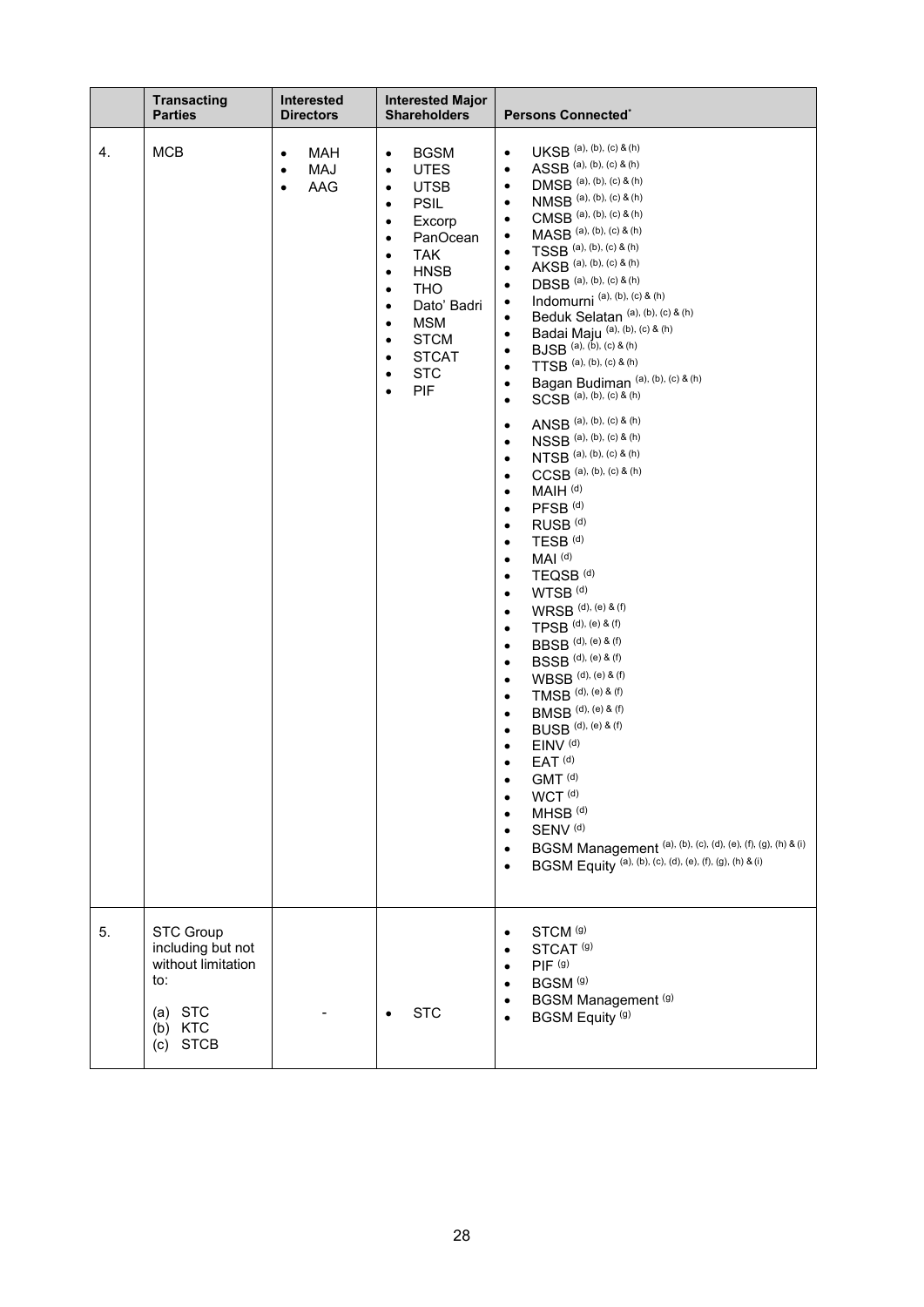|    | <b>Transacting</b><br><b>Parties</b> | Interested<br><b>Directors</b> | <b>Interested Major</b><br><b>Shareholders</b> | Persons Connected®                                                                                                                                                                                                                                                                                                                                                                                                                                                                                                                                                                                                                                                                                                                                                                                                                                                                                                                                                                                                                                                                                                   |
|----|--------------------------------------|--------------------------------|------------------------------------------------|----------------------------------------------------------------------------------------------------------------------------------------------------------------------------------------------------------------------------------------------------------------------------------------------------------------------------------------------------------------------------------------------------------------------------------------------------------------------------------------------------------------------------------------------------------------------------------------------------------------------------------------------------------------------------------------------------------------------------------------------------------------------------------------------------------------------------------------------------------------------------------------------------------------------------------------------------------------------------------------------------------------------------------------------------------------------------------------------------------------------|
| 6. | <b>SRGAP</b>                         |                                | <b>TAK</b><br>$\bullet$                        | MAIH <sup>(d)</sup><br>$\bullet$<br>PFSB <sup>(d)</sup><br>$\bullet$<br>RUSB <sup>(d)</sup><br>$\bullet$<br>TESB <sup>(d)</sup><br>$\bullet$<br>MAI <sup>(d)</sup><br>$\bullet$<br>TEQSB <sup>(d)</sup><br>$\bullet$<br>WTSB <sup>(d)</sup><br>$\bullet$<br>WRSB <sup>(d)</sup><br>$\bullet$<br>TPSB <sup>(d)</sup><br>$\bullet$<br>BBSB <sup>(d)</sup><br>$\bullet$<br>BSSB <sup>(d)</sup><br>$\bullet$<br>WBSB <sup>(d)</sup><br>$\bullet$<br>TMSB <sup>(d)</sup><br>$\bullet$<br>$\mathsf{BMSB}$ (d)<br>$\bullet$<br>BUSB <sup>(d)</sup><br>$\bullet$<br>EINV <sup>(d)</sup><br>$\bullet$<br>$EAT$ <sup>(d)</sup><br>$\bullet$<br>GMT <sup>(d)</sup><br>$\bullet$<br>WCT <sup>(d)</sup><br>$\bullet$<br>MHSB <sup>(d)</sup><br>$\bullet$<br>SENV <sup>(d)</sup><br>$\bullet$<br>BGSM <sup>(d)</sup><br>$\bullet$<br>BGSM Management (d)<br>$\bullet$<br><b>BGSM Equity (d)</b><br>$\bullet$<br>UTES <sup>(d)</sup><br>$\bullet$<br>UTSB <sup>(d)</sup><br>$\bullet$<br>PSIL <sup>(d)</sup><br>$\bullet$<br>Excorp <sup>(d)</sup><br>$\bullet$<br>PanOcean <sup>(d)</sup><br>$\bullet$<br>$TMK^{(d)}$<br>$\bullet$ |

(The rest of this page has been intentionally left blank)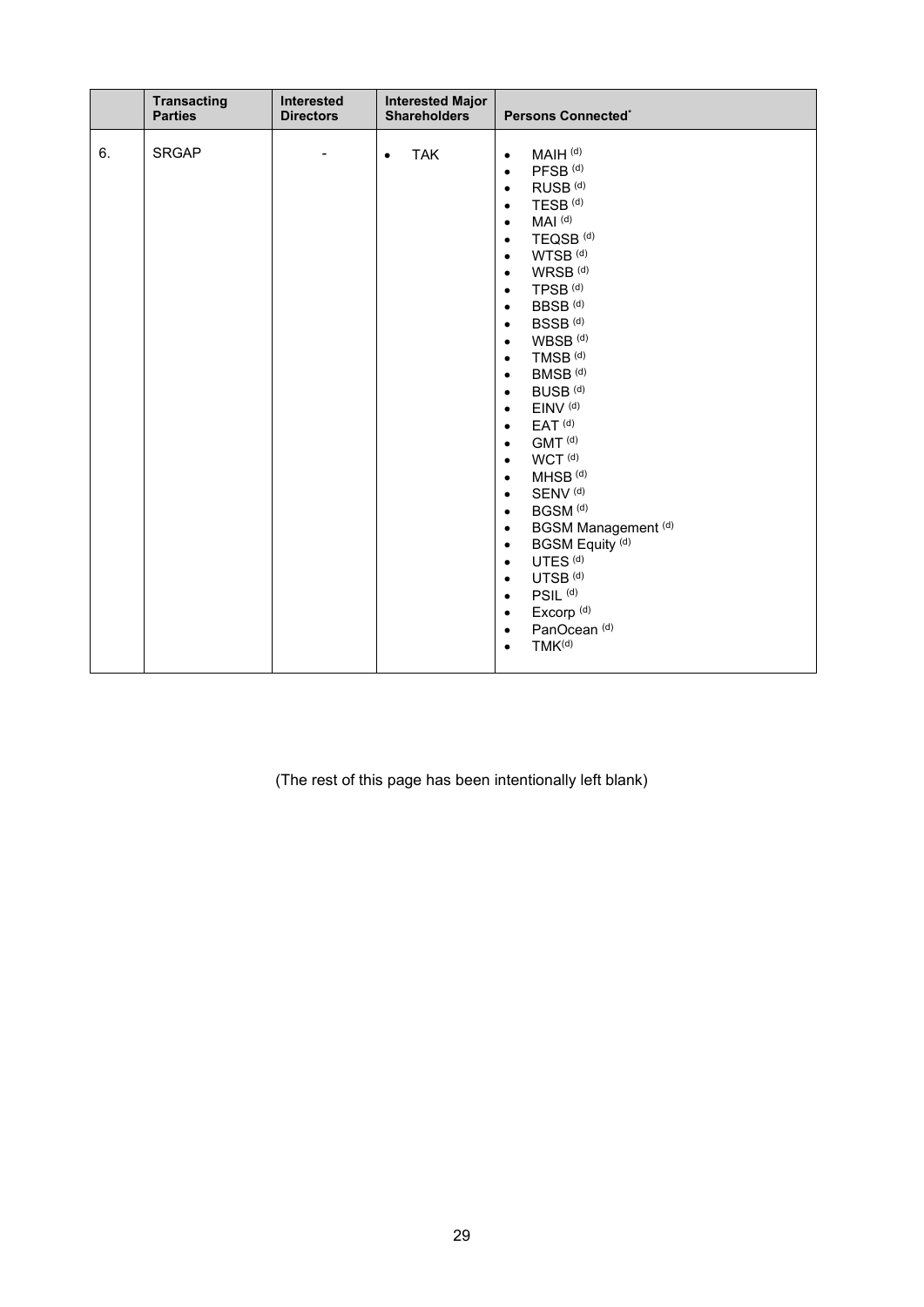|    | <b>Transacting</b><br><b>Parties</b> | Interested<br><b>Directors</b> | <b>Interested Major</b><br><b>Shareholders</b>     | Persons Connected®                                                                                                                                                                                                                                                                                                                                                                                                                                                                                                                                                                                                                                                                                                                                                                                                                                                                                                                                                                                                                                                                                                                                                                                                                                                                                                                                                                                                                                                                                                                                                                                                                                                                                                                                                                                                                                                                                        |
|----|--------------------------------------|--------------------------------|----------------------------------------------------|-----------------------------------------------------------------------------------------------------------------------------------------------------------------------------------------------------------------------------------------------------------------------------------------------------------------------------------------------------------------------------------------------------------------------------------------------------------------------------------------------------------------------------------------------------------------------------------------------------------------------------------------------------------------------------------------------------------------------------------------------------------------------------------------------------------------------------------------------------------------------------------------------------------------------------------------------------------------------------------------------------------------------------------------------------------------------------------------------------------------------------------------------------------------------------------------------------------------------------------------------------------------------------------------------------------------------------------------------------------------------------------------------------------------------------------------------------------------------------------------------------------------------------------------------------------------------------------------------------------------------------------------------------------------------------------------------------------------------------------------------------------------------------------------------------------------------------------------------------------------------------------------------------------|
| 7. | <b>MLP</b>                           |                                | <b>TAK</b><br>$\bullet$<br><b>MSM</b><br>$\bullet$ | HNSB <sup>(a)</sup><br>$\bullet$<br>UKSB <sup>(a)</sup><br>$\bullet$<br>ASSB <sup>(a)</sup><br>$\bullet$<br>DMSB <sup>(a)</sup><br>$\bullet$<br>NMSB <sup>(a)</sup><br>$\bullet$<br>CMSB <sup>(a)</sup><br>$\bullet$<br>MASB <sup>(a)</sup><br>$\bullet$<br>TSSB <sup>(a)</sup><br>$\bullet$<br>AKSB <sup>(a)</sup><br>$\bullet$<br>DBSB <sup>(a)</sup><br>$\bullet$<br>Indomurni <sup>(a)</sup><br>$\bullet$<br>Beduk Selatan <sup>(a)</sup><br>$\bullet$<br>Badai Maju <sup>(a)</sup><br>$\bullet$<br>BJSB <sup>(a)</sup><br>$\bullet$<br>TTSB <sup>(a)</sup><br>$\bullet$<br>Bagan Budiman <sup>(a)</sup><br>$\bullet$<br>SCSB <sup>(a)</sup><br>$\bullet$<br>ANSB <sup>(a)</sup><br>$\bullet$<br>NSSB <sup>(a)</sup><br>$\bullet$<br>NTSB <sup>(a)</sup><br>$\bullet$<br>CCSB <sup>(a)</sup><br>$\bullet$<br>MAIH <sup>(d)</sup><br>$\bullet$<br>PFSB <sup>(d)</sup><br>$\bullet$<br>RUSB <sup>(d)</sup><br>$\bullet$<br>TESB <sup>(d)</sup><br>$\bullet$<br>MAI <sup>(d)</sup><br>$\bullet$<br>TEQSB <sup>(d)</sup><br>$\bullet$<br>WTSB <sup>(d)</sup><br>$\bullet$<br>BGSM <sup>(a) &amp; (d)</sup><br>$\bullet$<br>BGSM Management (a) & (d)<br>$\bullet$<br>BGSM Equity <sup>(a) &amp;(d)</sup><br>$\bullet$<br>UTES <sup>(d)</sup><br>$\bullet$<br>UTSB <sup>(d)</sup><br>$\bullet$<br>PSIL <sup>(d)</sup><br>$\bullet$<br>Excorp <sup>(d)</sup><br>$\bullet$<br>PanOcean <sup>(d)</sup><br>$\bullet$<br>WRSB <sup>(d)</sup><br>$\bullet$<br>$TPSB$ <sup>(d)</sup><br>BBSB <sup>(d)</sup><br>$\bullet$<br>BSSB <sup>(d)</sup><br>$\bullet$<br>WBSB <sup>(d)</sup><br>$\bullet$<br>TMSB <sup>(d)</sup><br>٠<br>BMSB <sup>(d)</sup><br>$\bullet$<br>BUSB <sup>(d)</sup><br>$\bullet$<br>EINV <sup>(d)</sup><br>$\bullet$<br>EAT <sup>(d)</sup><br>$\bullet$<br>GMT <sup>(d)</sup><br>$\bullet$<br>WCT <sup>(d)</sup><br>٠<br>MHSB <sup>(d)</sup><br>$\bullet$<br>SENV <sup>(d)</sup><br>$\bullet$ |
| 8. | ZenREIT                              | <b>CCS</b>                     |                                                    |                                                                                                                                                                                                                                                                                                                                                                                                                                                                                                                                                                                                                                                                                                                                                                                                                                                                                                                                                                                                                                                                                                                                                                                                                                                                                                                                                                                                                                                                                                                                                                                                                                                                                                                                                                                                                                                                                                           |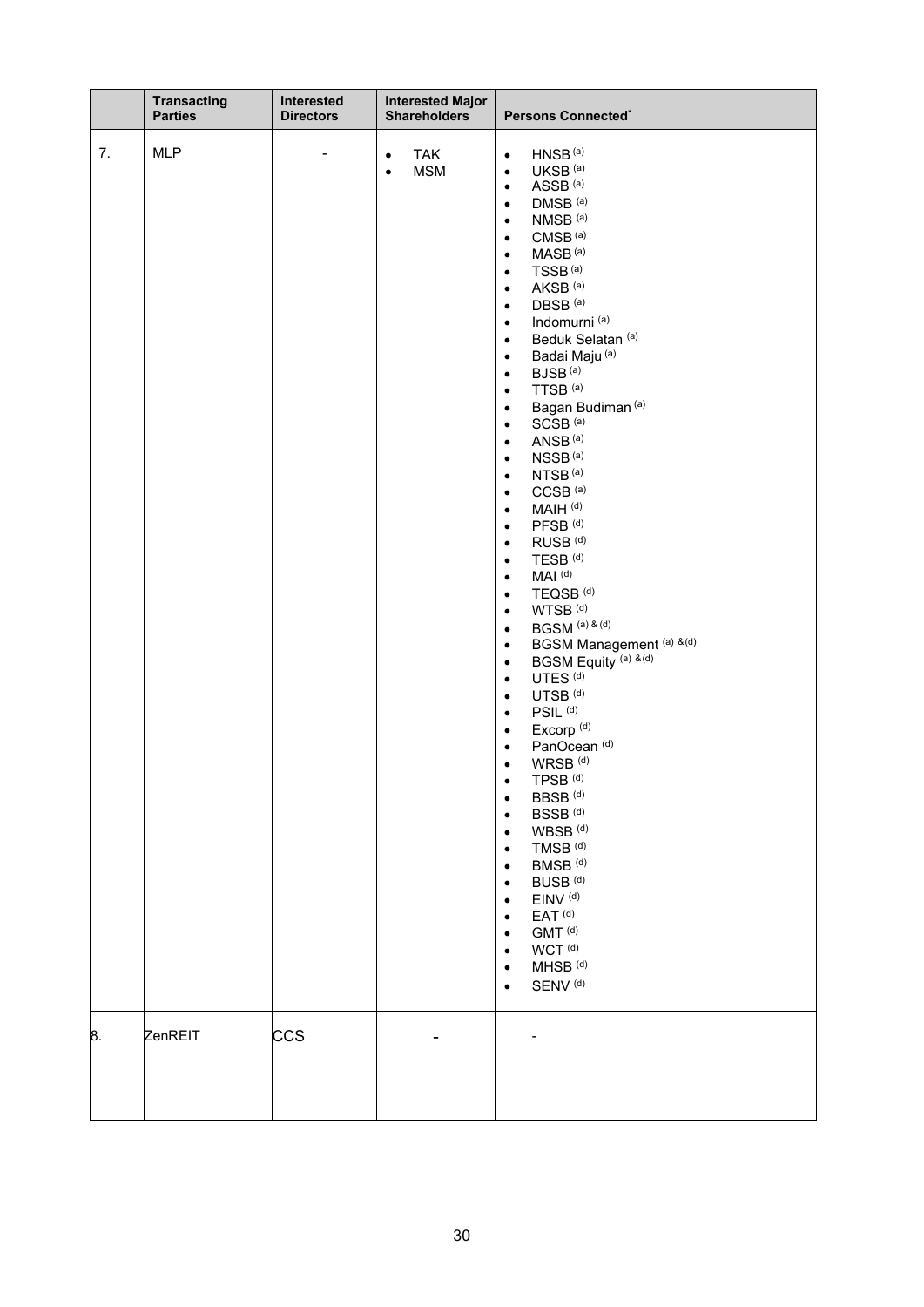### *Notes:*

- *\* The list may not be exhaustive. However as explained under Section 7 of this Circular, the interested Directors and interested Major Shareholders will undertake to ensure that Persons Connected to them will abstain from all deliberations and voting at the forthcoming AGM on the resolutions of the Proposed Mandate in which they have aninterest.*
- *(a) A person connected to MSM.*
- *(b) A person connected to THO.*
- *(c) A person connected to Dato' Badri.*
- *(d) A person connected to TAK.*
- *(e) A person connected to UTSB, PSIL, Excorp and PanOcean.*
- *(f) A person connected to UTES.*
- *(g) A person connected to STC.*
- *(h) A person connected to HNSB.*
- *(i) A person connected to BGSM, STCM, STCAT and PIF.*

(The rest of this page has been intentionally left blank)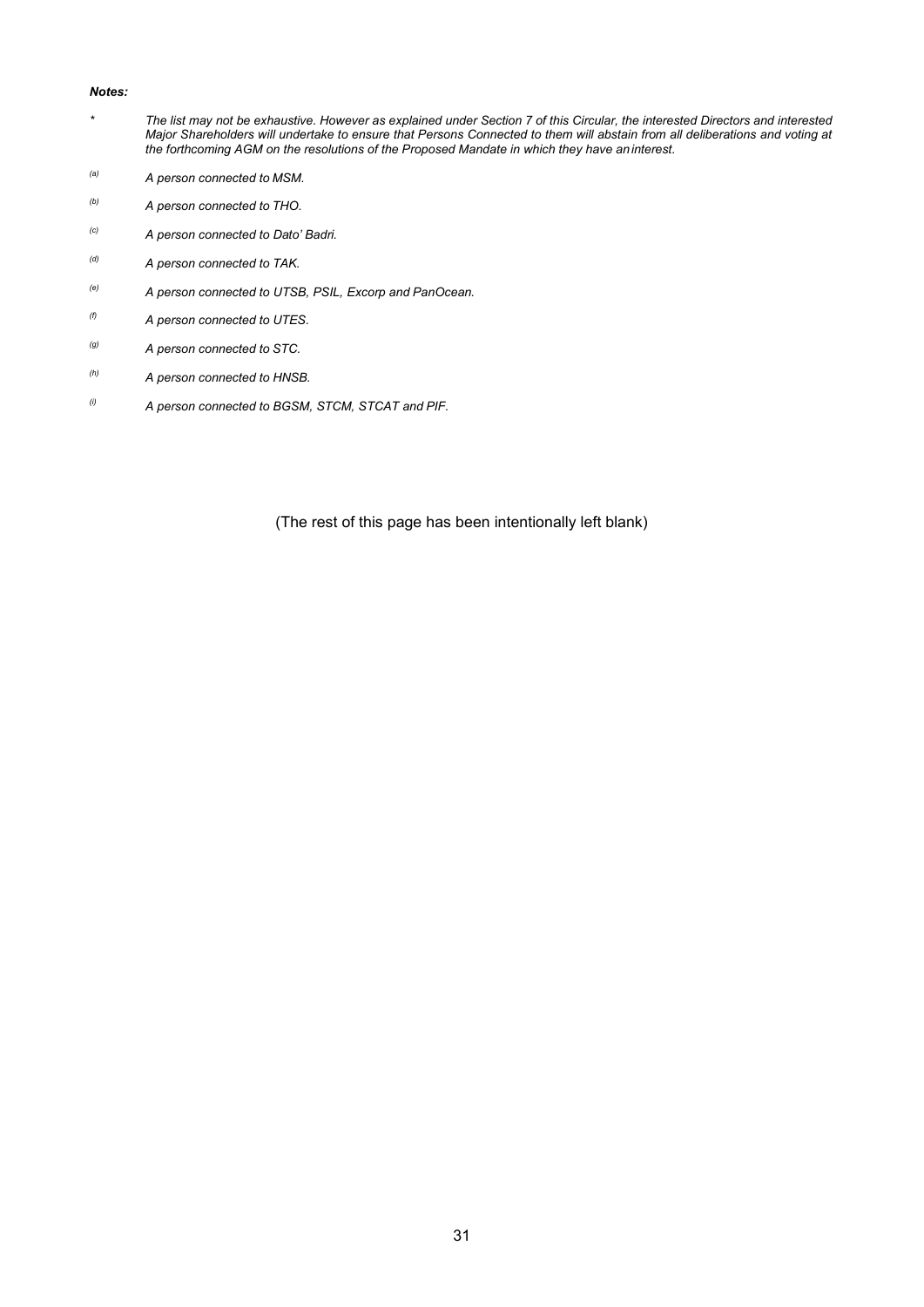### **ADDITIONAL INFORMATION**

### **1. Responsibility Statement**

This Circular has been seen and approved by our Directors who collectively and individually accept full responsibility for the accuracy of the information contained herein. Our Directors confirm that, after making all enquiries as were reasonable in the circumstances and to the best of their knowledge and belief, there is no other fact, whereby the omission of which would make any statement herein misleading.

### **2. Material Contracts**

As at the LPD, neither our Company nor our subsidiaries have entered into any material contracts (not being contracts entered into in the ordinary course of business), within the 2 years immediately preceding the date of this Circular.

### **3. Material Litigation, Claims or Arbitration**

As at the LPD, save as disclosed below, neither our Company nor our subsidiaries are involved in any material litigation, claims or arbitration, and our Company and our subsidiaries are not aware of any material litigation, claims or arbitration pending or threatened against our Company and our subsidiaries:

### **(a) Notices of Additional Assessment served on 17 November 2020 to MBSB**

On 17 November 2020, MBSB, a wholly-owned subsidiary of Maxis, was served with notices of additional assessment with penalties for years of assessment 2016 and 2017 totaling to RM140 million ("2020 Notices"). The 2020 Notices were raised pursuant to disallowance by the Director General of Inland Revenue ("DGIR") of MBSB's deduction of interest expenses incurred during the said years of assessment.

MBSB has initiated judicial review proceedings to challenge the basis and validity of the disputed 2020 Notices.

The High Court has granted an interim stay of all further proceedings including the enforcement of the 2020 Notices until the leave application for judicial review is disposed of.

The lawyers engaged by MBSB in respect of the judicial review proceedings have advised that MBSB has good grounds to challenge the basis and validity of the disputed 2020 Notices and the penalty imposed.

### **(b) Notices of Additional Assessment served on 31 March 2021 to MBSB**

On 31 March 2021, MBSB was served with notices of additional assessment with penalties for years of assessment 2018 and 2019 totaling to RM230 million ("2021 Notices"). The 2021 Notices were raised pursuant to disallowance by the DGIR of MBSB's deduction of interest expenses incurred during the said years of assessment.

MBSB has initiated judicial review proceedings to challenge the basis and validity of the disputed 2021 Notices.

The High Court has granted an interim stay of all further proceedings including the enforcement of the 2021 Notices until 4 July 2022 where the hearing of an intervener application and case management for the judicial review proceedings will take place.

The lawyers engaged by MBSB in respect of the judicial review proceedings have advised that MBSB has good grounds to challenge the basis and validity of the disputed 2021 Notices and the penalty imposed.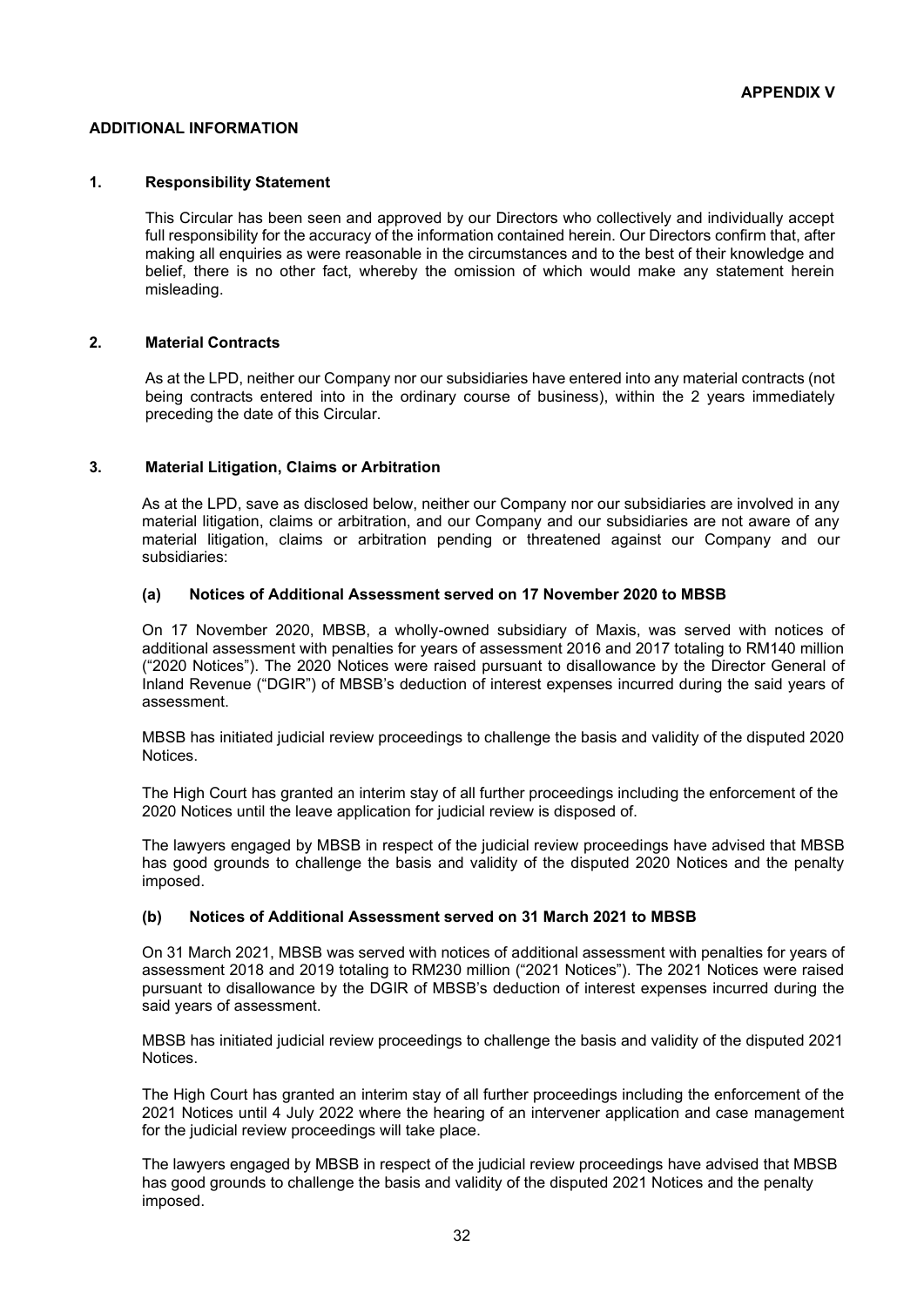### **(c) Notice of Additional Assessment served on 25 February 2022 to MBSB**

On 25 February 2022, MBSB was served with a notice of additional assessment with penalties for year of assessment 2020 totaling to RM107 million ("2022 Notice"). The 2022 Notice was raised pursuant to disallowance by the DGIR of MBSB's deduction of interest expenses incurred during the said year of assessment.

MBSB has initiated judicial review proceedings to challenge the basis and validity of the disputed 2022 Notice.

The lawyers engaged by MBSB in respect of the judicial review proceedings have advised that MBSB has good grounds to challenge the basis and validity of the disputed 2022 Notice and the penalty imposed.

### **4. Documents Available for Inspection**

Copies of the following documents are available for inspection at the registered office of our Company at Level 21, Menara Maxis, Kuala Lumpur City Centre, Off Jalan Ampang, 50088 Kuala Lumpur, Malaysia, between 9.00 a.m. to 5.30 p.m. on Monday to Friday (except public holidays) from the date of this Circular up to and including the date of Thirteenth AGM:

- (a) Constitution of our Company;
- (b) Audited consolidated financial statements of our Company for the past 2 financial years ended 31 December 2020 and 31 December 2021; and
- (c) Relevant cause papers in respect of the material litigation disclosed in this Circular.
- *Notes : (1) The documents in 4(a) and 4(b) above are also available on the Maxis website, https://maxis.listedcompany.com/ar2021.html*
	- *(2) Our office hours are subject to any applicable restrictions imposed by any regulatory authority(ies).*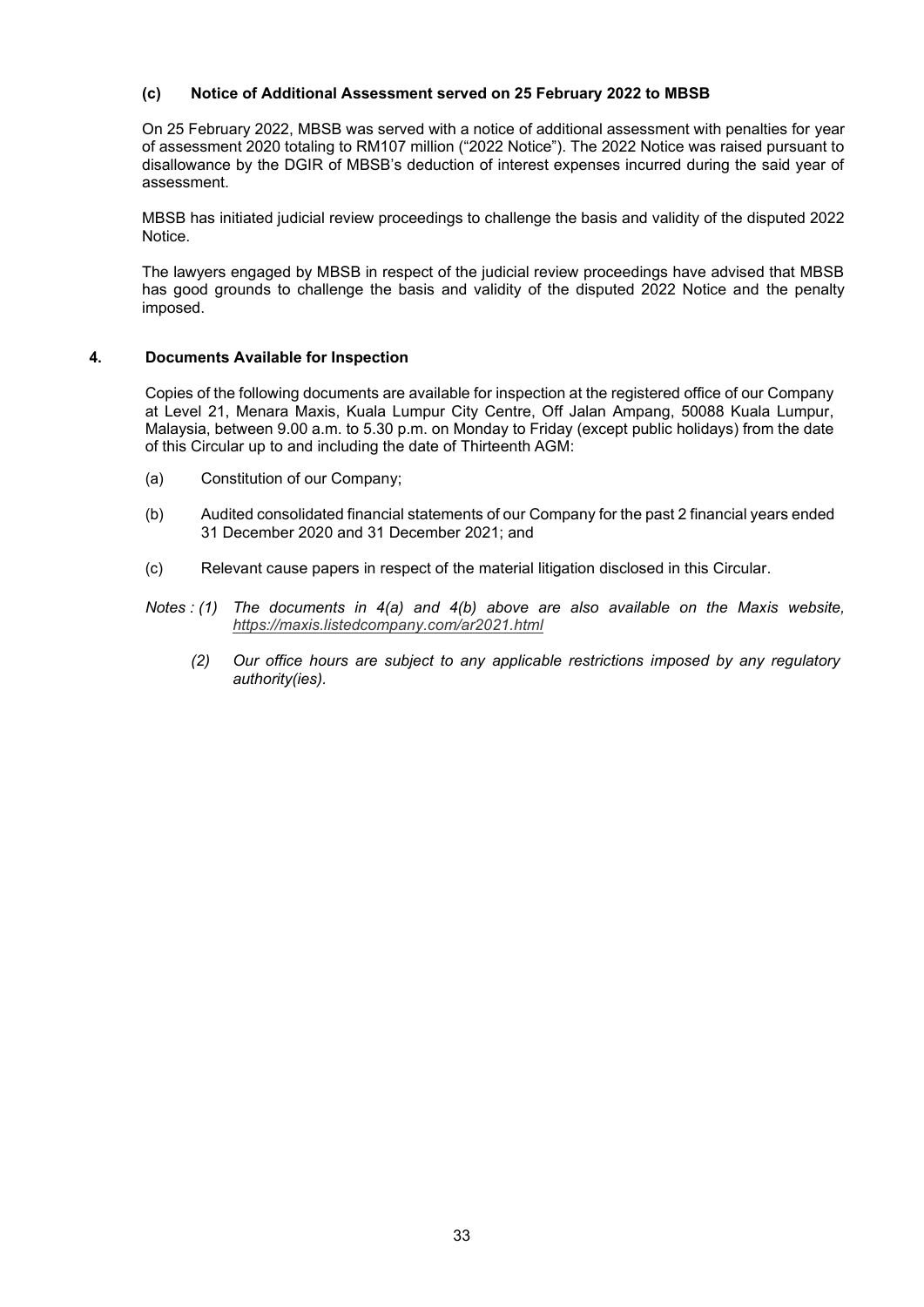### **THE FULL TEXT OF ORDINARY RESOLUTION 11 TO ORDINARY RESOLUTION 18 REFERRED TO IN THE COMPANY'S NOTICE OF ITS THIRTEENTH ANNUAL GENERAL MEETING TO BE TABLED AS SPECIAL BUSINESS AT THE FORTHCOMING ANNUAL GENERAL MEETING**

### **ORDINARY RESOLUTION 11**

**Proposed shareholders' mandate for the Company and/or its subsidiaries to enter into recurrent related party transactions of a revenue or trading nature with Astro Malaysia Holdings Berhad and/or its affiliates, including but not limited to MEASAT Broadcast Network Systems Sdn. Bhd. and Astro Digital 5 Sdn. Bhd.**

"**THAT** approval be and is hereby given pursuant to Paragraph 10.09 of the Main Market Listing Requirements of Bursa Malaysia Securities Berhad ("**Listing Requirements**") for the Company and/or its subsidiaries to enter into recurrent related party transactions of a revenue or trading nature with Astro Malaysia Holdings Berhad and/or its affiliates, including but not limited to MEASAT Broadcast Network Systems Sdn. Bhd. and Astro Digital 5 Sdn. Bhd. as specified in Part A(i) and B(i) of Appendix I of the Company's Circular to shareholders dated 30 March 2022, provided that such transactions are necessary for day-to-day operations of the Company and/or its subsidiaries and are carried out in the ordinary course of business on normal commercial terms and on terms which are not more favourable to the parties with which such recurrent transactions are to be entered into than those generally available to the public and which are not detrimental to the non-interested shareholders of the Company.

**AND THAT** the mandate conferred by this resolution shall continue to be in force until:

- (a) the conclusion of the next annual general meeting of the Company following the general meeting at which this resolution shall be passed, at which time it will lapse, unless by a resolution passed at such meeting, the authority conferred by this resolution is renewed; or
- (b) the expiration of the period within which the next annual general meeting is required to be held pursuant to Section 340(2) of the Companies Act 2016 (but shall not extend to such extension as may be allowed pursuant to Section 340(4) of the Companies Act 2016); or
- (c) this resolution is revoked or varied by resolution passed by shareholders in general meeting,

whichever is the earliest.

**AND THAT** the Directors of the Company be authorised to complete and do all such acts and things (including executing all such documents as may be required) as they may consider expedient or necessary to give effect to this resolution."

### **ORDINARY RESOLUTION 12**

**Proposed shareholders' mandate for the Company and/or its subsidiaries to enter into recurrent related party transactions of a revenue or trading nature with Usaha Tegas Sdn. Bhd. and/or its affiliates, including but not limited to UTSB Management Sdn. Bhd., Mobitel (Private) Limited, Sri Lanka Telecom PLC, Tanjong City Centre Property Management Sdn. Bhd. and TGV Cinemas Sdn. Bhd.**

"**THAT** approval be and is hereby given pursuant to Paragraph 10.09 of the Listing Requirements for the Company and/or its subsidiaries to enter into recurrent related party transactions of a revenue or trading nature with Usaha Tegas Sdn. Bhd. and/or its affiliates, including but not limited to UTSB Management Sdn. Bhd., Mobitel (Private) Limited, Sri Lanka Telecom PLC, Tanjong City Centre Property Management Sdn. Bhd. and TGV Cinemas Sdn. Bhd. as specified in Part A(ii) and B(ii) of Appendix I of the Company's Circular to shareholders dated 30 March 2022, provided that such transactions are necessary for day-to-day operations of the Company and/or its subsidiaries and are carried out in the ordinary course of business on normal commercial terms and on terms which are not more favourable to the parties with which such recurrent transactions are to be entered into than those generally available to the public and which are not detrimental to the non-interested shareholders of the Company.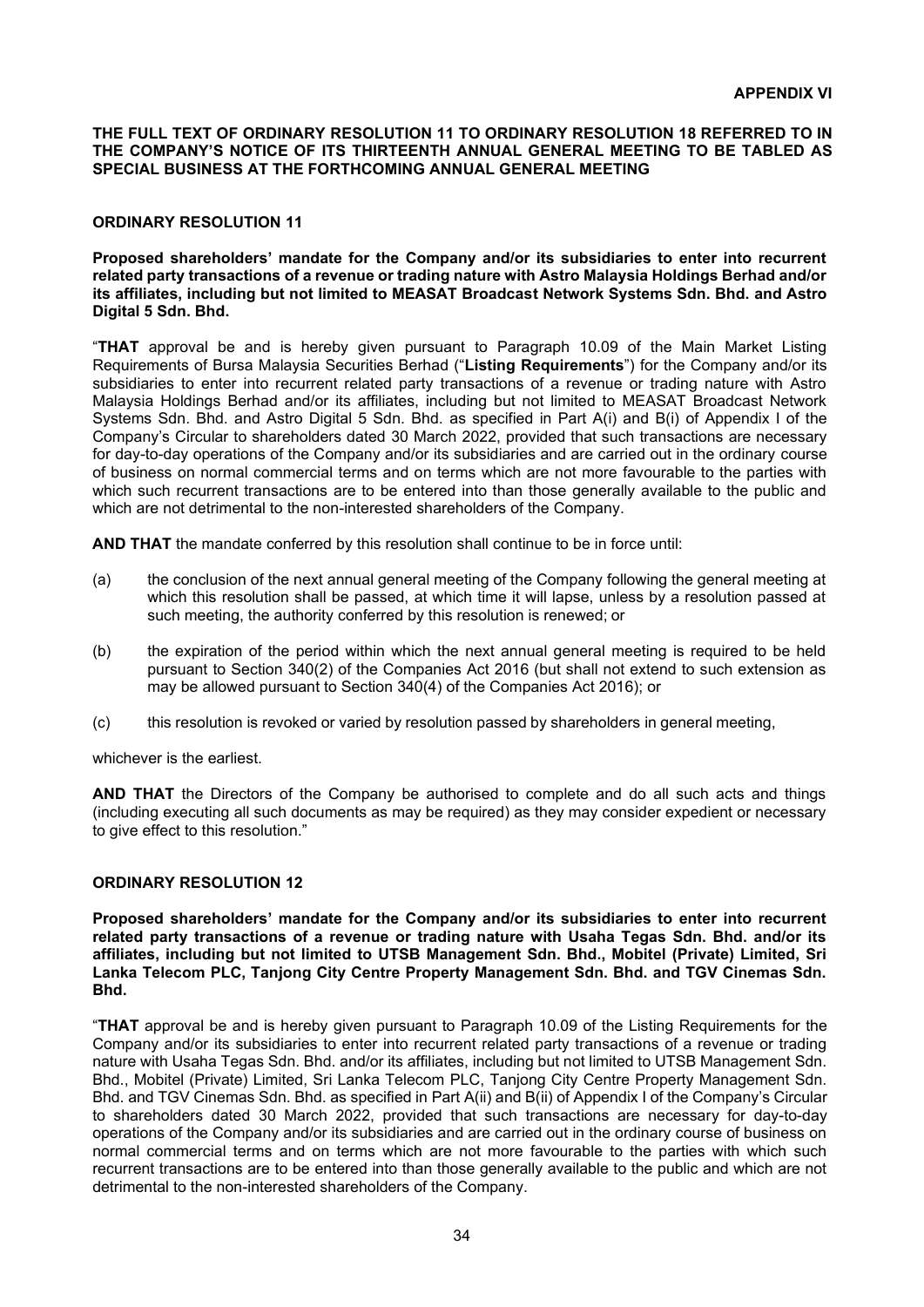**AND THAT** the mandate conferred by this resolution shall continue to be in force until:

- (a) the conclusion of the next annual general meeting of the Company following the general meeting at which this resolution shall be passed, at which time it will lapse, unless by a resolution passed at such meeting, the authority conferred by this resolution is renewed; or
- (b) the expiration of the period within which the next annual general meeting is required to be held pursuant to Section 340(2) of the Companies Act 2016 (but shall not extend to such extension as may be allowed pursuant to Section 340(4) of the Companies Act 2016); or
- (c) this resolution is revoked or varied by resolution passed by shareholders in general meeting,

whichever is the earliest.

**AND THAT** the Directors of the Company be authorised to complete and do all such acts and things (including executing all such documents as may be required) as they may consider expedient or necessary to give effect to this resolution."

### **ORDINARY RESOLUTION 13**

**Proposed shareholders' mandate for the Company and/or its subsidiaries to enter into recurrent related party transactions of a revenue or trading nature with MEASAT Global Berhad and/or its affiliates, including but not limited to MEASAT Satellite Systems Sdn. Bhd., MEASAT Broadband (International) Ltd and MEASAT Communication Systems Sdn. Bhd.**

"**THAT** approval be and is hereby given pursuant to Paragraph 10.09 of the Listing Requirements for the Company and/or its subsidiaries to enter into recurrent related party transactions of a revenue or trading nature with MEASAT Global Berhad and/or its affiliates, including but not limited to MEASAT Satellite Systems Sdn. Bhd., MEASAT Broadband (International) Ltd and MEASAT Communication Systems Sdn. Bhd. as specified in Part A(iii) and B(iii) of Appendix I of the Company's Circular to shareholders dated 30 March 2022, provided that such transactions are necessary for day-to-day operations of the Company and/or its subsidiaries and are carried out in the ordinary course of business on normal commercial terms and on terms which are not more favourable to the parties with which such recurrent transactions are to be entered into than those generally available to the public and which are not detrimental to the non-interested shareholders of the Company.

**AND THAT** the mandate conferred by this resolution shall continue to be in force until:

- (a) the conclusion of the next annual general meeting of the Company following the general meeting at which this resolution shall be passed, at which time it will lapse, unless by a resolution passed at such meeting, the authority conferred by this resolution is renewed; or
- (b) the expiration of the period within which the next annual general meeting is required to be held pursuant to Section 340(2) of the Companies Act 2016 (but shall not extend to such extension as may be allowed pursuant to Section 340(4) of the Companies Act 2016); or
- (c) this resolution is revoked or varied by resolution passed by shareholders in general meeting,

whichever is the earliest.

**AND THAT** the Directors of the Company be authorised to complete and do all such acts and things (including executing all such documents as may be required) as they may consider expedient or necessary to give effect to this resolution."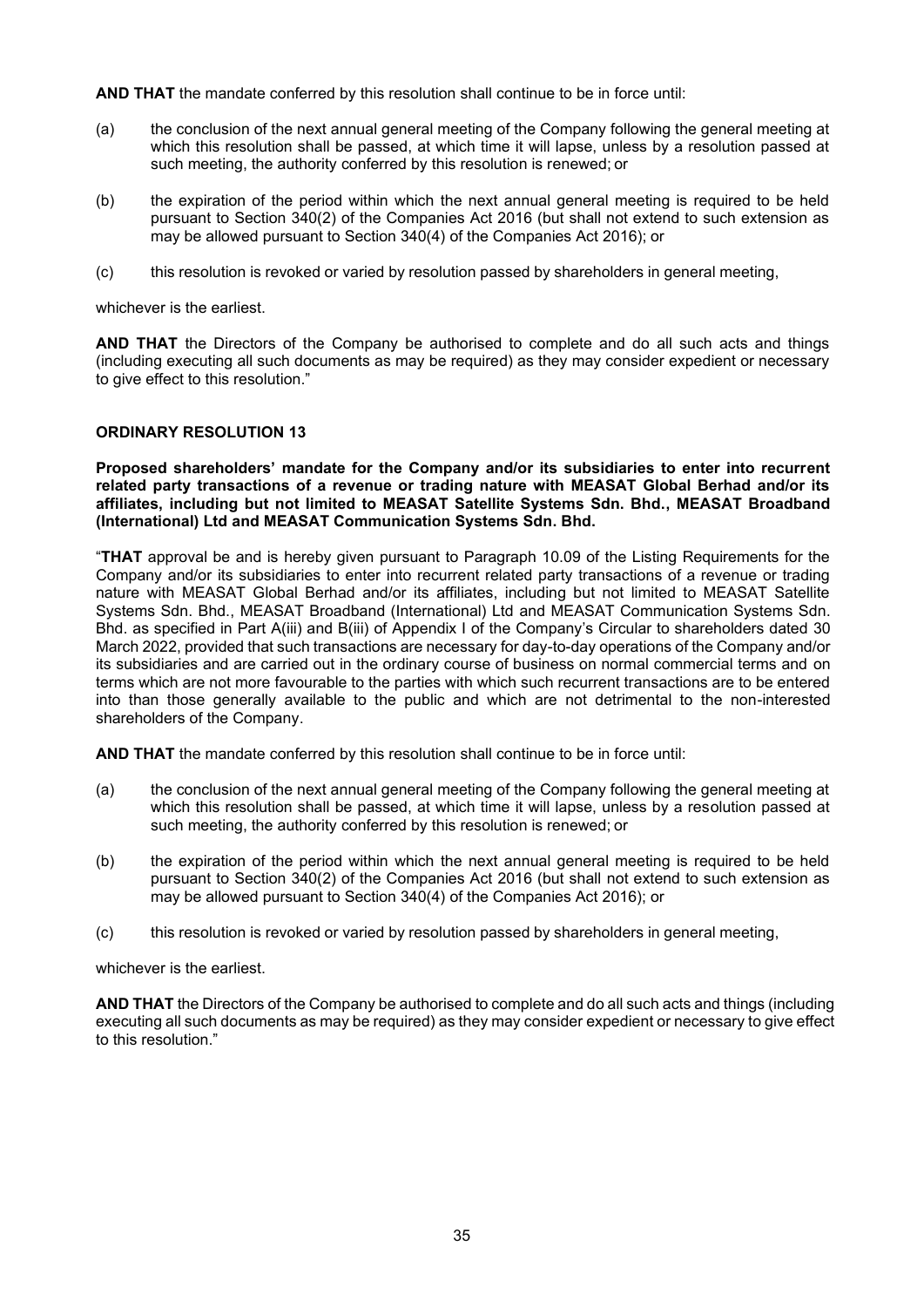### **ORDINARY RESOLUTION 14**

### **Proposed shareholders' mandate for the Company and/or its subsidiaries to enter into recurrent related party transactions of a revenue or trading nature with Maxis Communications Berhad and/or its affiliates**

"**THAT** approval be and is hereby given pursuant to Paragraph 10.09 of the Listing Requirements for the Company and/or its subsidiaries to enter into recurrent related party transactions of a revenue or trading nature with Maxis Communications Berhad and/or its affiliates as specified in Part A(iv) of Appendix I of the Company's Circular to shareholders dated 30 March 2022, provided that such transactions are necessary for day-to-day operations of the Company and/or its subsidiaries and are carried out in the ordinary course of business on normal commercial terms and on terms which are not more favourable to the parties with which such recurrent transactions are to be entered into than those generally available to the public and which are not detrimental to the non-interested shareholders of the Company.

**AND THAT** the mandate conferred by this resolution shall continue to be in force until:

- (a) the conclusion of the next annual general meeting of the Company following the general meeting at which this resolution shall be passed, at which time it will lapse, unless by a resolution passed at such meeting, the authority conferred by this resolution is renewed; or
- (b) the expiration of the period within which the next annual general meeting is required to be held pursuant to Section 340(2) of the Companies Act 2016 (but shall not extend to such extension as may be allowed pursuant to Section 340(4) of the Companies Act 2016); or
- (c) this resolution is revoked or varied by resolution passed by shareholders in general meeting,

whichever is the earliest.

**AND THAT** the Directors of the Company be authorised to complete and do all such acts and things (including executing all such documents as may be required) as they may consider expedient or necessary to give effect to this resolution."

### **ORDINARY RESOLUTION 15**

**Proposed shareholders' mandate for the Company and/or its subsidiaries to enter into recurrent related party transactions of a revenue or trading nature with Saudi Telecom Company and/or its affiliates, including but not limited to, Kuwait Telecommunications Company (stc) and STC Bahrain BSC (C)**

"**THAT** approval be and is hereby given pursuant to Paragraph 10.09 of the Listing Requirements for the Company and/or its subsidiaries to enter into recurrent related party transactions of a revenue or trading nature with Saudi Telecom Company and/or its affiliates, including but not limited to Kuwait Telecommunications Company (stc) and STC Bahrain BSC (C) as specified in Part A(v) of Appendix I of the Company's Circular to shareholders dated 30 March 2022, provided that such transactions are necessary for day-to-day operations of the Company and/or its subsidiaries and are carried out in the ordinary course of business on normal commercial terms and on terms which are not more favourable to the parties with which such recurrent transactions are to be entered into than those generally available to the public and which are not detrimental to the non-interested shareholders of the Company.

**AND THAT** the mandate conferred by this resolution shall continue to be in force until:

- (a) the conclusion of the next annual general meeting of the Company following the general meeting at which this resolution shall be passed, at which time it will lapse, unless by a resolution passed at such meeting, the authority conferred by this resolution is renewed; or
- (b) the expiration of the period within which the next annual general meeting is required to be held pursuant to Section 340(2) of the Companies Act 2016 (but shall not extend to such extension as may be allowed pursuant to Section 340(4) of the Companies Act 2016); or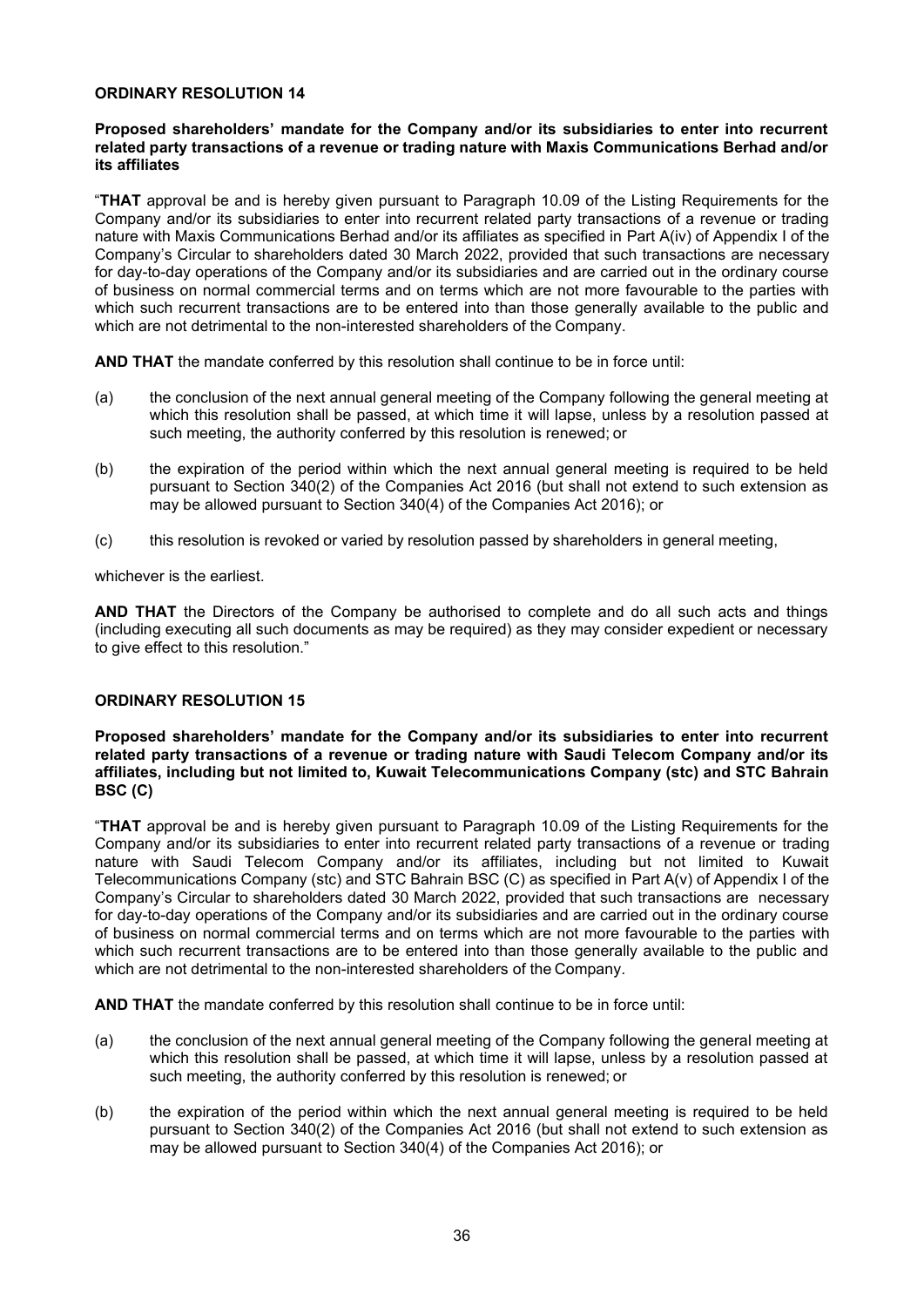(c) this resolution is revoked or varied by resolution passed by shareholders in general meeting,

whichever is the earliest.

**AND THAT** the Directors of the Company be authorised to complete and do all such acts and things (including executing all such documents as may be required) as they may consider expedient or necessary to give effect to this resolution."

### **ORDINARY RESOLUTION 16**

### **Proposed shareholders' mandate for the Company and/or its subsidiaries to enter into recurrent related party transactions of a revenue or trading nature with SRG Asia Pacific Sdn. Bhd.**

"**THAT** approval be and is hereby given pursuant to Paragraph 10.09 of the Listing Requirements for the Company and/or its subsidiaries to enter into recurrent related party transactions of a revenue or trading nature with SRG Asia Pacific Sdn. Bhd. as specified in Part A(vi) of Appendix I of the Company's Circular to shareholders dated 30 March 2022, provided that such transactions are necessary for day-to-day operations of the Company and/or its subsidiaries and are carried out in the ordinary course of business on normal commercial terms and on terms which are not more favourable to the party with which such recurrent transactions are to be entered into than those generally available to the public and which are not detrimental to the non-interested shareholders of the Company.

**AND THAT** the mandate conferred by this resolution shall continue to be in force until:

- (a) the conclusion of the next annual general meeting of the Company following the general meeting at which this resolution shall be passed, at which time it will lapse, unless by a resolution passed at such meeting, the authority conferred by this resolution is renewed; or
- (b) the expiration of the period within which the next annual general meeting is required to be held pursuant to Section 340(2) of the Companies Act 2016 (but shall not extend to such extension as may be allowed pursuant to Section 340(4) of the Companies Act 2016); or
- (c) this resolution is revoked or varied by resolution passed by shareholders in general meeting,

whichever is the earliest.

**AND THAT** the Directors of the Company be authorised to complete and do all such acts and things (including executing all such documents as may be required) as they may consider expedient or necessary to give effect to this resolution."

### **ORDINARY RESOLUTION 17**

### **Proposed shareholders' mandate for the Company and/or its subsidiaries to enter into recurrent related party transactions of a revenue or trading nature with Malaysian Landed Property Sdn. Bhd. and/or its affiliates**

"**THAT** approval be and is hereby given pursuant to Paragraph 10.09 of the Listing Requirements for the Company and/or its subsidiaries to enter into recurrent related party transactions of a revenue or trading nature with Malaysian Landed Property Sdn. Bhd. and/or its affiliates as specified in Part A(vii) of Appendix I of the Company's Circular to shareholders dated 30 March 2022, provided that such transactions are necessary for day-to-day operations of the Company and/or its subsidiaries and are carried out in the ordinary course of business on normal commercial terms and on terms which are not more favourable to the party with which such recurrent transactions are to be entered into than those generally available to the public and which are not detrimental to the non-interested shareholders of the Company.

**AND THAT** the mandate conferred by this resolution shall continue to be in force until:

(a) the conclusion of the next annual general meeting of the Company following the general meeting at which this resolution shall be passed, at which time it will lapse, unless by a resolution passed at such meeting, the authority conferred by this resolution is renewed; or